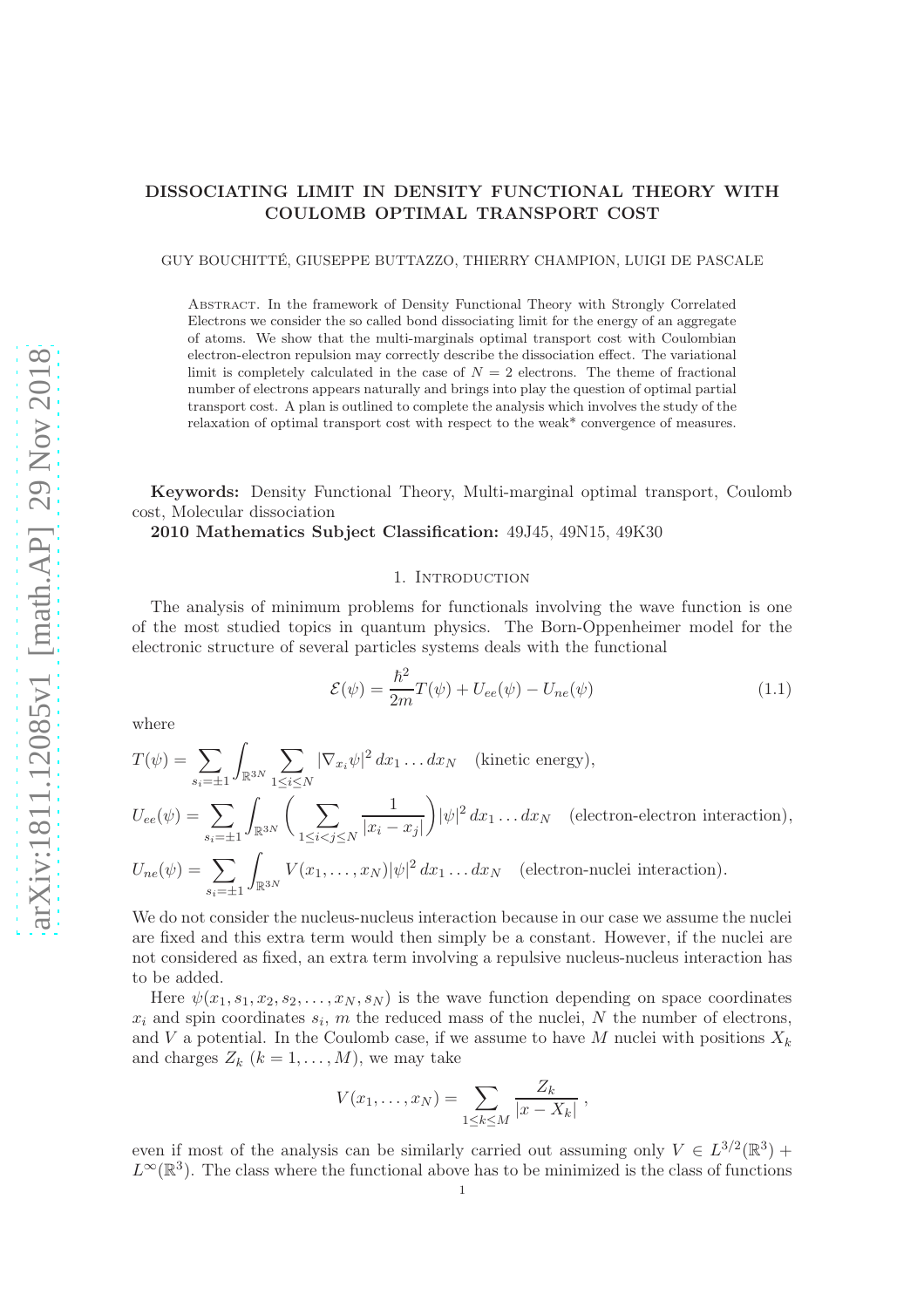that, with respect to the space variables, belong to the Sobolev space  $H^1(\mathbb{R}^{3N}; \mathbb{C})$  with  $\|\psi\|_{L^2} = 1.$ 

Concerning the symmetry assumptions on the functions  $\psi$  in the admissible class, there are two main cases considered in physics:

• the *bosonic* case, where for all permutations  $\sigma$  of N points

$$
\psi((x_{\sigma(1)},s_{\sigma(1)}),\ldots,(x_{\sigma(N)},s_{\sigma(N)}))=\psi((x_1,s_1),\ldots,(x_N,s_N))
$$

• the *fermionic* case, where for all permutations  $\sigma$  of N points

$$
\psi((x_{\sigma(1)}, s_{\sigma(1)}), \ldots, (x_{\sigma(N)}, s_{\sigma(N)})) = sign(\sigma)\psi((x_1, s_1), \ldots, (x_N, s_N))
$$

To simplify this rather complex problem, several approximated models have been proposed; here we deal with the one considered in the Density Functional Theory (DFT) introduced in the works of Thomas [24] and Fermi [10] and then revived by Hohenberg, Kohn and Sham [11, 12] and, from a variational point of view by Levy [14] and Lieb [15]. The DFT looks at the N-point probability distribution of electrons  $\rho$  (also known as charge density) as the main variable, replacing the wave function  $\psi$  by

$$
\rho(x) = \sum_{s_i = \pm 1} \int_{\mathbb{R}^{3(N-1)}} |\psi(x, s_1, x_2, s_2, \dots, x_N, s_N)|^2 dx_2, \dots, dx_N.
$$

The usual choice for the definition of the electrons density is  $\tilde{\rho} = N\rho$  so that the approximations for the kinetic energy and the potential  $(i.e.$  electron-nuclei interaction) terms are respectively given by

$$
N K \hbar^2 \int \frac{|\nabla \rho|^2}{\rho} dx \qquad \text{(kinetic)};
$$
  

$$
N \int V(x) \rho dx \qquad \text{(potential)}.
$$

where all the integrals with no domain of integration explicitly defined are intended on  $\mathbb{R}^3$ . Here we choose to keep  $\rho$  as a probability density, and then divide the whole energy by N. The constant K depends on the case considered (bosonic or fermionic) see Theorems 1.1 and 1.2 of [15]; in the rest of the paper it will be normalized to 1.

Concerning the approximation for electron-electron correlation, the considered term can be expressed using the multimarginal mass transport theory (see for instance  $[4, 7]$ ) as detailed below.

The Kohn-Sham model is an approximation of the wave functional (1.1) and aims to determine the probability to find N electrons in a given position once the positions  $X_k$ and the charges  $Z_k$  of M nuclei are given. The probability  $\rho$  is obtained through the minimization of a suitable functional

$$
F_{\varepsilon}(\rho) = \varepsilon T(\rho) + bC(\rho) - U(\rho)
$$
\n(1.2)

where  $\varepsilon$  is a small parameter depending on the Planck constant  $h$ , b is a given positive constant  $(b = 1$  in the original Kohn-Sham model,  $b = 1/N$  with our normalization for  $\rho$ , and the three terms appearing are defined as follows :

• The *kinetic energy*  $T$  is of the form

$$
T(\rho) = \int \frac{|\nabla \rho|^2}{4\rho} dx = \int |\nabla \sqrt{\rho}|^2 dx.
$$

• The *correlation term C* is given by means of the multimarginal mass transport functional

$$
C(\rho) := \inf \left\{ \int_{\mathbb{R}^{3N}} c(x_1, \dots, x_N) dP(x_1, \dots, x_N) : \forall i = 1, \dots, N, \ \pi_i^{\#} P = \rho \right\}, \tag{1.3}
$$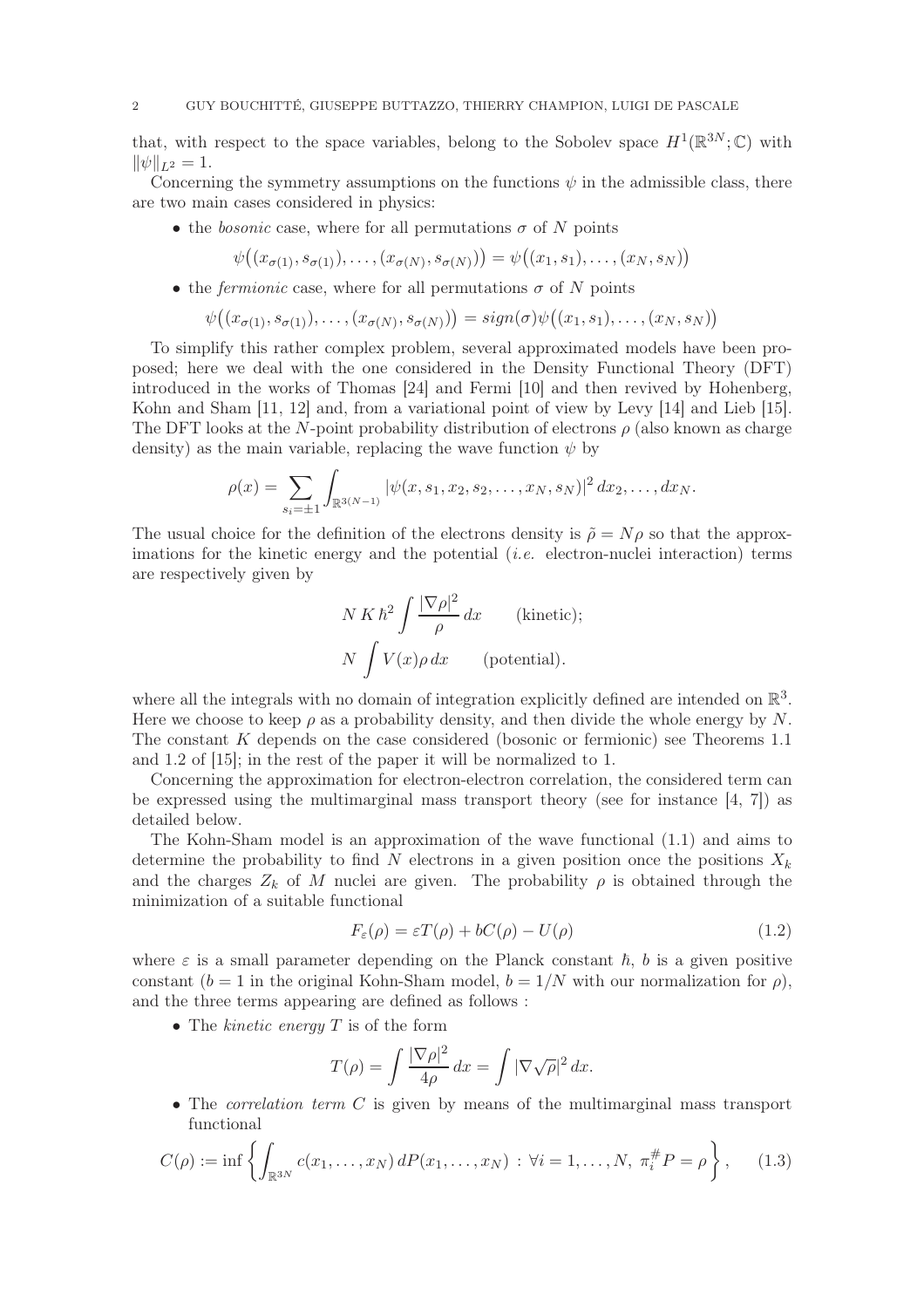where P is a probability on  $\mathbb{R}^{3N}$ ,  $\pi_i$  is the projection map from  $\mathbb{R}^{3N}$  on its *i*-th factor  $\mathbb{R}^3$ , # denotes the push forward operator defined for a map f and a measure  $\mu$  by

$$
f^{\#}\mu(E) = \mu(f^{-1}(E)),
$$

and c is the Coulomb correlation function

$$
c(x_1,...,x_N) = \sum_{1 \leq i < j \leq N} \frac{1}{|x_i - x_j|} \, .
$$

• The *potential term U* is of the form

$$
U(\rho) = \int V(x) \, d\rho(x)
$$

being  $V(x)$  the Coulomb potential

$$
V(x) = \sum_{1 \leq k \leq M} \frac{Z_k}{|x - X_k|}.
$$

We shall also write  $U$  in the form

$$
U(\rho) = \sum_{k=1}^{M} Z_k U_{X_k}(\rho) \quad \text{where} \quad U_{X_k}(\rho) := \int \frac{1}{|x - X_k|} d\rho(x) \,.
$$

When the Coulomb correlation term C above is chosen the theory is usually called Strongly Correlated Electrons Density Functional Theory (SCE-DFT); it was started and developed since the late 90's (see for instance [20, 22, 21]) and the connection with optimal transport was made in [4, 7].

Our goal is to describe the behavior, as  $\varepsilon \to 0$ , of the asymptotically minimizing sequences  $\{\rho_{\varepsilon}\}_\varepsilon$  of the functionals  $F_{\varepsilon}$  in (1.2); we will see that, as  $\varepsilon \to 0$ , the minimal values of  $F_{\varepsilon}$  tend to  $-\infty$  as  $-1/\varepsilon$ , so it is convenient to consider the rescaled functionals

$$
G_{\varepsilon}(\rho) = \varepsilon F_{\varepsilon}(\rho) = \varepsilon^2 T(\rho) + \varepsilon b C(\rho) - \varepsilon U(\rho)
$$
\n(1.4)

that have the same minimizers as  $F_{\varepsilon}$  (we refer to Definition 3.4 for a precise statement). It turns out that, by a scaling property of the above functionals, minimizing  $G_{\varepsilon}$  is equivalent to minimize the functional  $F_1$  with nuclei at positions  $\tilde{X}_i = X_i/\varepsilon$  (see (3.2)): in this respect the asymptotic study of  $G_{\varepsilon}$  corresponds to the study of the so-called *dissociating* bond problem (see in particular Remark 5.11 and [5, 18]). The goal is then to characterize the Γ-limit G of  $G_{\varepsilon}$  with respect to the weak\* convergence of measures. In this way, the minimizers  $\rho_{\varepsilon}$  of  $G_{\varepsilon}$  (or equivalently of  $F_{\varepsilon}$ ) will tend to minimizers of G in the weak\* convergence of measures. Since we are on the whole space  $\mathbb{R}^3$ , the weak\* convergence in principle does not preserve the total mass, so we could expect that the limits  $\rho$  of  $\rho_{\varepsilon}$  are not anymore probabilities and only satisfy the inequality  $\int d\rho \leq 1$ .

The analysis of the limit functional  $G$  is then very important and the ultimate goal is to characterize  $G$  explicitly in terms of the data. This would allow to determine the measures  $ρ$  that minimize G and, by consequence, a deep information on the minimizers  $ρ_ε$  of  $F_ε$ . For instance, an important issue is to establish if the optimal  $\rho$  for G consists of a sum of Dirac masses located at the points  $X_k$ , that is

$$
\rho = \sum_{k=1}^{M} \alpha_k \delta_{X_k} \quad \text{with } \alpha_k \ge 0 \text{ and } \sum_{k=1}^{M} \alpha_k = 1.
$$

In this case the minimal value of the functional G would depend on the coefficients  $\alpha_k$  and on the charges  $Z_k$ :

$$
G(\rho) = \gamma(Z_1, \ldots, Z_M, \alpha_1, \ldots, \alpha_M).
$$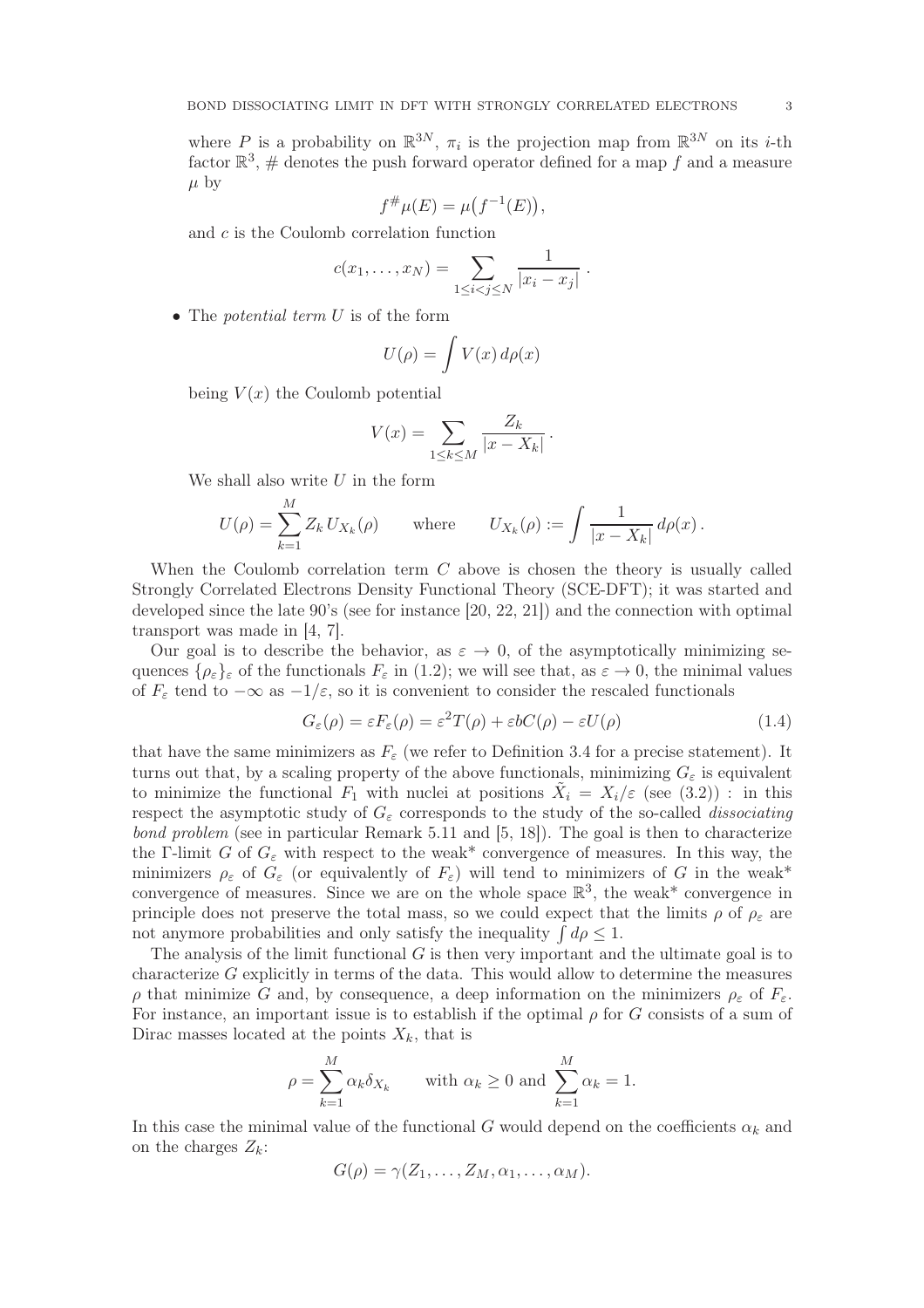In principle the function  $\gamma$  above could be very involved, mixing the data in a very intricate way; a better situation would occur if

$$
\gamma(Z_1,\ldots,Z_M,\alpha_1,\ldots,\alpha_M) = \sum_{k=1}^M g(Z_k,\alpha_k)
$$
\n(1.5)

where the function q can be deduced through the solution of an *auxiliary problem* with only one nucleus. This seems to be the case, even if our proofs are complete only in the case  $N \leq 2$  (for any number M of nuclei).

Nevertheless, several points on the asymptotic analysis of the functionals  $F_{\varepsilon}$  can be achieved in full generality. Due to some technical difficulties, mostly related to the analysis of the correlation term C, we are able to obtain a complete characterization of the  $\Gamma$ -limit functional G only when the number N of electrons is at most 2 (for any number  $M$  of nuclei). In this case, we use a concept of *fractional transport cost*, which allows us to obtain an explicit representation of the  $\Gamma$ -limit functional G. This will imply that the optimal measures  $\rho$  for G are actually probabilities, and so the convergence of  $\rho_{\varepsilon}$  to  $\rho$  is in the narrow sense. In addition (see Theorem 5.7), formula (1.5) is shown to hold, together with an expression of the function q that can be deduced by means of an auxiliary variational problem.

The characterization of the Γ-limit of  $F_{\varepsilon}$  as  $\varepsilon \to 0$  is related to the semi-classical limit of the so-called Hohenberg-Kohn energy or Levy-Lieb functional, which has been considered in several recent papers (see for instance [2, 7, 8, 13]). However, since the potential term  $U(\rho)$  is not continuous with respect to the weak<sup>\*</sup> convergence, this Γ-limit cannot be simply deduced from the one of  $\epsilon T(\rho) + bC(\rho)$ , which reduces to the lower semicontinuous envelope  $b\overline{C}(\rho)$ .

Here is the plan of the paper. In Sections 2 and 3 we introduce the notations used in the following and show some basic properties of the functionals  $F_{\varepsilon}$  and of its three components. We also introduce the functionals  $G_{\varepsilon}$  together with some of their asymptotic properties. Section 4 is devoted to the non-interacting case  $b = 0$ , in which the electronelectron correlation term is not present. This simplifies a lot the analysis and an explicit characterization of the Γ-limit functional is obtained in this case. In Section 5 we treat the case with the electron-electron interaction term  $C(\rho)$  and we provide, in the case  $N=2$ , a general expression of the Γ-limit functional  $G$ . Finally, in the last section of the paper we discuss about the case  $N > 2$  and some open issues, concluding the paper with some comments about our future work program.

# 2. Introductory results on the correlation term C

In the following by  $\mathcal P$  we denote the class of Borel probabilities in  $\mathbb R^3$  and by  $\mathcal P^-$  the class of Borel subprobabilities on  $\mathbb{R}^3$ , that is Borel measures  $\mu$  with  $\int d\mu \leq 1$ . By  $\stackrel{*}{\rightharpoonup}$  and  $\rightarrow$  we respectively denote the weak\* convergence and the narrow convergence on  $\mathcal P$  and on  $\mathcal{P}^-$ , and by  $\delta_X$  the Dirac mass at the point X. We also indicate by  $\|\rho\|$  the quantity  $\int d\rho$ . By  $T(\rho)$ ,  $C(\rho)$ ,  $U(\rho)$  we denote the functionals detailed in the Introduction, representing respectively the kinetic energy, the correlation term, and the potential term of a density  $\rho \in \mathcal{P}$ . As noted in the introduction, the absolutely minimizing sequences for the functionals  $F_{\varepsilon}$  (or  $G_{\varepsilon}$ ) may only weak\* converge to elements in  $\mathcal{P}^-$ , it is then convenient to extend the functionals  $T(\rho)$ ,  $C(\rho)$  and  $U(\rho)$  to any non-negative bounded measure (in particular on  $\mathcal{P}^-$ ) by 1-homogenity. We shall denote these 1 homogeneous extensions by  $\mathcal{T}(\rho)$ ,  $\mathcal{C}(\rho)$ and  $\mathcal{U}(\rho)$  respectively: for T and U, this extension process obviously leads to the same expression, and these two functionals are lower semicontinuous on  $\mathcal{P}^-$  for the weak\* convergence. For the correlation term  $\mathcal{C}(\rho)$  this extension is also obtained through the same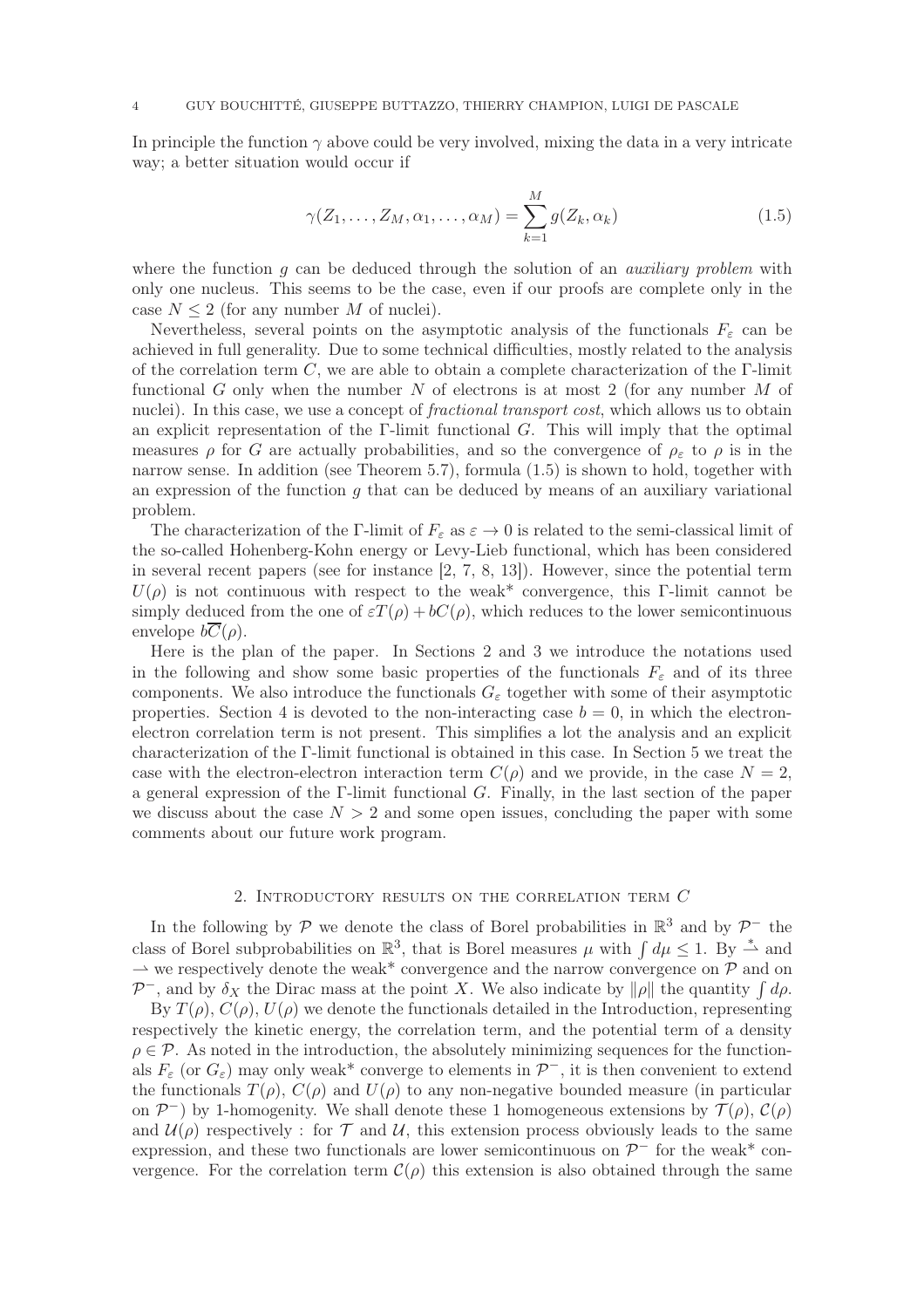expression (1.3) and reads

$$
\mathcal{C}(\rho) := \inf \left\{ \int_{\mathbb{R}^{3N}} c(x_1, \dots, x_N) dP(x_1, \dots, x_N) : \pi_i^{\#} P = \rho, \ \forall i = 1, \dots, N \right\}
$$

where we note that the transport plans  $P$  are non-negative Borel measures on  $R^{3N}$  with total mass  $||P|| = ||\rho||$ .

While most of the readers are probably familiar with the first and third terms  $T$  and  $U$ of  $F_{\varepsilon}$ , we believe that the following results are useful to understand the correlation term  $C<sub>1</sub>$ 

**Proposition 2.1.** For every probability  $\rho$  on  $\mathbb{R}^3$  we have

$$
C(\rho) \le \frac{N(N-1)}{2} \int_{(\mathbb{R}^3)^2} \frac{1}{|x-y|} d\rho(x) d\rho(y).
$$

In particular,  $C(\rho)$  is finite for every bounded  $\rho$  with compact support.

*Proof.* From the definition of  $C(\rho)$ , we may take  $\rho \otimes \rho \otimes \cdots \otimes \rho$  as a particular probability P, so that

$$
C(\rho) \leq \int_{\mathbb{R}^{3N}} c(x_1,\ldots,x_N) d\rho(x_1)\ldots d\rho(x_N)
$$

and this last integral reduces to

$$
\frac{N(N-1)}{2}\int_{(\mathbb{R}^3)^2}\frac{1}{|x-y|}\,d\rho(x)d\rho(y)
$$

by the symmetry of the function c.

**Proposition 2.2.** For every probability  $\rho$  on  $\mathbb{R}^3$  we have

$$
C(\rho) \ge \frac{N(N-1)}{4\sqrt{Var(\rho)}} ,
$$

where  $Var(\rho)$  denotes the variance of the probability  $\rho$ . In particular, when  $\rho$  is a Dirac mass, then  $Var(\rho) = 0$  and we recover that  $C(\rho) = +\infty$ .

*Proof.* Let P be a probability on  $\mathbb{R}^{3N}$  with  $\pi_i^{\#}P = \rho$  for all  $i = 1, ..., N$  and let  $\gamma =$  $(\pi_i \times \pi_j)^\# P$  be the projection of P on the product  $\mathbb{R}^3 \times \mathbb{R}^3$ . Then we have

$$
1 \leq \left(\int_{(\mathbb{R}^3)^2} \frac{1}{\sqrt{|x_i - x_j|}} \sqrt{|x_i - x_j|} \, d\gamma\right)^2 \leq \int_{(\mathbb{R}^3)^2} \frac{1}{|x_i - x_j|} \, d\gamma \int_{(\mathbb{R}^3)^2} |x_i - x_j| \, d\gamma.
$$

Without loss of generality we assume  $Var(\rho) < +\infty$  (otherwise there is nothing to prove), so that  $\rho$  has a finite expectation  $\mathbb{E}(\rho)$  and we can write

$$
\int_{(\mathbb{R}^3)^2} |x_i - x_j| d\gamma \le \int_{(\mathbb{R}^3)^2} (|x_i - \mathbb{E}(\rho)| + |\mathbb{E}(\rho) - x_j|) d\gamma
$$
  

$$
\le 2 \int |x - \mathbb{E}(\rho)| d\rho(x) \le 2\sqrt{Var(\rho)}.
$$

Thus

$$
\int_{(\mathbb{R}^3)^2} \frac{1}{|x_i - x_j|} d\gamma \ge \frac{1}{2\sqrt{Var(\rho)}}.
$$

Summing on all  $1 \leq i < j \leq N$  we obtain

$$
\int_{\mathbb{R}^{3N}} c(x_1, \dots, x_N) dP(x_1, \dots, x_N) \ge \frac{N(N-1)}{4\sqrt{Var(\rho)}}
$$
 as required.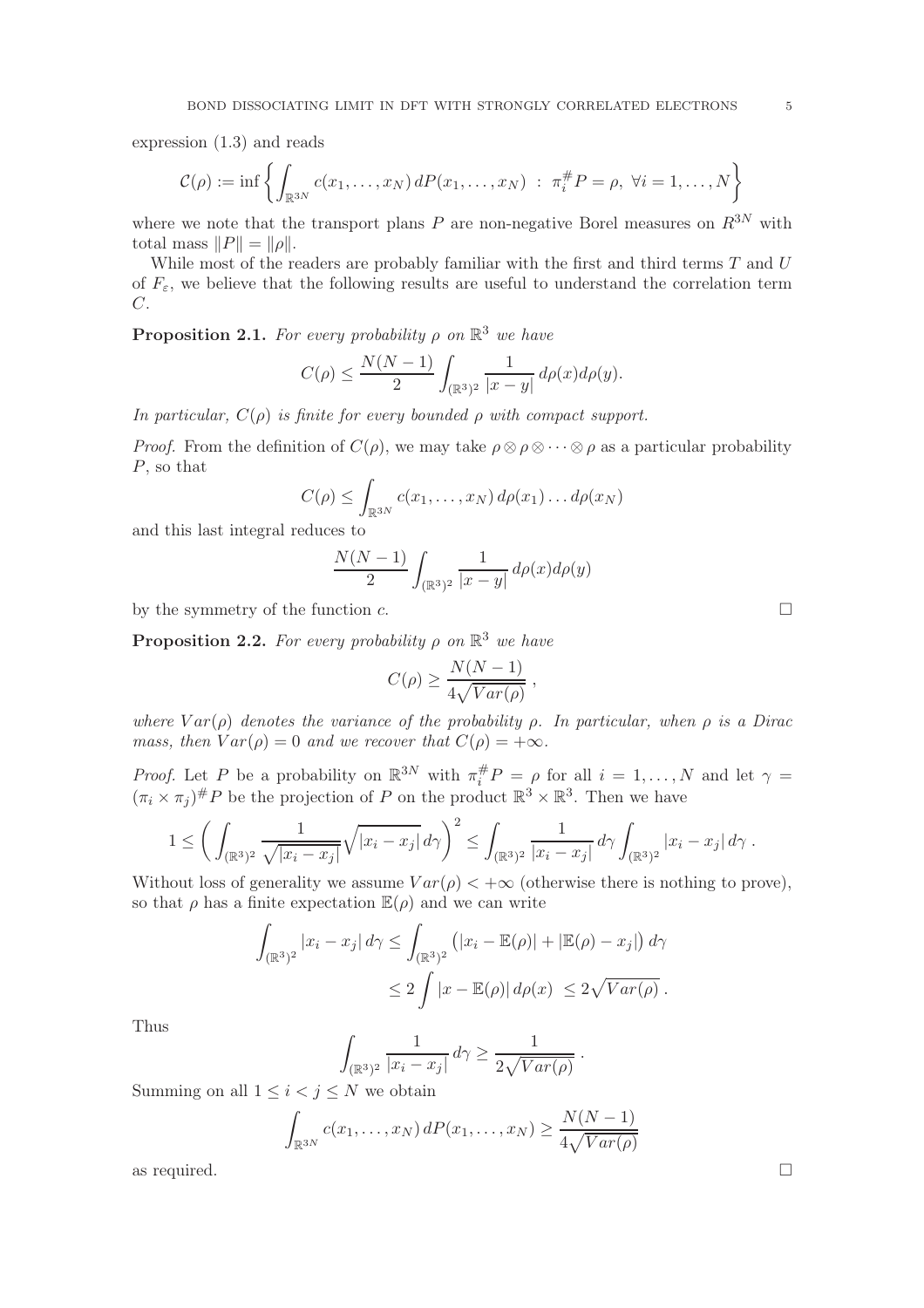Remark 2.3. By 1-homogeneity, Propositions 2.1 and 2.2 yield

$$
\forall \rho \in \mathcal{P}^-,\quad \frac{N(N-1)\left\|\rho\right\|^2}{4\sqrt{Var(\rho)}} \leq \mathcal{C}(\rho) \leq \frac{N(N-1)}{2\left\|\rho\right\|} \int_{(\mathbb{R}^3)^2} \frac{1}{|x-y|} d\rho(x) d\rho(y).
$$

In particular  $0 < C(\rho)$  for any non zero smooth  $\rho \in \mathcal{P}^-$  with compact support.

It turns out that the function  $C(\rho)$  is lower semicontinuous with respect to the tight convergence of probability measures. However this is not sufficient for our purposes since sequences with uniformly bounded energy (1.4) are not tight in general. Therefore we will deal with the weak\* convergence and accordingly it is useful to introduce the following lower semicontinuous extension of C to subprobabilities:

$$
\forall \rho \in \mathcal{P}^-,\qquad \overline{C}(\rho) := \inf \left\{ \liminf_{n \to +\infty} C(\rho_n) \; : \; \rho_n \in \mathcal{P}, \; \rho_n \stackrel{*}{\rightharpoonup} \rho \right\}.
$$

A natural guess could be that  $\overline{C}(\rho)$  is equal to  $\mathcal{C}(\rho)$ ; however, this is not the case as the following proposition shows.

**Proposition 2.4.** The functional C is convex on  $\mathcal{P}^-$ , and the lower semicontinuous envelope  $\overline{C}$  with respect to the weak\* convergence satisfies

$$
\overline{C}(\rho) \le \min\left\{ \mathcal{C}(\mu) \ : \ 0 \le \mu \le \rho, \ \int d\mu \ge \frac{N}{N-1} \left[ \int d\rho - \frac{1}{N} \right] \right\}. \tag{2.1}
$$

Note that as a corollary of  $(2.1)$  it holds

$$
\int d\rho \le \frac{1}{N} \implies \overline{C}(\rho) = 0 \qquad \forall \rho \in \mathcal{P}^-
$$

which together with Remark 2.3 yields that  $\overline{C}\neq \mathcal{C}.$ 

*Proof.* The convexity of C follows from the linearity of the constraint  $\pi_i^{\#} P = \rho$  for all *i*.

For the second statement, we first note that when  $\int d\rho \leq 1/N$ , the minimum in (2.1) is clearly 0 and attained for  $\mu = 0$ . Moreover, since C is 1-homogeneous the second constraint in (2.1) may be replaced by  $\int d\mu = \frac{N}{N-1} \left[ \int d\rho - \frac{1}{N} \right]$  whenever  $\int d\rho \ge 1/N$ . Note that this minimum is then attained since the set of measures

$$
\left\{\mu : 0 \le \mu \le \rho, \int d\mu = \frac{N}{N-1} \left[ \int d\rho - \frac{1}{N} \right] \right\}
$$

is tight and  $\mathcal C$  is lower semicontinuous for the narrow convergence. We also note that  $(2.1)$ obviously holds when  $\rho \in \mathcal{P}$  since  $\mu = \rho$  is then the only admissible choice.

Now let  $\rho \in \mathcal{P}^-$  with  $\int \rho < 1$ , we first assume that  $\int d\rho \geq 1/N$ . Let  $\mu$  such that  $0 \leq \mu \leq \rho$ ,  $\int d\mu = \frac{N}{N-1}$  $\frac{N}{N-1}\left[\int d\rho - \frac{1}{N}\right]$  $\frac{1}{N}$  and  $\mu$  optimal in (2.1). We set  $\nu = \rho - \mu$ . Let  $\xi_1 = 0$ , consider  $N-1$  distinct vectors  $\xi_2, \ldots, \xi_N \in \mathbb{R}^3 \setminus \{0\}$ , and set for every  $n \in \mathbb{N}$ 

$$
\rho_{n,k} = \tau_{n,k}^{\#} \nu, \qquad k \in \{1, \ldots, N\},\
$$

where  $\tau_{n,k} := \tau_{(n,\xi_k)}$ , being  $\tau_{\xi}$  the translation by  $\xi$  defined on  $\mathbb{R}^3$  by  $\tau_{\xi}: x \mapsto x + \xi$ . We can now set

$$
\forall n, \quad \rho_n := \rho + \sum_{k=2}^{N} \rho_{n,k} = \mu + \sum_{k=1}^{N} \rho_{n,k}
$$

and we note that  $\rho_n$  belongs to P for any n and  $\rho_n \stackrel{*}{\rightharpoonup} \rho$  as  $n \to +\infty$ . We also denote by P an optimal plan for  $\mathcal{C}(\mu)$ , then we set

$$
\forall n, \qquad P_n := P + \sum_{i=1}^N (\tau_{n,\sigma^i(1)} \times \ldots \times \tau_{n,\sigma^i(N)})^{\#}\nu,
$$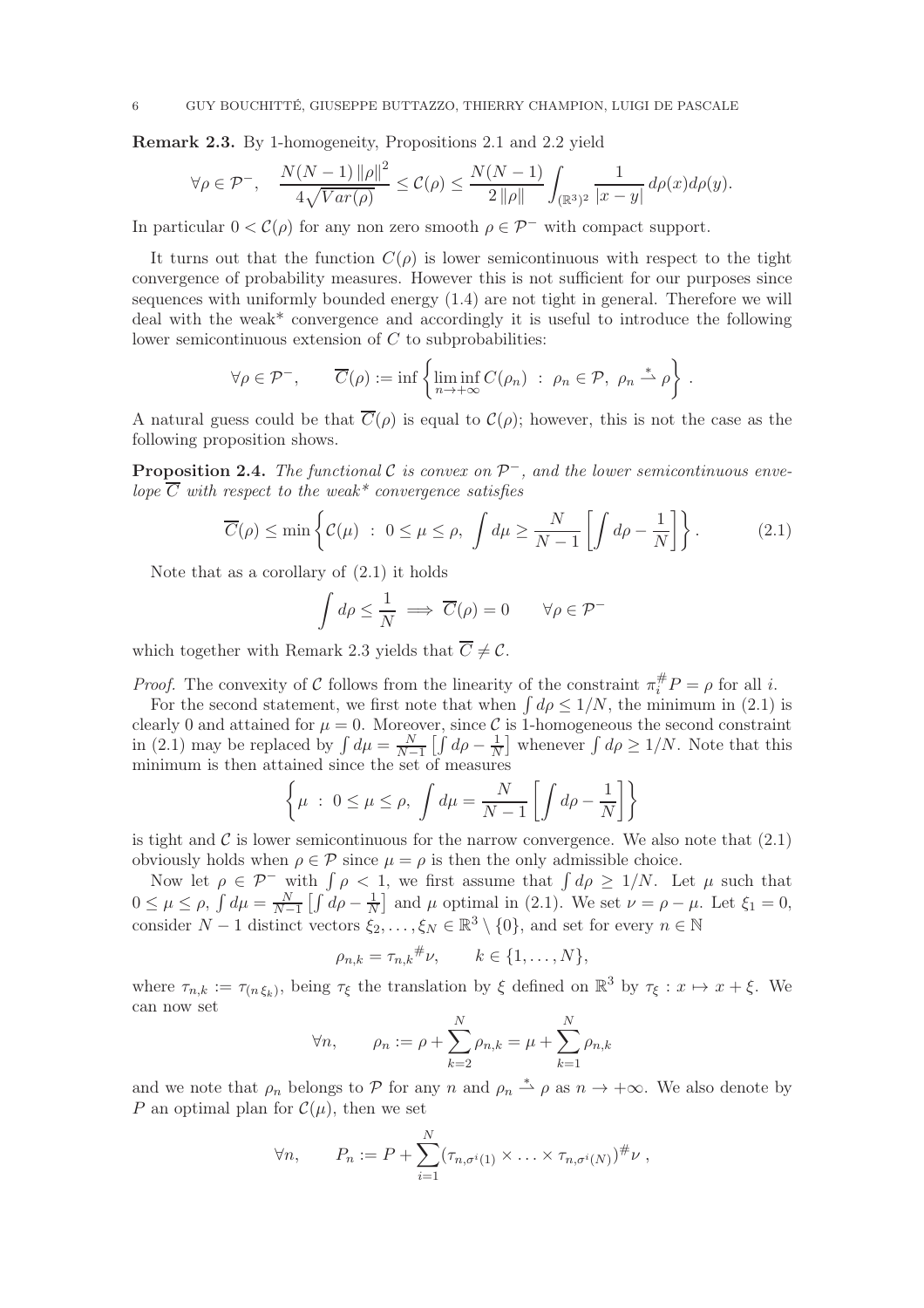where  $\sigma$  is the permutation on  $\{1, \ldots, N\}$  such that  $\sigma(j) = j + 1$  and  $\sigma(N) = 1$ . Then for all *n* the plan  $P_n$  satisfies

$$
\forall j \in \{1, ..., N\}, \qquad \pi_j^{\#} P_n = \mu + \sum_{i=1}^N \tau_{n, \sigma^i(j)}^{\#} \nu = \rho_n
$$

so  $P_n$  is admissible for  $C(\rho_n)$ . We can now estimate

$$
C(\rho_n) \le \int_{\mathbb{R}^{3N}} c \, dP_n = \int_{\mathbb{R}^{3N}} c \, dP + \sum_{i=1}^N \int c(\tau_{n,\sigma^i(1)}(x), \dots, \tau_{n,\sigma^i(N)}(x)) \nu(dx)
$$

$$
= \int_{\mathbb{R}^{3N}} c \, dP + N \sum_{1 \le i < j \le N} \frac{\|\nu\|}{n \, |\xi_i - \xi_j|}
$$

from which we conclude that

$$
\overline{C}(\rho) \le \liminf_{n \to +\infty} C(\rho_n) \le \int_{\mathbb{R}^{3N}} c \, dP = \mathcal{C}(\mu).
$$

as required.

It remains to treat the case  $\int d\rho \leq \frac{1}{N}$  $\frac{1}{N}$ . It follows from the preceding that  $C(\rho) = 0$  for any  $\rho$  such that  $\int d\rho = \frac{1}{N}$  $\frac{1}{N}$ , then by weak\* lower semicontinuity of C and by approximation this also holds for any  $\rho \in \mathcal{P}^-$  with  $\int d\rho \leq \frac{1}{N}$  $\frac{1}{N}$ , which finishes the proof of  $(2.1)$  in this  $\Box$  case.

The full characterization of  $\overline{C}$  on  $\mathcal{P}^-$  is a quite involved problem, in particular it is an open problem whether equality holds in (2.1) for  $N \geq 3$  but holds true for  $N = 2$ .

**Proposition 2.5.** In the case  $N = 2$  it holds

$$
\overline{C}(\rho) = \min \left\{ C(\mu) \ : \ 0 \le \mu \le \rho, \ \int d\mu \ge 2 \int d\rho - 1 \right\} \qquad \forall \rho \in \mathcal{P}^-.
$$
 (2.2)

*Proof.* In order to obtain the reverse inequality of (2.1), consider a sequence  $\rho_n$  in  $\mathcal P$ weakly<sup>\*</sup> converging to  $\rho \in \mathcal{P}^-$ . For each n we denote by  $P_n$  an optimal plan for  $\rho_n$ , then we may assume that  $P_n \stackrel{*}{\rightharpoonup} P$  for some non-negative Borel measure P over  $(\mathbb{R}^3)^2$ , with marginals  $\pi_1^{\#}P = \pi_2^{\#}P = \mu$  for some  $\mu \in \mathcal{P}^-$ . Then one gets

$$
\liminf_{n \to +\infty} C(\rho_n) = \liminf_{n \to +\infty} \int_{(\mathbb{R}^3)^2} c(x_1, x_2) P_n(dx_1, dx_2)
$$
  
\n
$$
\geq \int_{(\mathbb{R}^3)^2} c(x_1, x_2) P(dx_1, dx_2) \geq C(\mu)
$$

We first claim that  $\mu \leq \rho$ : indeed, let  $\phi, \psi \in C_c^{\infty}(\mathbb{R}^3)$  be non-negative and  $0 \leq \psi \leq 1$ , then we have

$$
\langle \rho, \phi \rangle = \lim_{n \to +\infty} \int_{(\mathbb{R}^3)^2} \phi(x) P_n(dx, dy)
$$
  
\n
$$
\geq \lim_{n \to +\infty} \int_{(\mathbb{R}^3)^2} \phi(x) \psi(y) P_n(dx, dy)
$$
  
\n
$$
= \int_{(\mathbb{R}^3)^2} \phi(x) \psi(y) P(dx, dy).
$$

Now letting  $\psi \nearrow 1$  we obtain by the monotone convergence theorem that

$$
\langle \rho, \phi \rangle \ge \int_{(\mathbb{R}^3)^2} \phi(x) P(dx, dy) = \langle \mu, \phi \rangle
$$

and, since this is true for any non-negative test function  $\phi$ , we get the claim.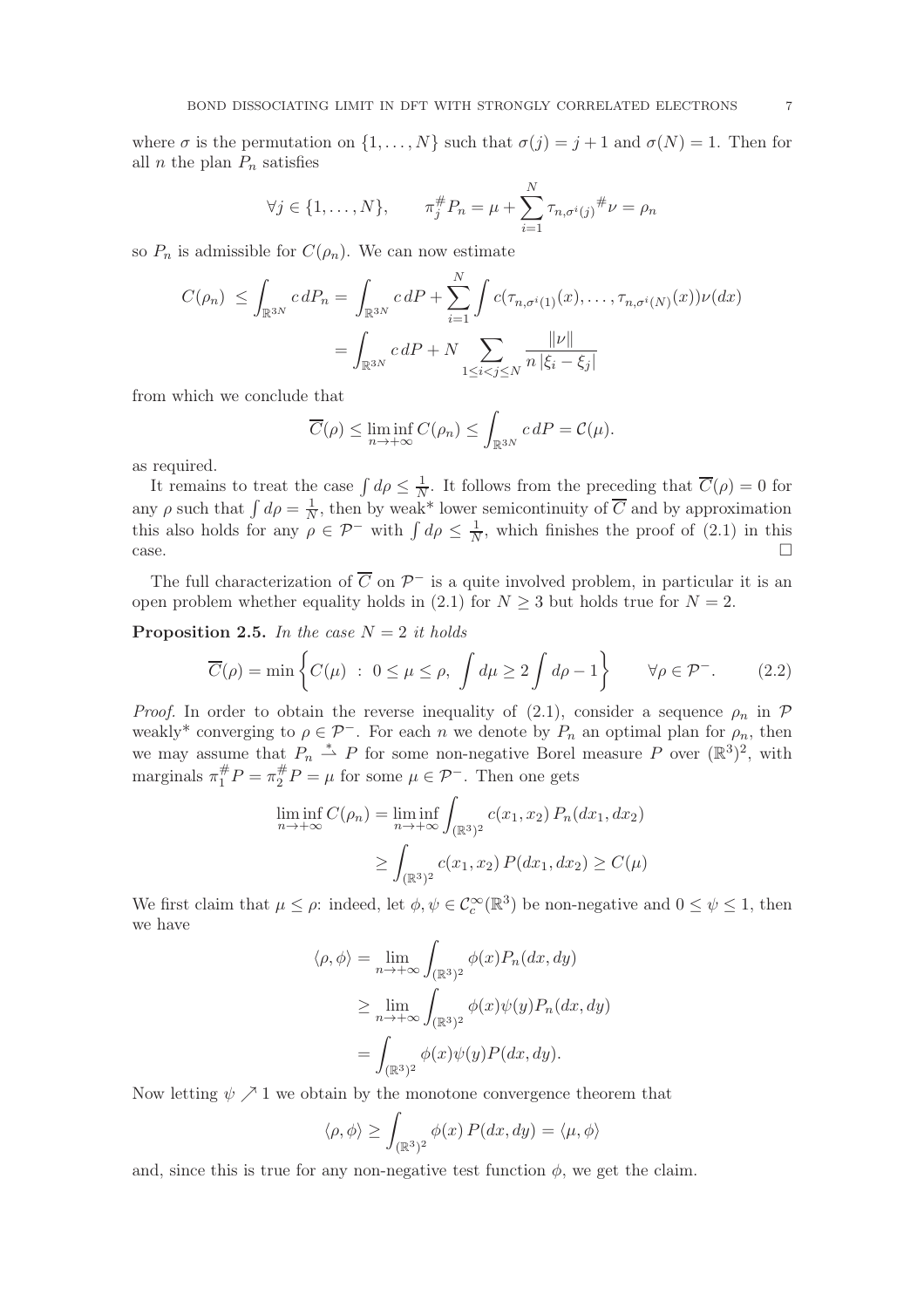It remains to prove that  $\int d\mu \geq 2 \int d\rho - 1$ . For this, consider a ball  $B_R$  centered at the origin such that  $\rho(\partial B_R) = 0$ ; from what seen above this implies  $\mu(\partial B_R) = P(\partial B_R^2) = 0$ . Then for all  $n \in \mathbb{N}$  one has

$$
\rho_n(B_R) = P_n(B_R^2) + P_n(B_R \times B_R^c) \le P_n(B_R^2) + \rho_n(B_R^c) = P_n(B_R^2) + 1 - \rho_n(B_R)
$$

so that, passing to the limit as  $n \to \infty$  gives

$$
2\rho(B_R) - 1 \le P(B_R^2) \le \mu(B_R),
$$

and then the claim follows by letting R go to  $+\infty$ .

**Remark 2.6.** As a corollary of Propositions 2.4 and 2.5, it appears that when  $N = 2$ one has  $\overline{C}(\rho) > 0$  if and only if  $\int d\rho \ge 1/2$ : indeed, if  $\int d\rho \ge 1/2$ , since the minimum giving  $\overline{C}(\rho)$  is attained for some  $\mu$  with  $\int d\mu = 2 \int d\rho - 1 > 0$ , we obtain  $\mu \neq 0$  so that  $\overline{C}(\rho) = C(\mu) > 0.$ 

#### 3. Basic inequalities, properties of the sequence and rescaling

We now get back to the preliminary analysis of  $F_{\varepsilon}$ . As proved by Lieb (Theorem 1.1) and Theorem 1.2 of [15]) the correct space where to minimize the functional  $F_{\varepsilon}$  is

$$
\mathcal{H} = \left\{ \rho \in L^1(\mathbb{R}^3) \; : \; \rho \ge 0, \; \int \rho \, dx = 1, \; \sqrt{\rho} \in H^1(\mathbb{R}^3) \right\}.
$$

**Proposition 3.1.** For every  $\varepsilon > 0$  the functional  $F_{\varepsilon}$  is convex.

Proof. To prove convexity we look separately at the three terms which compose the functional  $F_{\varepsilon}$ . The first term is convex with respect to the pair  $(\rho, \nabla \rho)$  thanks to the convexity of the function  $(s, v) \mapsto |v|^2/s$  on  $\mathbb{R}^+ \times \mathbb{R}^d$ . We notice that the kinetic energy can be also written in the form

$$
T(\rho)=\int |\nabla\sqrt{\rho}|^2\,dx.
$$

The transport cost  $C(\rho)$  defined in (1.3) is a linear problem with respect to the probability P on  $\mathbb{R}^{3N}$ , with linear constraints  $\pi_i^{\#}P = \rho$ , so that it is convex. The term  $U(\rho)$  is linear with respect to  $\rho$ .

The different behavior of the three terms with respect to the action of homotheties on the probability measures has a relevance in the study of the Γ-limit.

**Definition 3.2.** For every probability measure  $\rho \in \mathcal{P}$  and every  $s > 0$  we set

$$
\rho^s=h_s^\#\rho
$$

where  $h_s: x \mapsto x/s$ .

**Remark 3.3.** Note in particular that if  $\rho$  has a compact support then the support of  $\rho^s$ is  $h_s(supp(\rho))$ . We shall use in the following sections that  $\rho^s \to \delta_0$  as  $s \to +\infty$ , which straightly follows from the definition. Also notice that the map  $\rho \mapsto \rho^s$  has for inverse  $\rho \mapsto \rho^{1/s}$ . Finally, since the elements  $\rho \in \mathcal{P}$  for which the functionals  $G_{\varepsilon}$  are defined are in  $L^1$ , it is interesting to note that in this case the probability  $\rho^s$  is also in  $L^1$  with density

$$
\rho^s(x) = s^3 \rho(sx) \, .
$$

When  $M = 1$  and  $X_1 = 0$ , a simple calculation shows that the three terms in  $F_{\varepsilon}$  scale as follows:

$$
T(\rho^s) = s^2 T(\rho), \qquad C(\rho^s) = sC(\rho), \qquad U(\rho^s) = U_0(\rho^s) = sU_0(\rho).
$$

Therefore, minimizing the functional  $(1.2)$  with respect to  $\rho^s$  leads to minimize the quantity

$$
\varepsilon s^2 T(\rho) + s\big(bC(\rho) - U(\rho)\big).
$$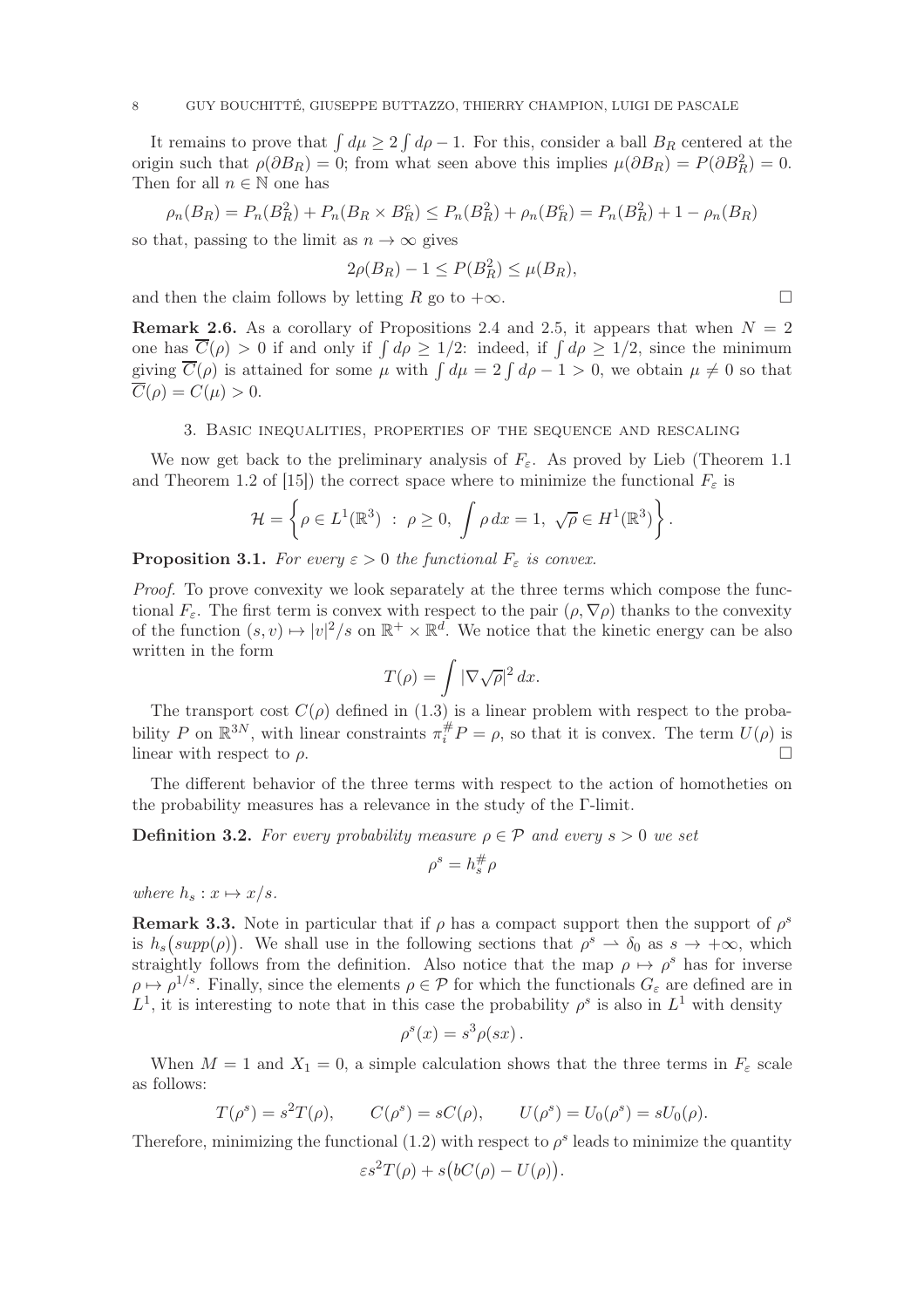A first minimization with respect to the variable  $s \geq 0$  reduces the problem  $\inf_{\rho} F_{\varepsilon}$  to minimize with respect to  $\rho$  the ratio

$$
-\frac{1}{4\varepsilon}\frac{\big(U(\rho)-bC(\rho)\big)_+^2}{T(\rho)}
$$

where  $(\cdot)_+$  denotes the positive part function. Then

$$
\inf_{\rho \in \mathcal{P}} F_{\varepsilon}(\rho) = -\frac{K}{\varepsilon},\tag{3.1}
$$

where

$$
K = \sup_{\rho \in \mathcal{P}} \frac{\big(U(\rho) - bC(\rho)\big)^2_+}{4T(\rho)}.
$$

This last supremum is finite as a consequence of the inequality  $(U - bC)^2_+ \leq U^2$  and of Lemma 3.6 below applied to  $u^2 = \rho$  for any probability  $\rho$  in the domain of  $F_{\varepsilon}$ .

When  $M > 1$  the potential term U does not have anymore the scaling property above so we use the following estimate (setting  $Z = \sum_{1 \leq k \leq M} Z_k$ ):

$$
F_{\varepsilon}(\rho) = \sum_{1 \leq k \leq M} \frac{Z_k}{Z} \left[ \varepsilon T(\rho) + bC(\rho) - \int \frac{Z\rho(x)}{|x - X_k|} dx \right],
$$

so that

$$
\sum_{1 \le k \le M} \frac{Z_k}{Z} \inf_{\rho} \left[ \varepsilon T(\rho) + bC(\rho) - \int \frac{Z\rho(x)}{|x - X_k|} dx \right] \le \inf_{\rho} F_{\varepsilon}(\rho)
$$
  

$$
\le \inf_{\rho} \left[ \varepsilon T(\rho) + bC(\rho) - \int \frac{Z_1 \rho(x)}{|x - X_1|} dx \right].
$$

It follows that, for suitable positive constants  $K_1$  and  $K_2$ , we have

$$
-\frac{K_1}{\varepsilon} \le \inf_{\rho} F_{\varepsilon}(\rho) \le -\frac{K_2}{\varepsilon} .
$$

In conclusion the minimal values of  $F_{\varepsilon}$  tend to  $-\infty$  with order  $1/\varepsilon$ . This justifies the introduction of the rescaled functionals

$$
G_{\varepsilon}(\rho) = \varepsilon F_{\varepsilon}(\rho).
$$

Due to the lack of compactness for the tight convergence, it is not clear whether the functionals  $F_{\varepsilon}$  and  $G_{\varepsilon}$  admit minimizers in  $\mathcal{P}$ . As we are interested in the asymptotics as  $\varepsilon \to 0$ , we will use the following asymptotic notion of minimizer.

**Definition 3.4.** We say that  $\{\rho_{\varepsilon}\}_\varepsilon \in \mathcal{P}$  is asymptotically minimizing for  $G_{\varepsilon}$  (respectively for  $F_{\varepsilon}$ ) whenever

$$
\lim_{\varepsilon \to 0} \left[ G_{\varepsilon}(\rho_{\varepsilon}) - \inf_{\mathcal{P}} G_{\varepsilon} \right] = 0 \qquad \left( \text{respectively } \lim_{\varepsilon \to 0} \frac{F_{\varepsilon}(\rho_{\varepsilon}) - \inf_{\mathcal{P}} F_{\varepsilon}}{\varepsilon} = 0 \right).
$$

Let us emphasize that such a sequence of asymptotic minimizers converge (up to subsequences) weakly<sup>\*</sup> to an element of  $\mathcal{P}^-$ . We may now apply to the family  $G_{\varepsilon}$  the  $\Gamma$ convergence theory in order to identify the  $\Gamma$ -limit functional  $G$  and so, as a consequence, the behaviour of the asymptotically minimizing sequences, that will converge to minimizers of G.

The functional  $G_{\varepsilon}$  has also a physical interest by itself and deserves to be written explicitly

$$
G_{\varepsilon}(\rho) = \varepsilon^2 T(\rho) + \varepsilon b C(\rho) - \varepsilon U(\rho).
$$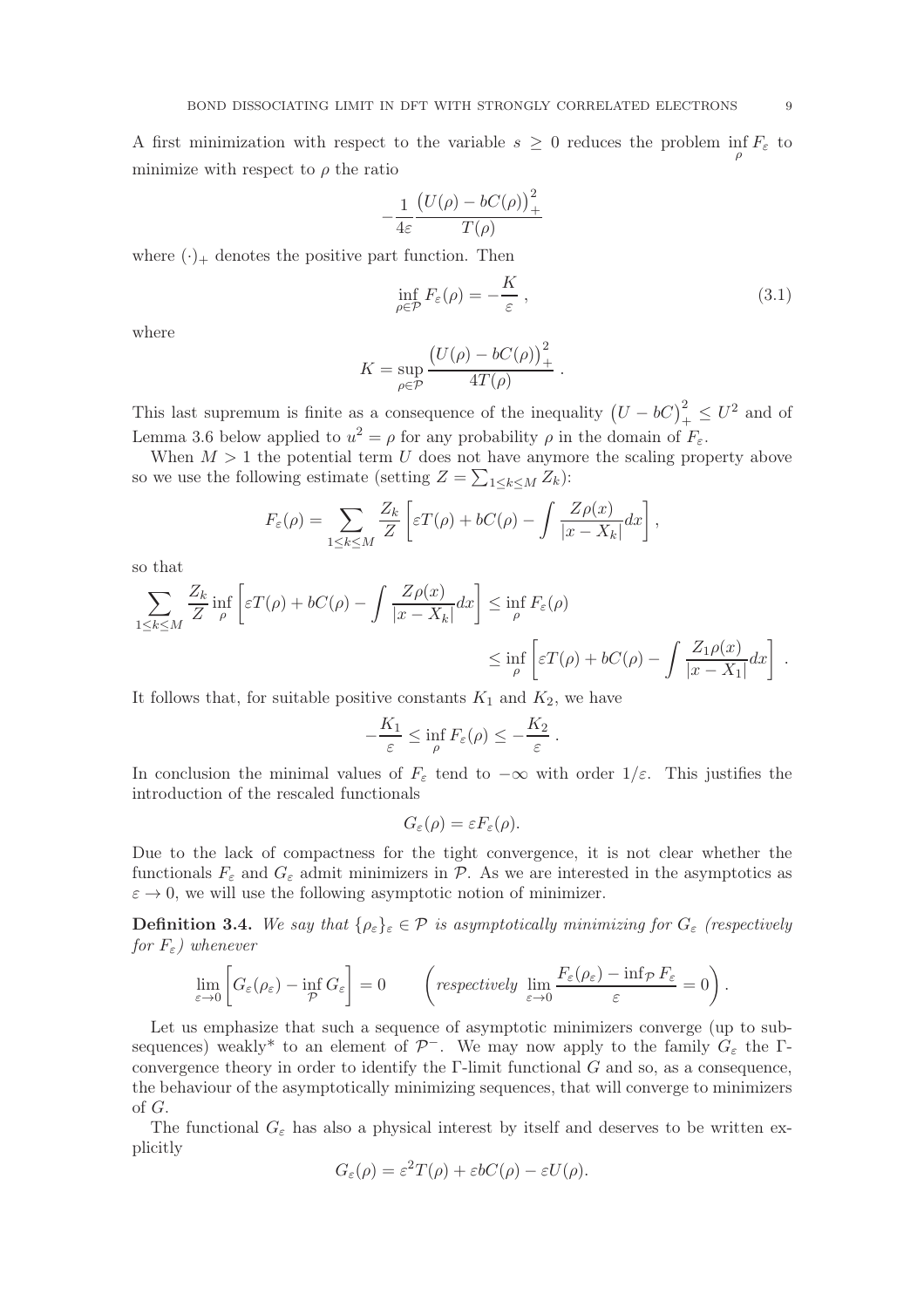The same homogeneities of the terms in the functional  $F_{\varepsilon}$  allow us to rewrite

$$
G_{\varepsilon}(\rho) = T(\rho^{\varepsilon}) + bC(\rho^{\varepsilon}) - \sum_{1 \le k \le M} \int \frac{Z_k \rho^{\varepsilon}(x)}{|x - X_k/\varepsilon|} dx.
$$
 (3.2)

Then letting  $\varepsilon$  go to 0 is equivalent to let the distance between the nuclei go to  $+\infty$ . For this reason, when considering a molecule, the limit as  $\varepsilon \to 0$  of  $G_{\varepsilon}$  models the dissociation of chemical bonds between the atoms composing the molecule.

In the following we denote by  $G^+$  and by  $G^-$  respectively the Γ-limsup and the Γ-liminf of the family  $G_{\varepsilon}$ . Since the space  $\mathcal{P}^-$  endowed with the weak\* convergence is metrizable and compact, by the general theory of the  $\Gamma$ -convergence (see for instance [9]) we have that a subsequence of  $G_{\varepsilon}$  (that we still continue to denote by  $G_{\varepsilon}$ ) Γ-converges to some functional  $G$ . If we are able to fully characterize this limit functional  $G$  independently of the subsequence, we obtain that the full family  $G_{\varepsilon}$  is Γ-convergent to G. Therefore, in the following we may assume that  $G_{\varepsilon}$  Γ-converges to some functional G and we concentrate our efforts in obtaining a characterization of G in terms of the data only.

Since in general weak\* limits of sequences of probabilities only belong to  $\mathcal{P}^-$ , we consider  $G^-, G^+,$  and G as defined on  $\mathcal{P}^-$ . As a basic consequence of Γ-convergence theory (see [1]) we have the following result.

**Proposition 3.5.** We have  $G^- \n\leq G^+$ ; moreover the functionals  $G^-$  and  $G^+$  are both weakly\* lower-semicontinuous, and  $G^+$  is convex.

If we forget about the electron-electron interaction, i.e. the optimal transport term C in  $G_{\varepsilon}$ , we obtain an estimate from below and at the same time an easier problem to work with. We will refer to this as the "non-interacting case" and the corresponding functionals will be denoted as

$$
G_{\varepsilon}^{0} = \varepsilon^{2} T(\rho) - \varepsilon U(\rho).
$$

We characterize first a wide space on which  $G = G^+ = G^- = 0$ .

**Lemma 3.6.** There exists a constant  $\kappa$  such that for every domain  $\Omega$  (bounded or not) we have

$$
\left[\int_{\Omega} \frac{u^2}{|x|} dx\right]^2 \le \kappa \int_{\Omega} u^2 dx \int |\nabla u|^2 dx \qquad \forall u \in H^1(\mathbb{R}^3).
$$

*Proof.* By using the embedding of  $H^1(\mathbb{R}^3)$  into  $L^6(\mathbb{R}^3)$  we have for every  $\delta > 0$ 

$$
\int_{\Omega} \frac{u^2}{|x|} dx \le \int_{\Omega \setminus B_\delta} \frac{u^2}{\delta} dx + \int_{B_\delta} \frac{u^2}{|x|} dx
$$
  
\n
$$
\le \frac{1}{\delta} \int_{\Omega} u^2 dx + ||u||_{L^6(\mathbb{R}^3)}^2 ||1/|x|| ||_{L^{3/2}(B_\delta)}
$$
  
\n
$$
\le \frac{1}{\delta} \int_{\Omega} u^2 dx + \kappa \delta \int |\nabla u|^2 dx.
$$

Optimizing with respect to  $\delta$  gives

$$
\int_{\Omega} \frac{u^2}{|x|} dx \le 2 \bigg[ \kappa \int_{\Omega} u^2 dx \int |\nabla u|^2 dx \bigg]^{1/2}
$$
 as required.

**Proposition 3.7.** For every probability  $\rho$  we have

$$
-\frac{\kappa M}{4} \sum_{1 \le k \le M} Z_k^2 \rho(\{X_k\}) \le G^-(\rho) \le G^+(\rho) \le 0,
$$
\n(3.3)

where κ is given in Lemma 3.6. In particular  $G^{-}(\rho) = G^{+}(\rho) = 0$  for every probability  $\rho$ that does not charge any of the points  $X_k$ .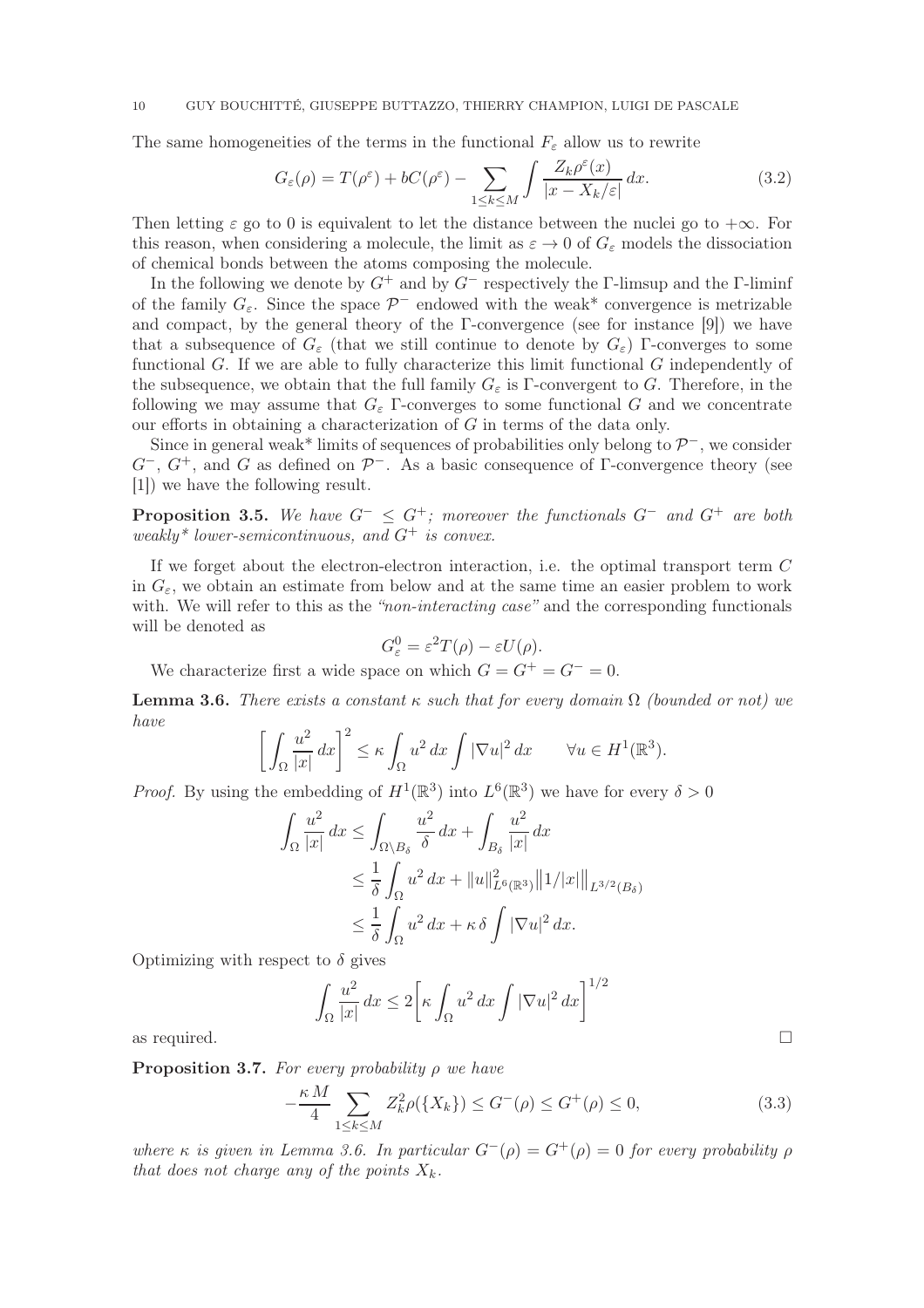*Proof.* By Proposition 2.1 we have for every smooth  $\rho$  with compact support

$$
G_{\varepsilon}(\rho) = \varepsilon^2 T(\rho) + \varepsilon b C(\rho) - \varepsilon U(\rho) \le K\varepsilon
$$

for a suitable constant K depending on  $\rho$ . Therefore

$$
G^+(\rho) \le \lim_{\varepsilon \to 0} G_{\varepsilon}(\rho) \le 0,
$$

and the last inequality in (3.3) follows by approximation and by the lower semicontinuity of  $G^+$ .

Let now  $\rho_{\varepsilon}$  be a generic sequence weakly<sup>\*</sup> converging to  $\rho$ ; since the transport cost  $C(\rho_{\varepsilon})$ is nonnegative we have, setting  $u_{\varepsilon}^2 = \rho_{\varepsilon}$ ,

$$
G_{\varepsilon}(\rho_{\varepsilon}) \geq \varepsilon^{2} \int |\nabla u_{\varepsilon}|^{2} dx - \varepsilon \sum_{1 \leq k \leq M} Z_{k} \left[ \int_{B_{\delta}(X_{K})} \frac{u_{\varepsilon}^{2}}{|x - X_{k}|} dx + \int_{(B_{\delta}(X_{k}))^{c}} \frac{u_{\varepsilon}^{2}}{|x - X_{k}|} dx \right].
$$

By using Lemma 3.6 and the fact that  $|x - X_k| \ge \delta$  on  $B_{\delta}(X_k)^c$  we obtain

$$
G_{\varepsilon}(\rho_{\varepsilon}) \geq \varepsilon^{2} \int |\nabla u_{\varepsilon}|^{2} dx - \varepsilon \sum_{1 \leq k \leq M} Z_{k} \left[ \kappa \int_{B_{\delta}(X_{K})} u_{\varepsilon}^{2} dx \int |\nabla u_{\varepsilon}|^{2} dx \right]^{1/2} - \varepsilon \frac{Z}{\delta}.
$$

Since  $\varepsilon^2 A - \varepsilon B \ge -B^2/(4A)$ , the sum of the first two terms in the last line gives

$$
G_{\varepsilon}(\rho_{\varepsilon}) \geq -\frac{\kappa}{4} \left( \sum_{1 \leq k \leq M} Z_k \bigg[ \int_{B_{\delta}(X_K)} u_{\varepsilon}^2 dx \bigg]^{1/2} \right)^2 - \varepsilon \frac{Z}{\delta}.
$$

As  $\varepsilon \to 0$  we obtain, for every  $\delta > 0$ ,

$$
G^{-}(\rho) \geq -\frac{\kappa}{4} \left( \sum_{1 \leq k \leq M} Z_k \left[ \rho(\overline{B_{\delta}(X_k)}) \right]^{1/2} \right)^2,
$$

and finally, as  $\delta \to 0$ ,

$$
G^{-}(\rho) \geq -\frac{\kappa}{4} \left( \sum_{1 \leq k \leq M} Z_k \left[ \rho(\{X_k\}) \right]^{1/2} \right)^2 \geq -\frac{\kappa M}{4} \sum_{1 \leq k \leq M} Z_k^2 \rho(\{X_k\})
$$

which concludes the proof.  $\Box$ 

# 4. The non-interacting case

In this case, thanks to the absence of the transport term  $C$ , we are able to identify the limit functional G in a complete way. In order to stress the fact that  $b = 0$  we denote the sequence by  $G_{\varepsilon}^0$  and the limit by  $G^0$ .

4.1. The hydrogen atom. The simplest case is  $N = M = 1$ ; in other words we have a single nucleus with charge  $Z$  located at a point  $X_1$  (that without loss of generality we can take the origin) and a single electron. In this is situation the non interacting case maintains a physical meaning. The problem (3.1) then reduces to

$$
\inf_{\rho \in \mathcal{P}} F_{\varepsilon}^{0}(\rho) = \inf_{\rho \in \mathcal{P}} \left\{ \varepsilon T(\rho) - U(\rho) \right\} = \inf_{\rho \in \mathcal{P}} \left\{ -\frac{1}{4\varepsilon} \frac{\left( U(\rho) \right)^{2}}{T(\rho)} \right\} = \frac{Z^{2}}{\varepsilon} \inf_{\rho \in \mathcal{P}} \left\{ -\frac{\left( U_{0}(\rho) \right)^{2}}{4 \, T(\rho)} \right\}.
$$

The value of the problem on the right hand side is the first eigenvalue (negative) of the operator

$$
-\Delta - \frac{1}{|x|} \ .
$$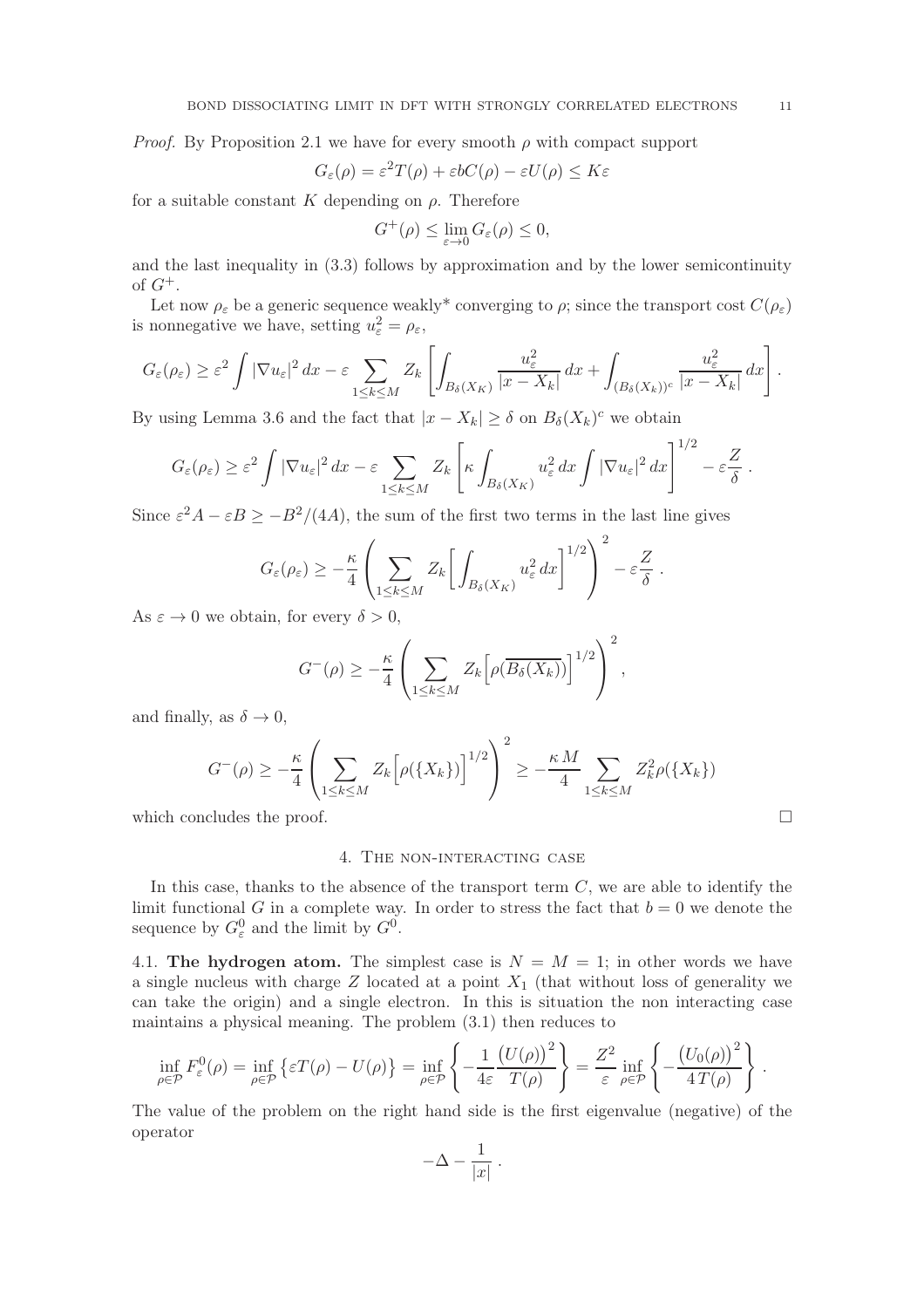This is known to be equal to  $-1/4$  with eigenfunctions proportional to

$$
\overline{\rho} = \frac{1}{32\pi} e^{-|x|/2}
$$

(see for instance Example 11.10 in [16]). Summarizing, in the case  $N = M = 1$  the minimizer  $\bar{\rho}_{\varepsilon}$  of the functional  $F_{\varepsilon}^{0}$  (or equivalently of the rescaled functional  $G_{\varepsilon}^{0}$ ) is equal to

$$
\overline{\rho}_{\varepsilon}(x) = \overline{\rho}^{1/\varepsilon}(x) = \frac{1}{4\pi(2\varepsilon)^3} e^{-|x|/(2\varepsilon)},
$$

and tends, as  $\varepsilon \to 0$ , to the measure  $\overline{\rho}(x) = \delta_0$  with the minimal values  $G_{\varepsilon}(\overline{\rho}_{\varepsilon}) \to -Z^2/4$ . In fact, by applying Theorem 4.4 to this particular case, we infer that the Γ-limit functional  $G^0$  is indentified on  $\mathcal{P}^-$  as

$$
G^{0}(\rho) = -\frac{Z^{2}}{4}\rho(\{0\}).
$$

From the previous discussion we deduce

$$
-\frac{Z^2}{4} = \inf_{\rho \in \mathcal{P}} \left\{ T(\rho) - Z \, U_0(\rho) \right\} = \inf_{\rho} \left\{ \int \frac{|\nabla \rho|^2}{4\rho} \, dx - \int \frac{Z\rho}{|x|} \, dx \right\}. \tag{4.1}
$$

4.2. The general case  $N, M \geq 1$ . We start by a localization lemma.

**Lemma 4.1** (Localization). Let  $\rho \in \mathcal{P}$ , and let  $\delta > 0$ . Let  $\theta_{\delta}$  be a smooth cut-off function such that  $\frac{|\nabla \theta_{\delta}|^2}{\theta}$  $\frac{\theta_{\delta} - \epsilon}{\theta}$  is continuous and such that

$$
\begin{cases}\n\theta_{\delta} = 1 & \text{on } A_{\delta} := \bigcup_{i=1}^{M} B(X_i, \delta), \\
\theta_{\delta} = 0 & \text{outside } \bigcup_{i=1}^{M} B(X_i, 2\delta), \\
0 \le \theta_{\delta} \le 1 & \text{on } \mathbb{R}^3, \\
\left| \frac{|\nabla \theta_{\delta}|^2}{\theta_{\delta}} - 2\Delta \theta_{\delta} \right| \le K.\n\end{cases}
$$
\n(4.2)

Let  $\nu$  be smooth and compactly supported function such that:

$$
\begin{cases} \varepsilon \mathcal{T}(\nu) \leq K, \\ \theta_{\delta} \rho + \nu \in \mathcal{P}, \\ \text{dist} \left( \text{spt } \nu, \{X_1, \dots, X_M\} \right) \geq 3\delta. \end{cases} \tag{4.3}
$$

Then, setting  $Z = \sum_{1 \leq k \leq M} Z_k$ , we have

$$
G_{\varepsilon}^{0}(\theta_{\delta}\rho+\nu)\leq G_{\varepsilon}^{0}(\rho)+\varepsilon\left((1+\varepsilon)K+\frac{Z}{\delta}\right).
$$

Proof. We compute

$$
\frac{|\nabla(\theta_{\delta}\rho)|^2}{\theta_{\delta}\rho} = \frac{|\theta_{\delta}\nabla\rho + \rho\nabla\theta_{\delta}|^2}{\theta_{\delta}\rho} = \theta_{\delta}\frac{|\nabla\rho|^2}{\rho} + \rho\frac{|\nabla\theta_{\delta}|^2}{\theta_{\delta}} + 2\nabla\rho\cdot\nabla\theta_{\delta}.
$$

Concerning the second and third terms we remark that

$$
\left| \int \rho \frac{|\nabla \theta_{\delta}|^2}{\theta_{\delta}} + 2 \nabla \rho \cdot \nabla \theta_{\delta} dx \right| = \left| \int \left( \frac{|\nabla \theta_{\delta}|^2}{\theta_{\delta}} - 2 \Delta \theta_{\delta} \right) \rho dx \right| \leq K.
$$

Summarizing, we have obtained

$$
\int \frac{|\nabla(\theta_{\delta}\rho)|^2}{4\,\theta_{\delta}\rho} \, dx \le T(\rho) + K.
$$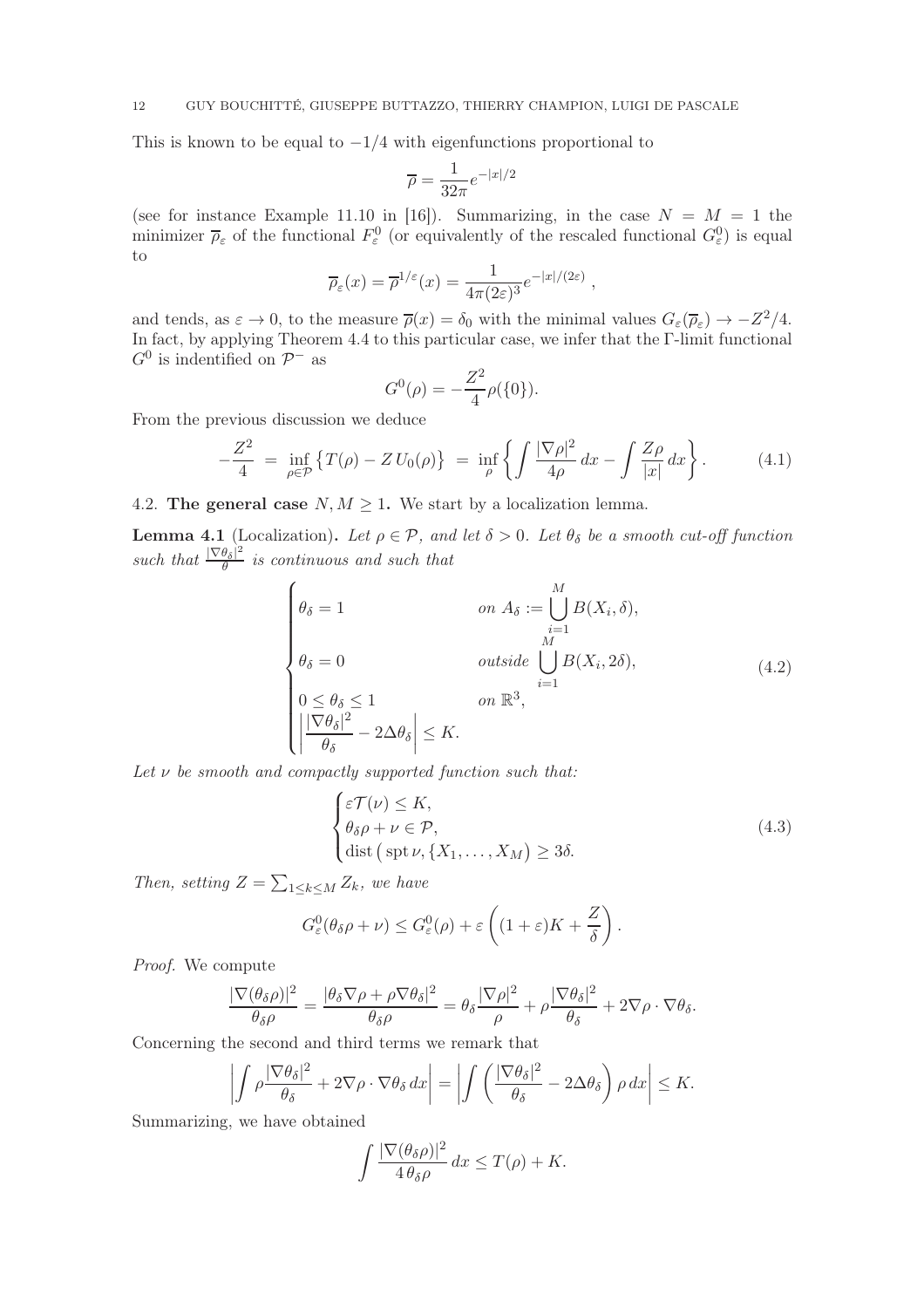Since the support of  $\nu$  is away from that of  $\theta_{\delta}\rho$  we have that

$$
\varepsilon^2 T(\theta_\delta \rho + \nu) = \varepsilon^2 \mathcal{T}(\theta_\delta \rho) + \varepsilon^2 \mathcal{T}(\nu) \leq \varepsilon^2 T(\rho) + (\varepsilon^2 + \varepsilon) K.
$$

Similarly,

$$
\int V(x)\theta_{\delta}\rho dx \ge \int V(x)\rho dx - \int_{A_{\delta}^c} V(x)\rho dx \ge \int V(x)\rho dx - \frac{Z}{\delta},
$$

$$
\int V(x)\nu dx \ge 0.
$$

and

Summing up the last inequalities give the desired estimate.

Example 4.2. We give for completeness an example of functions  $\theta_{\delta}$  and  $\nu$  satisfying the assumptions of Lemma 4.1 above. We define the real functions

$$
f(t) = \begin{cases} e^{-1/t} & \text{if } t > 0, \\ 0 & \text{otherwise.} \end{cases} \quad \text{and} \quad g(t) := \frac{f(t)}{f(t) + f(1 - t)}.
$$

When  $\delta \ll ||X_i - X_j||$  for  $i \neq j$  one may consider

$$
\theta_{\delta}(x) = \sum_{i=1}^{M} g\left(2 - \left(\frac{\|x - X_i\|}{\delta}\right)^2\right).
$$

Concerning  $\nu$  it is enough to consider any positive function h with smooth  $\sqrt{h}$  supported away from the points  $X_i$  and set  $\nu = \beta h$  with  $\beta$  small enough so that  $\theta_{\delta}\rho + \nu \in \mathcal{P}$ : in that case the constant K in (4.3) does not depend on  $\varepsilon$ .

Lemma 4.3. We have

$$
G^{0+}(\delta_{X_k}) \le -\frac{Z_k^2}{4}.
$$

*Proof.* It is enough to prove the inequality for  $X_1$  and  $Z_1$  and without loss of generality we may assume  $X_1 = 0$ . Consider a generic probability  $\eta$  and define

$$
\rho_{\varepsilon}(x) = \eta^{1/\varepsilon}(x) = \frac{1}{\varepsilon^3} \eta(x/\varepsilon).
$$

We have that  $\rho_{\varepsilon}$  weakly<sup>\*</sup> converges to  $\delta_0$ , so that

$$
G^{0+}(\delta_0) \leq \limsup_{\varepsilon \to 0} G^0_{\varepsilon}(\rho_{\varepsilon}) = T(\eta) - \int \frac{Z_1 \eta}{|x|} dx.
$$

Taking the infimum with respect to  $\eta$  and using (4.1) gives what required.

**Theorem 4.4.** The limit functional  $G^0$  exists and is given by the formula

$$
G^{0}(\rho) = -\frac{1}{4} \sum_{1 \le k \le M} Z_{k}^{2} \rho(\{X_{k}\}).
$$
\n(4.4)

Proof. We prove that

$$
-\frac{1}{4} \sum_{1 \le k \le M} Z_k^2 \rho(\{X_k\}) \le G^{0-}(\rho) \le G^{0+}(\rho) \le -\frac{1}{4} \sum_{1 \le k \le M} Z_k^2 \rho(\{X_k\}).\tag{4.5}
$$

The last inequality in (4.5) follows by the convexity of the functional  $G^{0+}$  and Lemma 4.3. Indeed, we can write for every probability  $\rho$ 

$$
\rho = \sum_{1 \le k \le M} \alpha_k \delta_{X_k} + \alpha_0 \frac{\rho^{\perp}}{\alpha_0}
$$

where

$$
\alpha_k = \rho(\lbrace X_k \rbrace), \qquad \rho^{\perp} = \rho \lfloor \lbrace \mathbb{R}^3 \setminus \cup_{1 \leq k \leq M} \lbrace X_k \rbrace \rbrace, \qquad \alpha_0 = \rho^{\perp}(\mathbb{R}^3).
$$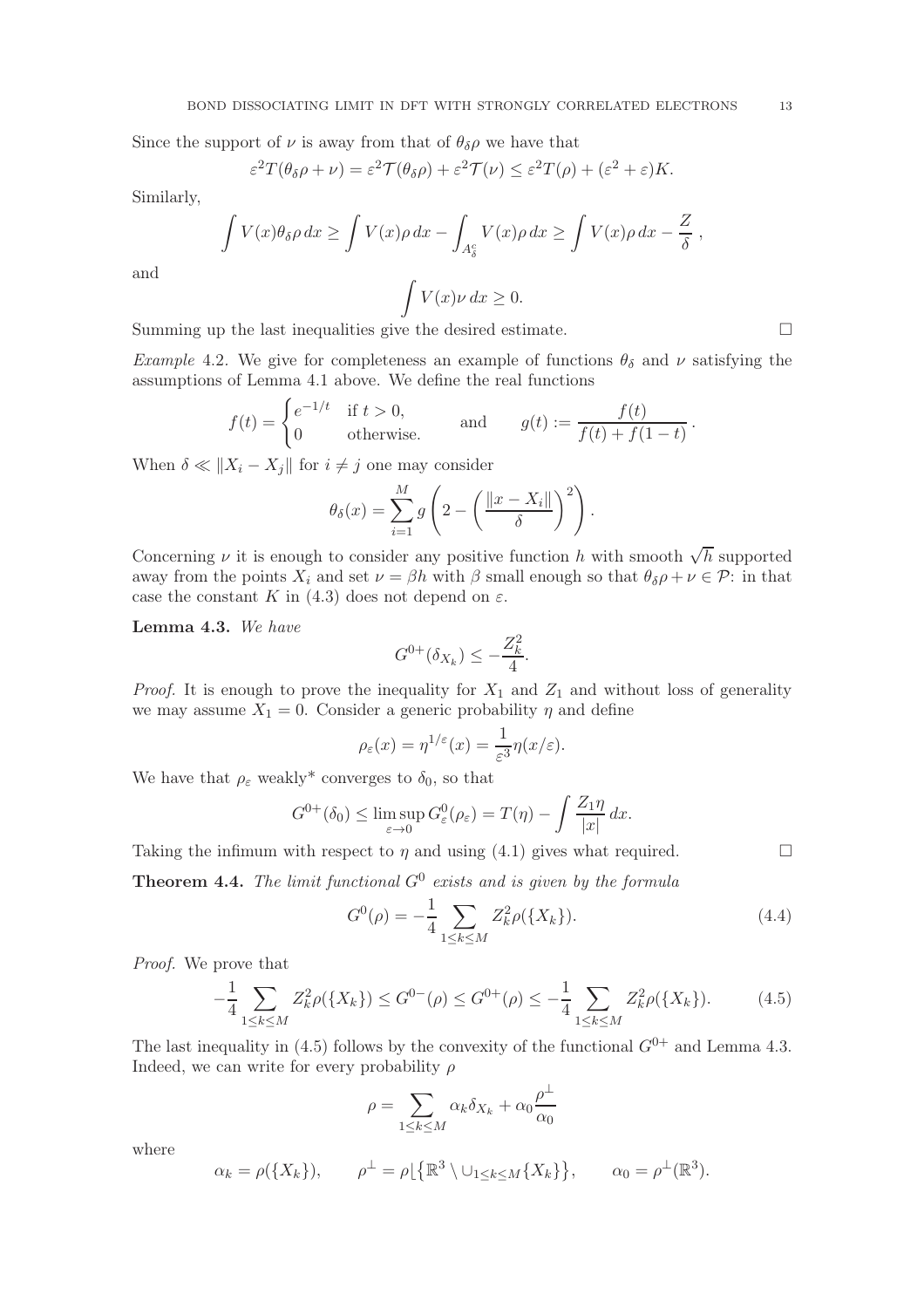Since  $\alpha_0 + \sum_{1 \leq k \leq M} \alpha_k = 1$  the convexity of  $G^+$  gives

$$
G^{0+}(\rho) \le \sum_{1 \le k \le M} \alpha_k G^{0+}(\delta_{X_k}) + \alpha_0 G^{0+}(\rho^{\perp}/\alpha_0).
$$

By Lemma 4.3 we have

$$
G^{0+}(\delta_{X_k}) \leq -\frac{1}{4}Z_k^2
$$

and, since  $G^{0+}(\rho) = 0$  whenever  $\rho$  does not charge any of the points  $X_k$  (see Proposition 3.7), we have  $G^{0+}(\rho^{\perp}/\alpha_0) = 0$  so that the desired inequality follows.

In order to prove the first inequality in (4.5) we have to show that for every  $\rho_{\varepsilon}$  weakly<sup>\*</sup> converging to  $\rho$  we have

$$
-\frac{1}{4}\sum_{1\leq k\leq M}Z_k^2\rho(\lbrace X_k\rbrace)\leq \liminf_{\varepsilon\to 0}G^0_{\varepsilon}(\rho_{\varepsilon}).
$$

We apply Lemma 4.1 to  $\rho_{\varepsilon}$  with  $\delta$  small enough and fixed, so that we can replace  $\rho_{\varepsilon}$  by

$$
\theta_{\delta}\rho_{\varepsilon} + \nu_{\varepsilon} = \sum_{k=1}^{M} \theta_{\delta}\rho_{\varepsilon} \left[ B(X_k, 2\delta) + \nu_{\varepsilon} = \sum_{k=1}^{M} \rho_{\varepsilon}^k + \nu_{\varepsilon}
$$

where we defined  $\rho_{\varepsilon}^{k} := \theta_{\delta} \rho_{\varepsilon} \lfloor B(X_{k}, 2\delta) \rfloor$  and  $\nu_{\varepsilon}$  is chosen as in Example 4.2 with a fixed function h so that the constant K does not depend on  $\varepsilon$ . We then have

$$
\liminf_{\varepsilon \to 0} G_{\varepsilon}^0(\rho_{\varepsilon}) \ge \liminf_{\varepsilon \to 0} \left( G_{\varepsilon}^0(\sum_{k=1}^M \rho_{\varepsilon}^k + \nu_{\varepsilon}) - \varepsilon K_{\delta} \right) = \liminf_{\varepsilon \to 0} G_{\varepsilon}^0(\sum_{k=1}^M \rho_{\varepsilon}^k + \nu_{\varepsilon}),
$$

where we can take  $K_{\delta} = 2K + \frac{Z}{\delta}$  $\frac{Z}{\delta}$  for  $\varepsilon \leq 1$  and

$$
G_{\varepsilon}^{0}(\sum_{k=1}^{M} \rho_{\varepsilon}^{k} + \nu_{\varepsilon}) = \sum_{k=1}^{M} \left( \varepsilon^{2} \mathcal{T}(\rho_{\varepsilon}^{k}) - \varepsilon Z_{k} U_{X_{k}}(\rho_{\varepsilon}^{k}) \right) + \varepsilon^{2} \mathcal{T}(\nu_{\varepsilon}) - \varepsilon U(\nu_{\varepsilon}).
$$

Concerning the first  $M$  terms we infer from  $(4.1)$  that

$$
\varepsilon^2 \mathcal{T}(\rho_{\varepsilon}^k) - \varepsilon Z_k U_{X_k}(\rho_{\varepsilon}^k) = \left(\varepsilon^2 T \left(\frac{\rho_{\varepsilon}^k}{\int d\rho_{\varepsilon}^k}\right) - \varepsilon Z_k U_{X_k} \left(\frac{\rho_{\varepsilon}^k}{\int d\rho_{\varepsilon}^k}\right)\right) \int d\rho_{\varepsilon}^k \ge -\frac{Z_k^2}{4} \int d\rho_{\varepsilon}^k.
$$

As  $\varepsilon \to 0$  we have

$$
\lim_{\varepsilon \to 0} \int d\rho_{\varepsilon}^k = \int_{B(X_k, 2\delta)} \theta_{\delta} \rho \le \rho(B(X_k, 2\delta)).
$$

The last term  $\varepsilon^2 \mathcal{T}(\nu_{\varepsilon}) - \varepsilon U(\nu_{\varepsilon})$  vanishes as  $\varepsilon \to 0$ . Summing up we obtained

$$
\liminf_{\varepsilon \to 0} G_{\varepsilon}^{0}\Big(\sum_{k=1}^{M} \rho_{\varepsilon}^{k} + \nu_{\varepsilon}\Big) \geq -\sum_{k=1}^{M} \frac{Z_{k}^{2}}{4} \rho\big(B(X_{k}, 2\delta)\big).
$$

Letting now  $\delta \to 0$  gives the desired inequality.

**Remark 4.5.** Since the correlation term  $C$  is non-negative, we obtain from the preceding that

$$
\forall \rho \in \mathcal{P}, \qquad G^{-}(\rho) \geq G^{0-}(\rho) = -\frac{1}{4} \sum_{1 \leq k \leq M} Z_{k}^{2} \rho(\lbrace X_{k} \rbrace).
$$

which is a more precise lower estimate of  $G^-$  than that obtained in Proposition 3.7.

**Remark 4.6.** The explicit form of  $G^0$  given in (4.4) allows to directly deduce that

$$
\operatorname{argmin} G^0 = \left\{ \rho = \sum_{i \in I_{max}} \alpha_i \delta_{X_i} : 0 \le \alpha_i \le 1, \sum \alpha_i = 1 \right\},\
$$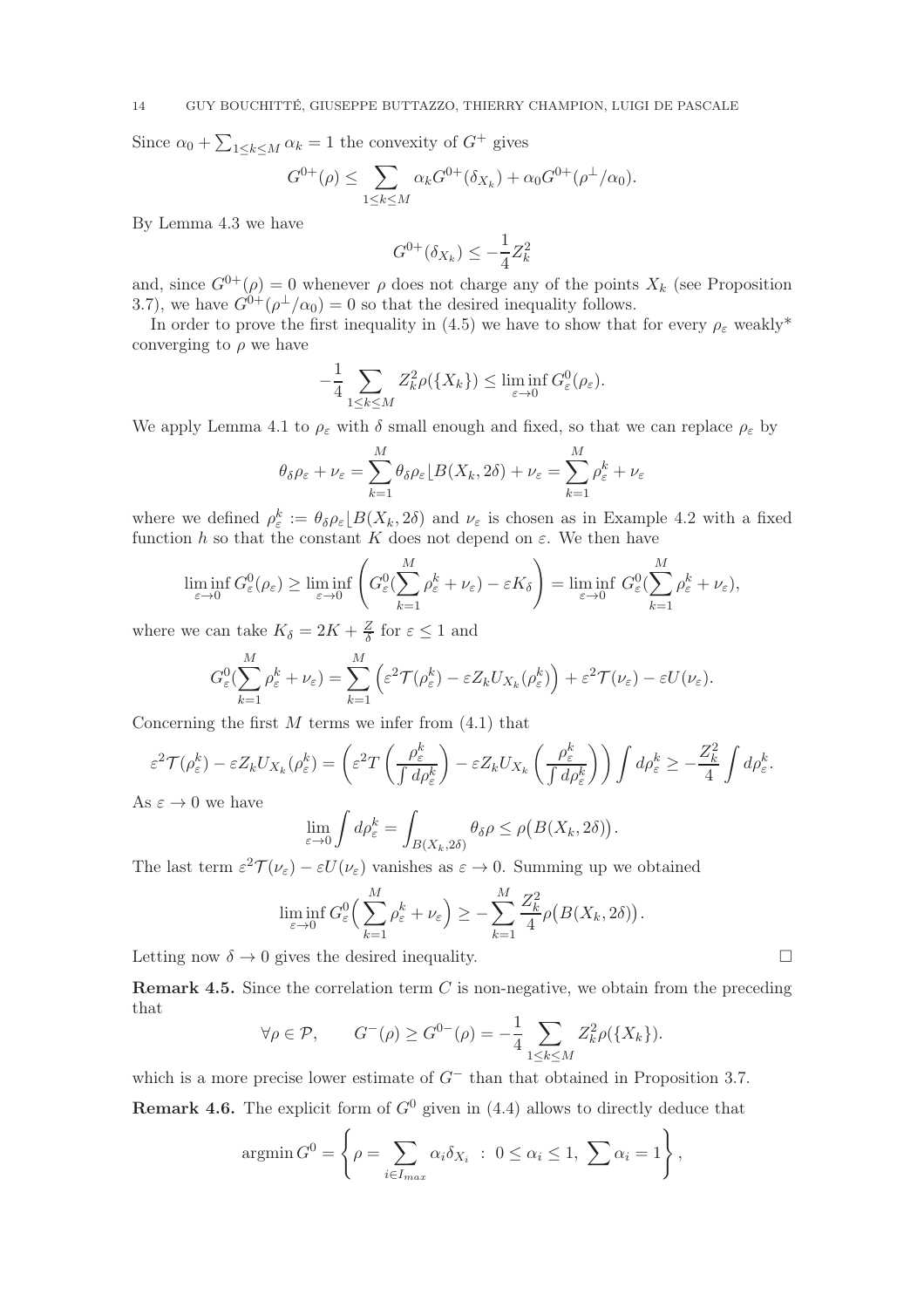where  $I_{max}$  denotes the set of indices i such that  $Z_i = \max\{Z_1, \ldots, Z_M\}$ . In other words, the optimal configurations for the limit functional  $G^0$  concentrate on the points  $X_i$  having the highest nuclei charges  $Z_i$ . We shall see in Remark 5.10 below that the situation is somewhat more intricate in the interacting case  $b > 0$ .

### 5. THE INTERACTING CASE FOR  $N = 2$

The complete characterization of the functional  $G$  defined as the  $\Gamma$ -limit of the functionals  $G_{\varepsilon}$  as  $\varepsilon \to 0$ , in the general case  $M \geq 1$  and  $N \geq 1$  seems a very difficult issue, mainly due to the general form of the localization Lemma 5.1 below, that is at the moment unavailable. We then limit ourselves in this section to consider the case  $N = 2$  that we can handle completely.

For every  $\rho \in \mathcal{P}^-$  we denote by  $\rho^{\#}$  the atomic measure

$$
\rho^{\#} = \sum_{i=1}^{M} \rho(\{X_i\}) \delta_{X_i}
$$

where  $X_i$  are the (fixed) positions of the nuclei  $(i = 1, \ldots, M)$ . We also denote by  $\rho^{\perp}$  the measure

$$
\rho^{\perp} = \rho - \rho^{\#}
$$

that does not charge any of the points  $X_i$ . In other words,  $\rho^{\#}$  and  $\rho^{\perp}$  are respectively the restrictions of  $\rho$  to the sets  $\{X_1, \ldots, X_M\}$  and to its complement.

The following Lemma extends the localization argument of Lemma 4.1 in presence of the correlation term C.

**Lemma 5.1.** (Localization) Let  $N = 2$ ,  $\rho \in \mathcal{P}$ , and  $\delta > 0$ , and let  $\theta_{\delta}$  and  $\nu$  be as in Lemma 4.1. Assume further that  $\nu = \nu^1 + \nu^2$  with  $\|\nu^1\| = \|\nu^2\|$  and  $\text{spt}(\nu^1) \cap \text{spt}(\nu^2) = \emptyset$ . Then we have

$$
G_{\varepsilon}(\theta_{\delta}\rho+\nu)\leq G_{\varepsilon}(\rho)+\varepsilon\left((1+\varepsilon)K+\frac{Z+2b}{\delta}+\frac{b}{\mathrm{dist}(\mathrm{spt}(\nu^1),\mathrm{spt}(\nu^2))}\right).
$$

*Proof.* By Lemma 4.1 we only need the following estimate of the transport term  $C$ :

$$
C(\theta_{\delta}\rho + \nu) \leq C(\rho) + \frac{2}{\delta} + \frac{1}{\text{dist}(\text{spt}(\nu^1), \text{spt}(\nu^2))}.
$$

It is convenient to introduce the set  $R = \mathbb{R}^3 \setminus A_{\delta}$ , being  $A_{\delta}$  defined in (4.2)).

We denote by  $P$  an optimal transport plan for  $\rho$ , which is also symmetric with respect to a permutation of the variables and we define a new transport plan  $\tilde{P}$  as below.

$$
\tilde{P}^1 = \tilde{P}_{|A_{\delta} \times A_{\delta}} = \min \{ \theta_{\delta}(x), \theta_{\delta}(y) \} P_{|A_{\delta} \times A_{\delta}},
$$
\n
$$
\tilde{P}^2 = \tilde{P}_{|A_{\delta} \times R} = (\theta_{\delta} \rho - \pi_1^{\#} \tilde{P}^1) \otimes \frac{\nu}{\|\nu\|},
$$
\n
$$
\tilde{P}^3 = \tilde{P}_{|R \times A_{\delta}} = \frac{\nu}{\|\nu\|} \otimes (\theta_{\delta} \rho_{\varepsilon} - \pi_2^{\#} \tilde{P}^1),
$$
\n
$$
\tilde{P}^4 = 2 \left( 1 - \frac{\|\theta_{\delta} \rho_{\varepsilon} - \pi_2^{\#} \tilde{P}^1\|}{\|\nu\|} \right) \left( \nu^1 \otimes \nu^2 + \nu^2 \otimes \nu^1 \right)
$$

The fact that  $\tilde{P}^2 \ge 0$  (and similarly that  $\tilde{P}^3 \ge 0$ ) follows from  $\tilde{P}^1 \le \theta_\delta(x) P_{|A_\delta \times A_\delta}$ . To check that  $\tilde{P}^4 \geq 0$  it is enough to compute

$$
\|v\| - \|\theta_{\delta}\rho - \pi_2^{\#}\tilde{P}^1\| = 1 - \|\theta_{\delta}\rho\| - (\|\theta_{\delta}\rho\| - \|\pi_2^{\#}\tilde{P}^1\|)
$$
  
= 1 +  $\|\pi_2^{\#}\tilde{P}^1\| - \|\theta_{\delta}\rho\| - \|\theta_{\delta}\rho\|$   
=  $\int [1 + \min{\theta_{\delta}(x), \theta_{\delta}(y)} - \theta_{\delta}(x) - \theta_{\delta}(y)] dP(x, y) \ge 0$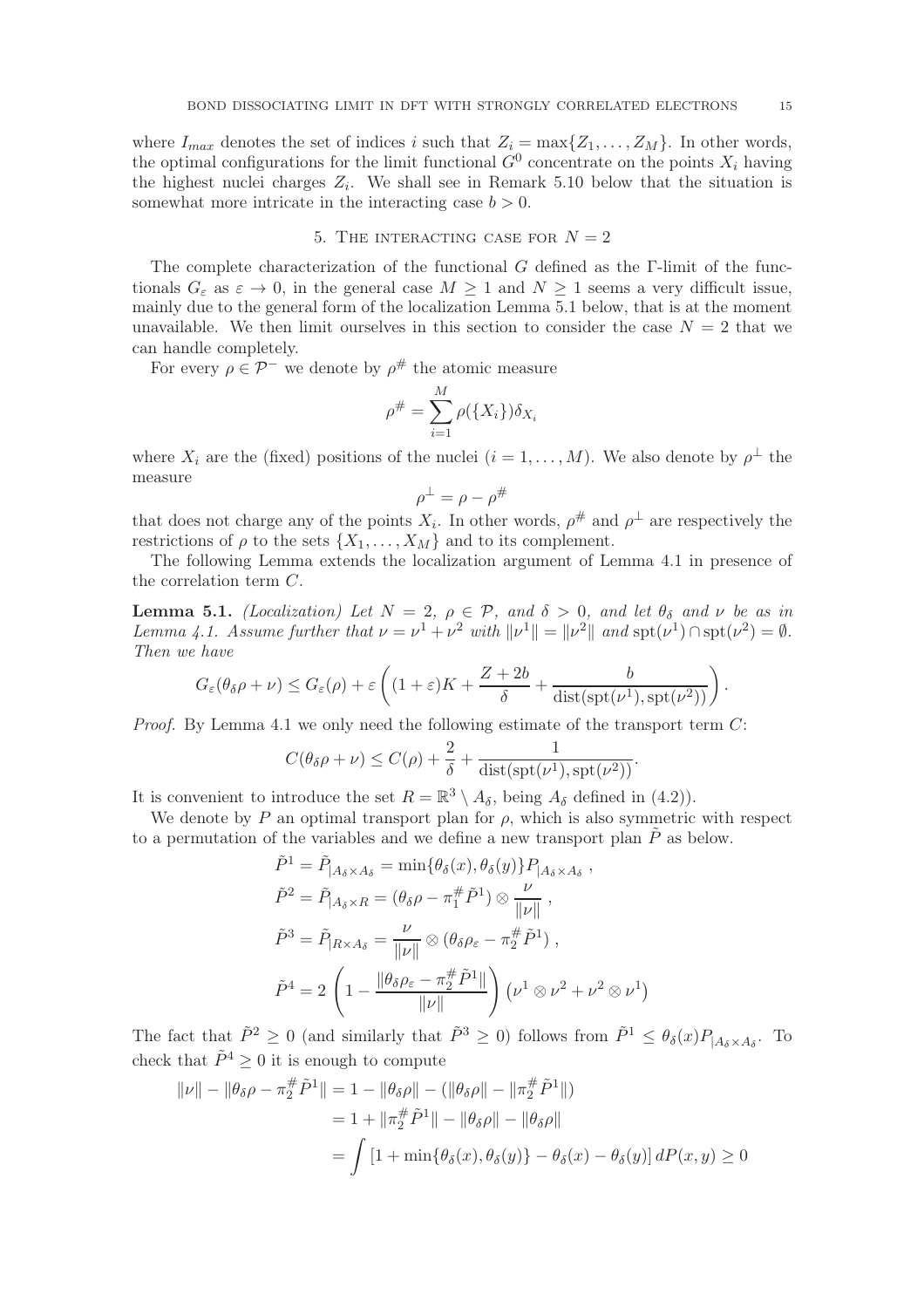where the last inequality follows since the integrand is non-negative. Also note that

$$
\nu - \pi_1^{\#} \tilde{P}^3 = \left( 1 - \frac{\|\theta_{\delta} \rho_{\varepsilon} - \pi_2^{\#} \tilde{P}^1\|}{\|\nu\|} \right) \nu
$$

so that  $\pi_1^{\#} \tilde{P}_4 = \nu - \pi_1^{\#} \tilde{P}^3$ .

In order to show that the two marginals of  $\tilde{P}$  coincide with  $\theta_{\delta}\rho+\nu$ , since  $\tilde{P}$  is symmetric, it is enough to check the first marginal. Since R is the complement of  $A_\delta$  we compute the restriction of the marginal to these two sets. Then

on 
$$
A_{\delta}
$$
 we have  $\pi_1^{\#} \tilde{P} = \pi_1^{\#} \tilde{P}^1 + \pi_1^{\#} \tilde{P}^2 = \pi_1^{\#} \tilde{P}^1 + \theta_{\delta} \rho - \pi_1^{\#} \tilde{P}^1 = \theta_{\delta} \rho$ ,  
on R we have  $\pi_1^{\#} \tilde{P} = \pi_1^{\#} \tilde{P}^3 + \pi_1^{\#} \tilde{P}^4 = \pi_1^{\#} \tilde{P}^3 + \nu - \pi_1^{\#} \tilde{P}^3 = \nu$ .

Since the quantity  $\int_{(\mathbb{R}^3)^2} c dP$  to be minimized in C is linear with respect to P it is enough to estimate it for each of the components of  $\tilde{P}$  above and using the facts that

$$
\begin{cases} \text{dist} \left( \text{spt}(\nu^1), \text{spt}(\nu^2) \right) > 0, \\ 0 \le \min \{ \theta_\delta(x), \theta_\delta(y) \} \le 1, \\ \text{dist} \left( \text{spt} \, \nu, \{ X_1, \dots, X_M \} \right) \ge 3\delta, \end{cases}
$$

we obtain

$$
\int_{(\mathbb{R}^3)^2} c(x,y) d\tilde{P}(x,y) \le \int_{(\mathbb{R}^3)^2} c(x,y) dP(x,y) + \frac{1}{\delta} + \frac{1}{\delta} + \frac{1}{\text{dist}(\text{spt}(\nu^1),\text{spt}(\nu^2))}
$$

which is the desired inequality.  $\Box$ 

We are now in position to prove both the existence of the Γ-limit of the functionals  $G_{\varepsilon}$  and a property of it that will be very useful in the following to obtain an explicit representation formula.

**Theorem 5.2.** For every  $\rho \in \mathcal{P}^-$  the Γ-limit G of the functionals  $G_{\varepsilon}$  exists and we have  $G(\rho) = G(\rho^{\#}).$ 

*Proof.* By the compactness of the Γ-convergence, the Γ-limit G exists, at least for a subsequence  $\varepsilon_n \to 0$ ; as stated in Section 3, since later we will characterize this Γ-limit explicitly, we may assume it does not depend on the subsequence, so that the entire family  $G_{\varepsilon} \Gamma$  converges and  $G^- = G^+ = G$ . Let  $\rho \in \mathcal{P}^-$ . Writing  $\rho = \rho^{\#} + \rho^{\perp}$ , it is then enough to show the inequalities below:

$$
G^{-}(\rho^{\#} + \rho^{\perp}) \leq G^{+}(\rho^{\#}),
$$
  
\n
$$
G^{+}(\rho^{\#} + \rho^{\perp}) \geq G^{-}(\rho^{\#}).
$$
\n(5.1)

Let us prove the first inequality in (5.1) for  $\rho \in \mathcal{P}$  in the special case that  $\rho^{\perp} = \rho_1^{\perp} + \rho_2^{\perp}$ with  $\|\rho_1^{\perp}\| = \|\rho_2^{\perp}\|$ ,  $\rho_i^{\perp}$  smooth, with disjoint and compact supports; in addition we assume that dist(spt  $\rho^{\#}$ , spt  $\rho^{\perp}$ ) > 0. Denote by  $\rho_{\varepsilon}$  a family weakly\* converging to  $\rho^{\#}$  and such that

$$
G^+(\rho^\#)=\limsup_{\varepsilon\to 0}G_\varepsilon(\rho_\varepsilon).
$$

Define, for  $\delta$  small enough and  $\theta_{\delta}$  as in Lemma 4.1,  $\rho_{\epsilon} = \theta_{\delta} \rho_{\epsilon} + \nu_{\epsilon}$  where we choose  $\nu_{\varepsilon} = a_{\varepsilon} \rho^{\perp} = a_{\varepsilon} \rho^{\perp} + a_{\varepsilon} \rho^{\perp}$  and  $a_{\varepsilon}$  is such  $\tilde{\rho}_{\varepsilon} \in \mathcal{P}$ . Then the assumptions of Lemma 5.1 are satisfied. Then  $\rho_{\varepsilon} \stackrel{*}{\rightharpoonup} \theta_{\delta} \rho^{\#} + \rho^{\perp}$  and we have by Lemma 5.1

$$
G_{\varepsilon}(\tilde{\rho}_{\varepsilon}) \leq G_{\varepsilon}(\rho_{\varepsilon}) + \varepsilon K_{\delta},
$$

where the constant  $K_{\delta}$  only depends on  $\delta$ . Passing to the limit as  $\varepsilon \to 0$  we have

$$
G^{-}(\theta_{\delta}\rho^{\#}+\rho^{\perp})\leq G^{+}(\rho^{\#}).
$$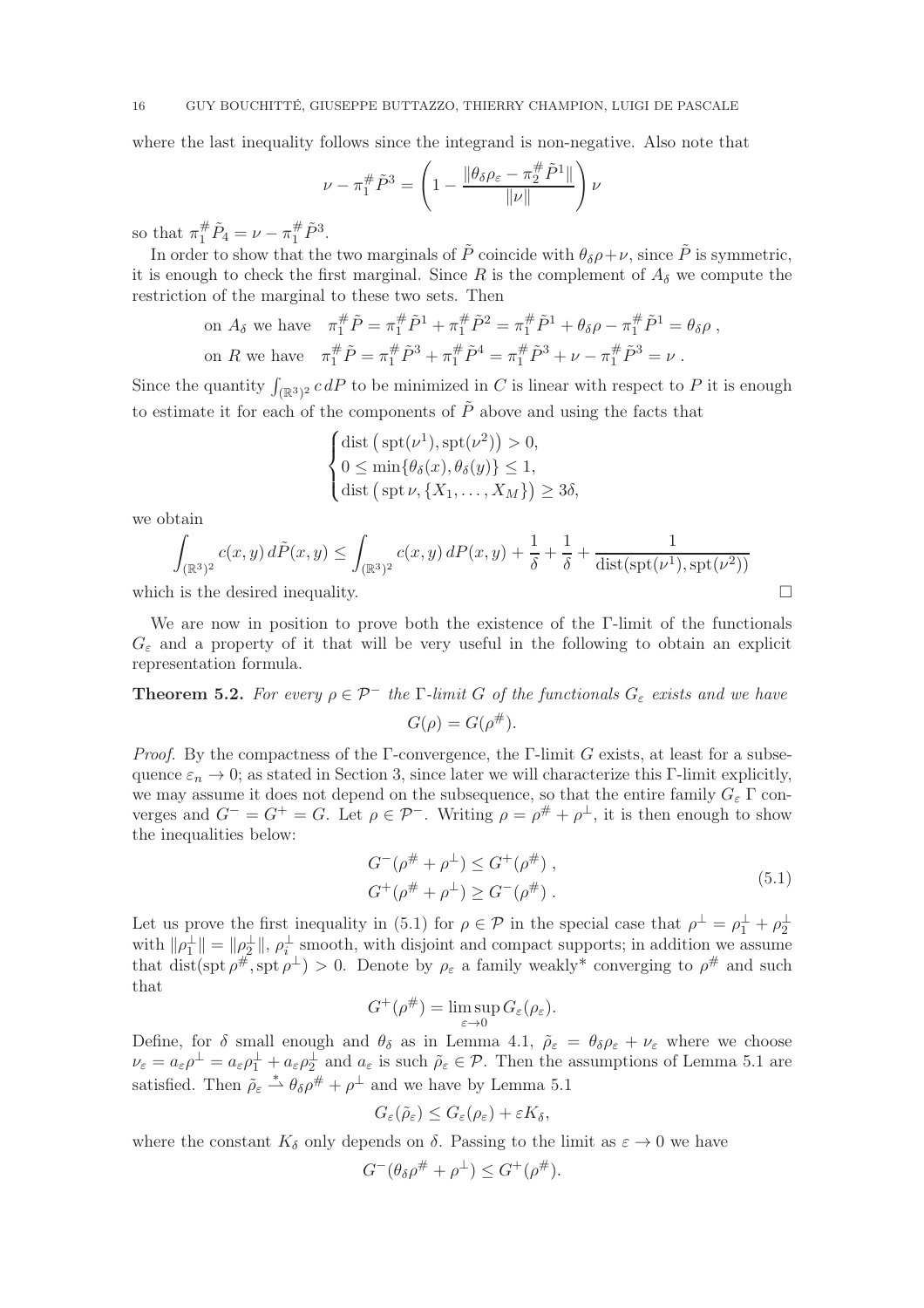Using now the lower semicontinuity of  $G^-$  we have, as  $\delta \to 0$ 

$$
G^{-}(\rho^{\#} + \rho^{\perp}) \leq G^{+}(\rho^{\#}).
$$

In order to extend the inequality above to the general case of  $\rho \in \mathcal{P}^-$  with general  $\rho^{\perp}$  we use again the lower semicontinuity property of  $G^-$  and a density argument.

To prove the second inequality in (5.1) we argue in a similar way: take as  $\rho_{\varepsilon}$  a family weakly<sup>\*</sup> converging to  $\rho = \rho^{\#} + \rho^{\perp}$  and such that

$$
G^+(\rho^{\#} + \rho^{\perp}) = \limsup_{\varepsilon \to 0} G_{\varepsilon}(\rho_{\varepsilon}).
$$

Thanks to Lemma 5.1, we may construct  $\tilde{\rho}_{\varepsilon} = \theta_{\delta} \rho_{\varepsilon} + \nu_{\varepsilon}$  as above, with the cut-off function  $\theta_{\delta}$  as in (4.2) and taking, for example,

$$
\nu_{\varepsilon}(x) = a_{\varepsilon} \left[ h(x - \frac{x_0}{\varepsilon}) + h(x + \frac{x_0}{\varepsilon}) \right],
$$

with  $h \geq 0$  smooth and compactly supported,  $x_0 \neq 0$  and  $a_{\varepsilon}$  suitably chosen so that  $\tilde{\rho}_{\varepsilon} \in \mathcal{P}$ . We get  $\nu_{\varepsilon} \stackrel{*}{\rightharpoonup} 0$  and

$$
G_{\varepsilon}(\tilde{\rho}_{\varepsilon}) \leq G_{\varepsilon}(\rho_{\varepsilon}) + \varepsilon K_{\delta}.
$$

Then, passing to the limit as  $\varepsilon \to 0$ , we have

$$
G^+(\rho^{\#} + \rho^{\perp}) \ge G^-(\theta_{\delta}\rho);
$$

passing now to the limit as  $\delta \to 0$  gives  $G^+(\rho^{\#} + \rho^{\perp}) \ge G^-(\rho^{\#})$  as required.

By Theorem 5.2 all  $\Gamma$ -limits of subsequences  $G_{\varepsilon_n}$  depend only on  $\rho^{\#}$ . In Theorem 5.7 we will characterize by an explicit formula the  $\Gamma$ -limit of  $G_{\varepsilon_n}$  independently of the subsequence  $\varepsilon_n$ , obtaining in this way the Γ-limit of the whole family  $G_{\varepsilon}$ .

The following definition of partial or fractional transport cost appeared in the  $w^*$  relaxation  $\overline{C}$  of C in equation (2.2) and will appear in the formula for the Γ-limit:

$$
C(\rho, 2\alpha - 1) = \begin{cases} \min \{ \mathcal{C}(\mu) : 0 \le \mu \le \rho, \ \|\mu\| = 2\alpha - 1 \} & \text{if } \alpha \ge 1/2, \\ 0 & \text{otherwise.} \end{cases}
$$

**Definition 5.3.** For all  $b, Z > 0$  and  $0 \leq \alpha \leq 1$  we define

$$
g_b(Z, \alpha) := \inf_{\|\rho\| = \alpha} \{ \mathcal{T}(\rho) + bC(\rho, 2\alpha - 1) - Z\mathcal{U}_0(\rho) \} . \tag{5.2}
$$

Remark 5.4. Using again the different homogeneities of the three addenda with respect to the rescaling of measures we have

$$
g_b(Z, \alpha) = -\frac{1}{4} \sup_{\|\rho\|=\alpha} \frac{\left(Z \, \mathcal{U}_0(\rho) - C(\rho, 2\alpha - 1)\right)_+^2}{\mathcal{T}(\rho)}
$$

so that for  $\alpha \leq 1/2$  the equality

$$
g_b(Z, \alpha) = -\frac{1}{4}\alpha Z^2
$$

holds. Moreover from (5.2), again rescaling the measures, for every  $\varepsilon > 0$  we have

$$
\varepsilon^2 \mathcal{T}(\rho) + \varepsilon C(\rho, 2\alpha - 1) - \varepsilon Z \mathcal{U}_0(\rho) \ge g_b(Z, \alpha)
$$

for all  $\rho \in \mathcal{P}^-$  with  $\|\rho\| = \alpha$ .

It is clear from the definition of  $g_b$  that it is concave non-increasing in  $Z$ , and we shall prove in Lemma 6.3 (using the other equivalent Definition 6.1) that it is convex nonincreasing in  $\alpha$ . Discussing the existence of minimizers is out of the scope of this paper, however we will need some almost optimal measures which we study in the next proposition.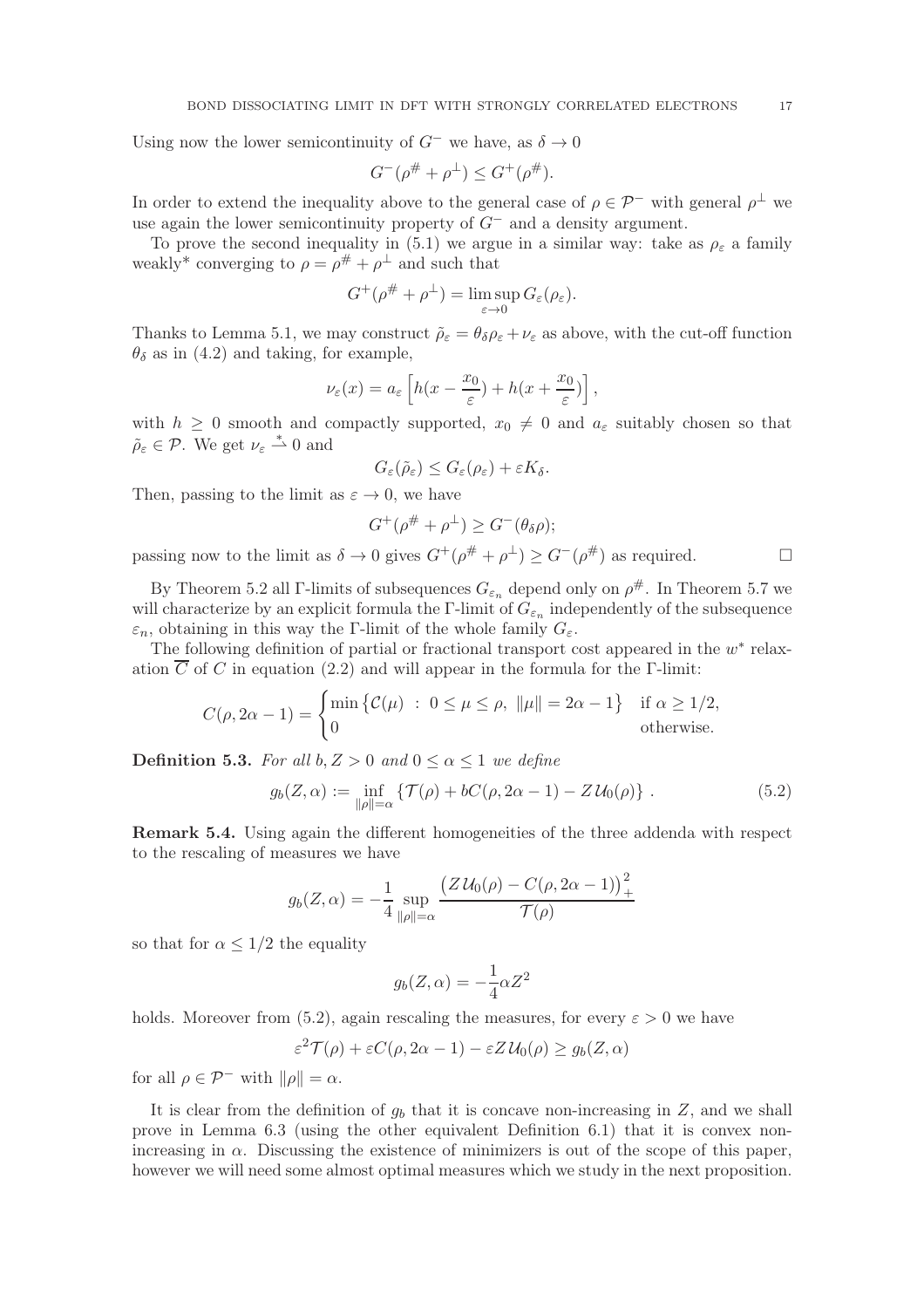**Proposition 5.5.** For all  $\lambda > 0$  there exist  $r = r(\lambda)$  and  $\rho \in \mathcal{P}^-$  with  $\|\rho\| = \alpha$  such that  $spt(\rho) \subset B(0,r)$  and

$$
\mathcal{T}(\rho) + bC(\rho, 2\alpha - 1) - Z\mathcal{U}_0(\rho) \le g_b(Z, \alpha) + \lambda.
$$

Proof. This is an indirect variant of Lemma 5.1 in which the fractional transport cost appears and  $\varepsilon = 1$ . So we carefully apply Lemmas 4.1 and 5.1. We start from  $\tilde{\rho} \in \mathcal{P}^-$  such that  $\|\tilde{\rho}\| = \alpha$  and

$$
\mathcal{T}(\tilde{\rho}) + bC(\tilde{\rho}, 2\alpha - 1) - Z\mathcal{U}_0(\tilde{\rho}) \le g_b(Z, \alpha) + \frac{\lambda}{3}.
$$

We need to modify  $\tilde{\rho}$  so that the support becomes compact. Let also  $\tilde{\mu} \leq \tilde{\rho}$  with  $\|\tilde{\mu}\|$  =  $2\alpha - 1$  and  $\mathcal{C}(\tilde{\mu}) = C(\tilde{\rho}, 2\alpha - 1)$ . Consider  $\theta_{\delta}$  and  $\nu$  as in Lemma 5.1 with  $\delta$  large enough so that we may have  $K$  small and

$$
2K + \frac{Z + 2b}{\delta} + \frac{b}{\text{dist}(\text{spt}(\nu^1_{\varepsilon}), \text{spt}(\nu^2_{\varepsilon}))} \leq \frac{\lambda}{3}.
$$

Here we set  $\rho = \theta_{\delta} \tilde{\rho} + \nu$  and assume  $\|\rho\| = \alpha$  (instead of  $\rho \in \mathcal{P}$  as in Lemma 5.1). Then

$$
\int \nu \, dx = \alpha - ||\theta_{\delta}\tilde{\rho}||.
$$

By Lemma 4.1 with  $\varepsilon = 1$  we have

$$
\mathcal{T}(\rho) - Z\mathcal{U}_0(\rho) \leq \mathcal{T}(\tilde{\rho}) - Z\mathcal{U}_0(\tilde{\rho}) + \frac{\lambda}{3}.
$$

To estimate the fractional transport term  $C(\rho, 2\alpha - 1)$  we consider  $\mu = \theta_{\delta} \tilde{\mu} + \beta_0 \nu$  where  $β_0$  is such that the total variation of  $\mu$  is equal to  $2\alpha - 1$ . To show that  $\mu ≤ \rho$  we need to show that  $\beta_0 \leq 1$ . This is equivalent to say that

$$
2\alpha - 1 - \int \theta_{\delta} d\tilde{\mu} \le \int d\nu = \alpha - \int \theta_{\delta} d\tilde{\rho}
$$

which is the inequality

$$
\int \theta_{\delta} d(\tilde{\rho} - \tilde{\mu}) \le 1 - \alpha = \int d(\tilde{\rho} - \tilde{\mu}).
$$

We then apply the transport estimate of Lemma 5.1, up to a rescale of the measures, to get

$$
C(\rho, 2\alpha - 1) \le C(\mu) \le C(\tilde{\mu}) + \frac{\lambda}{3} = C(\tilde{\rho}, 2\alpha - 1) + \frac{\lambda}{3}.
$$

which concludes the proof.

A short investigation of the structure of certain optimal transport plans will be used in the next theorem.

**Lemma 5.6.** Let  $X_0, \ldots, X_M \in \mathbb{R}^d$  and let  $\delta > 0$  be such that  $\delta \ll \min_{i,j} |X_i - X_j|$ . Consider  $\rho = \sum_{i=0}^{M} \alpha_i \rho_i$  with  $\rho_i$  probability measures such that  $\text{spt } \rho_i \subset B(X_i, \delta)$  and  $\sum_{i=0}^{M} \alpha_i = 1$ . Let P be an optimal transport plan for  $\rho$ , then

$$
\begin{cases}\nP(B(X_i, \delta) \times B(X_i, \delta)) = 0 & \text{if } \alpha_i \leq 1/2, \\
P(B(X_i, \delta) \times B(X_i, \delta)) = 2\alpha_i - 1 & \text{if } \alpha_i > 1/2.\n\end{cases}
$$

It follows that there exists K depending only on  $\min_{i \neq j} |X_i - X_j| - 2\delta$  such that the following alternative holds

- (1)  $C(\rho) \leq K$  if  $\alpha_i \leq 1/2$  for all i,
- (2) if  $\alpha_i > 1/2$  for some i then

$$
C(\alpha_i \rho_i, 2\alpha_i - 1) \le C(\rho) \le C(\alpha_i \rho_i, 2\alpha_i - 1) + K.
$$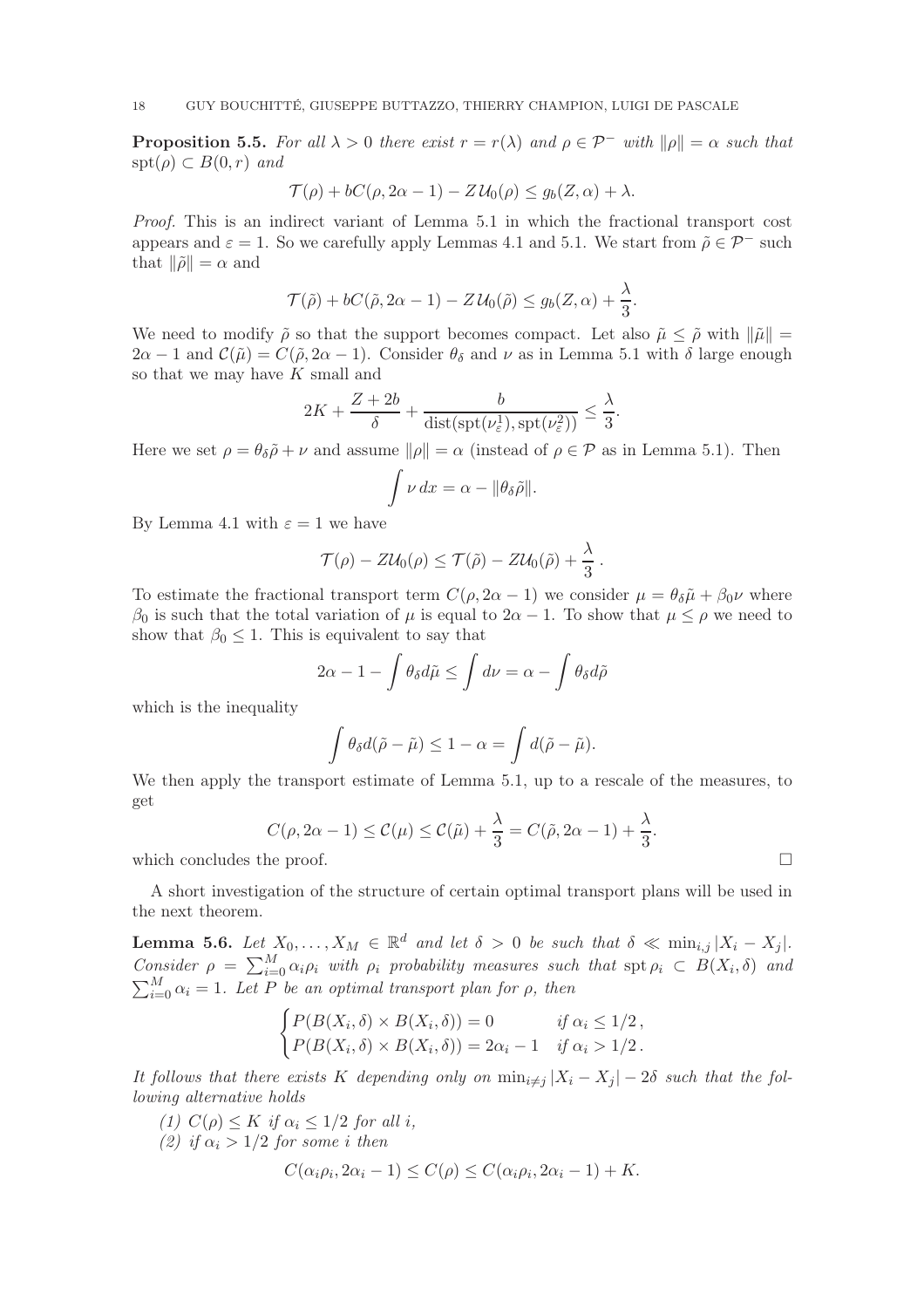Note that in the above statement we add a point  $X_0$ , not corresponding to a nucleus, to the points  $X_1, \ldots, X_M$ : this will be handy in the proof of Theorem 5.7 below.

*Proof.* Let 
$$
i \in \{0, ..., M\}
$$
 and let  $l_1 := P(B(X_i, \delta) \times B(X_i, \delta))$ , we may compute  
\n
$$
P((B(X_i, \delta) \times \mathbb{R}^d) \cup (\mathbb{R}^d \times B(X_i, \delta))) = P(B(X_i, \delta) \times \mathbb{R}^d) + P(\mathbb{R}^d \times B(X_i, \delta))
$$
\n
$$
- P(B(X_i, \delta) \times B(X_i, \delta)) \le 2\alpha_i - l_1.
$$

For the case  $\alpha_i \leq 1/2$ , if  $l_1 > 0$  then, since  $2\alpha_i - l_1 < 1$ , there exist  $j, k \neq i$  such that  $l_2 := P(B(X_i, \delta) \times B(X_k, \delta)) > 0.$ 

Define  $s = \min\{l_1, l_2\}$  and

$$
P_1 = \frac{s}{l_1} P_{|B(X_i, \delta) \times B(X_i, \delta)}, \qquad P_2 = \frac{s}{l_2} P_{|B(X_j, \delta) \times B(X_k, \delta)},
$$

and rewrite  $P = P_1 + P_2 + P_R$  where  $P_R$  is defined by this same equality. Since the quantity  $c(P) = \int_{(\mathbb{R}^3)^2} c dP$  is linear in P we have

$$
c(P) = c(P_1) + c(P_2) + c(P_R) \ge \frac{s}{2\delta} + c(P_R).
$$

Define  $\tilde{P}$  by

$$
\tilde{P} = \pi_1^{\#} P_1 \otimes \pi_2^{\#} P_2 + \pi_1^{\#} P_2 \otimes \pi_2^{\#} P_1 + P_R,
$$

so that it has the same marginal as P. Concerning the transportation cost we have

$$
c(\tilde{P}) \le \frac{s}{|X_i - X_k| - 2\delta} + \frac{s}{|X_j - X_i| - 2\delta} + c(P_R)
$$

which is smaller than  $c(P)$  for  $\delta$  as in the assumptions, and this contradicts the optimality of P.

Analogously, if  $\alpha_i > 1/2$ , since  $\rho(\mathbb{R}^d \setminus B(X_i, \delta)) = 1 - \alpha_i$  we have

$$
l_1 = P(B(X_i, \delta) \times B(X_i, \delta))
$$
  
=  $P(B(X_i, \delta) \times \mathbb{R}^d) - P(B(X_i, \delta) \times (\mathbb{R}^d \setminus B(X_i, \delta))$   
 $\ge \alpha_i - (1 - \alpha_i) = 2\alpha_i - 1.$ 

The strict inequality would imply again that  $2\alpha_i - l_1 < 1$  and then again there exist j,  $k \neq i$ such that  $P(B(X_i, \delta) \times B(X_k, \delta)) > 0$ . This would contradict the optimality of P as in the first case.

To deduce (1) we consider an optimal transport plan  $P_{opt}$  and remark that for x in the support of  $P_{opt}$  for all  $i, j$ 

$$
\frac{1}{|x_i - x_j|} \le \frac{1}{\min_{i \ne j} |X_i - X_j| - 2\delta}
$$

so that we can take

$$
K = \frac{N(N-1)}{2 \min_{i \neq j} |X_i - X_j| - 2\delta}.
$$

To prove the first inequality in (2) consider a symmetric optimal transport plan P for  $C(\rho)$ . Let  $P' = P \lfloor B(X_i, \delta) \times B(X_i, \delta) \rfloor$  and let  $\mu := \pi_1^{\#} P' = \pi_2^{\#} P'$ . Clearly  $0 \le \mu \le \alpha_i \rho_i$  and  $\|\mu\| = \|P'\| = 2\alpha_i - 1$ , then

$$
C(\alpha_i \rho_i, 2\alpha_i - 1) \le c(P') \le c(P') + c(P - P') = C(\rho).
$$

For the second inequality in (2), let  $\mu \leq \alpha_i \rho_i$  with  $\|\mu\| = 2\alpha_i - 1$  be such that

$$
\mathcal{C}(\mu) = C(\alpha_i \rho_i, 2\alpha_i - 1),
$$

and let  $P_\mu$  be an optimal plan for  $\mu$ . Consider an optimal plan  $P_R$  for  $\rho - \mu$ . The plan  $P = P_{\mu} + P_{R} \in \Pi(\rho)$  and then

$$
C(\rho) \le c(P) = c(P_\mu) + c(P_R) = C(\mu) + C(\rho - \mu) = C(\alpha_i \rho_i, 2\alpha_i - 1) + C(\rho - \mu).
$$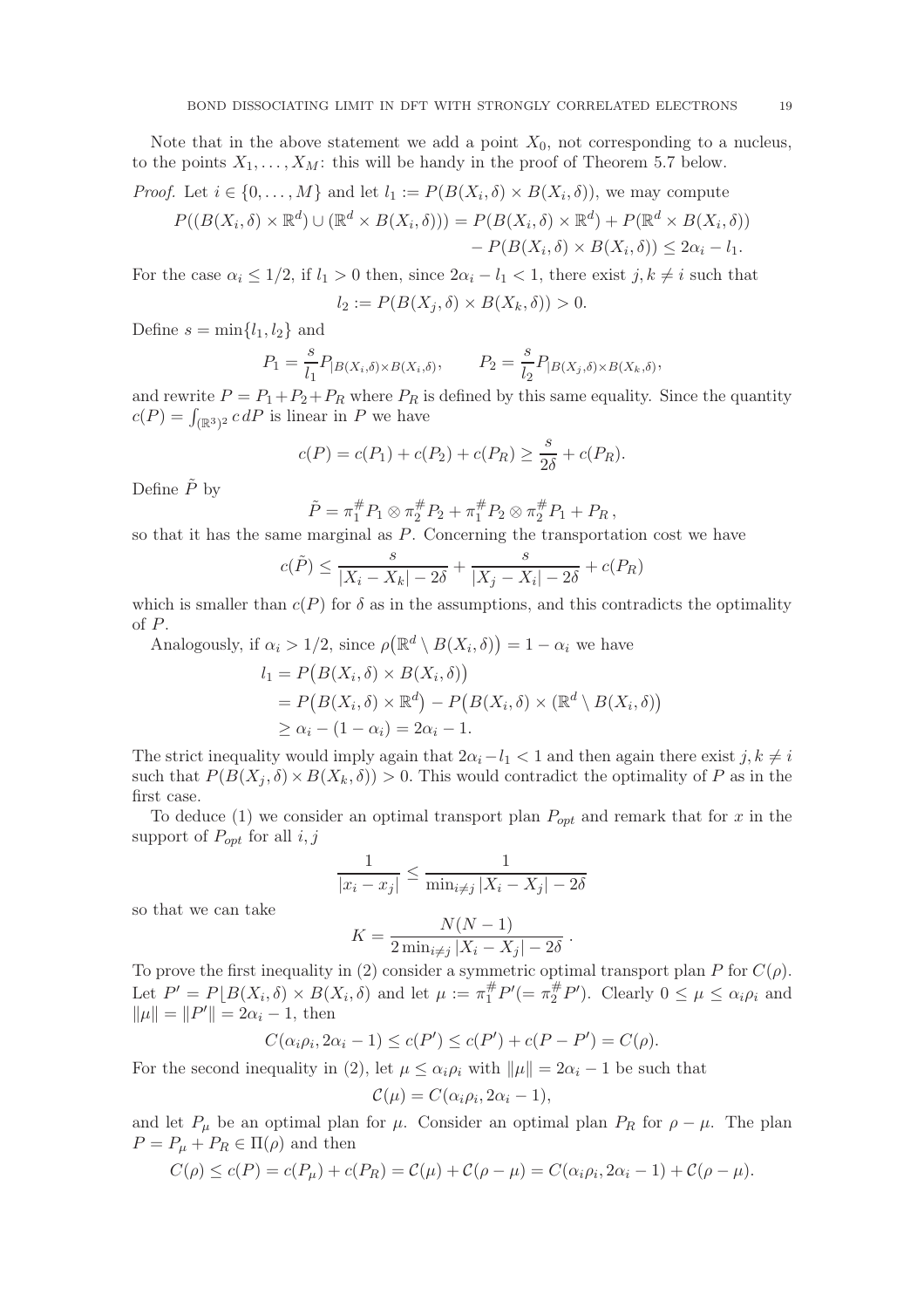We conclude observing that

$$
\mathcal{C}(\rho - \mu) = ||\rho - \mu|| C \left( \frac{\rho - \mu}{||\rho - \mu||} \right) \le K ||\rho - \mu|| \le K
$$

since

$$
\rho - \mu = \alpha_0 \rho_0 + \dots + (1 - \alpha_i) \rho_i + \dots + \alpha_M \rho_M
$$

and

$$
\alpha_0, \ldots, 1 - \alpha_i, \ldots, \alpha_M \le \frac{1}{2} < \alpha_i = \frac{\|\rho - \mu\|}{2}
$$

so (1) applies to  $\frac{\rho-\mu}{\|\rho-\mu\|}$ 

By Theorem 5.2 we may now focus on the formula for  $G(\rho^{\#})$ .

**Theorem 5.7.** Let  $\rho \in \mathcal{P}^-$  be such that

$$
\rho^{\#} = \sum_{i=1}^{M} \alpha_i \delta_{X_i} \qquad \text{with } \alpha_i \ge 0 \text{ and } \sum_i \alpha_i \le 1.
$$

Then the following formula holds:

$$
G(\rho) = \sum_{i} g_b(Z_i, \alpha_i).
$$

*Proof.* It follows from Theorem 5.2 that  $G(\rho) = G(\rho^{\#})$ , so we shall prove the result for  $\rho = \rho^{\#}.$ 

Let  $\delta > 0$  be such that  $\delta \ll \min_{i,j} |X_i - X_j|$ . We start with the  $\Gamma - \limsup$  inequality. For every  $\varepsilon > 0$  we add to the M-uple  $(X_1, \ldots, X_M)$  an additional point  $Y_\varepsilon$  such that

$$
\lim_{\varepsilon \to 0} \|Y_{\varepsilon}\| \to \infty.
$$

Let  $\lambda > 0$ , let  $\rho_i$  be a measure with compact support obtained from Proposition 5.5 applied with parameters  $\lambda_i = \frac{\lambda}{M}$ ,  $\alpha_i$ ,  $Z_i$ . Let  $h \in C_0^{\infty}(B(0, \delta))$  a positive function such that

$$
\int h \, dx = 1
$$
 and  $\int \frac{|\nabla h|^2}{h} \, dx < +\infty$ 

and define

$$
\rho_{\varepsilon}^{0}(x) = \alpha_{0}h(x - Y_{\varepsilon}) \quad \text{with } \alpha_{0} = 1 - \sum_{i=1}^{M} \alpha_{i} .
$$

For  $i = 1, \ldots, M$  let

$$
\rho_{\varepsilon}^{i}(x) = \rho_{i}^{1/\varepsilon}(x - Xi) = \frac{1}{\varepsilon^{3}} \rho_{i}\left(\frac{x - X_{i}}{\varepsilon}\right) \quad \text{and} \quad \rho_{\varepsilon}(x) = \sum_{i=0}^{M} \rho_{\varepsilon}^{i}(x) .
$$

For  $\varepsilon$  small enough the supports of  $\rho_{\varepsilon}^0$  and  $\rho_{\varepsilon}^i$  are contained in  $B(Y_{\varepsilon},\delta)$  and  $B(X_i,\delta)$ respectively. We estimate  $G_{\varepsilon}(\rho_{\varepsilon})$  from above. Since

$$
T(\rho_{\varepsilon}) = \sum_{i=1}^{M} \mathcal{T}(\rho_{\varepsilon}^{i}) + \alpha_0 \mathcal{T}(h),
$$
  

$$
U(\rho_{\varepsilon}) \ge \sum_{i=1}^{M} Z_i \mathcal{U}_{X_i}(\rho_{\varepsilon}^{i}),
$$

we deduce

$$
G_{\varepsilon}(\rho_{\varepsilon}) \leq \sum_{i=1}^{M} (\varepsilon^{2} \mathcal{T}(\rho_{\varepsilon}^{i}) - \varepsilon Z_{i} U_{X_{i}}(\rho_{\varepsilon}^{i})) + \varepsilon^{2} \alpha_{0} \mathcal{T}(h) + \varepsilon C(\rho_{\varepsilon}). \tag{5.3}
$$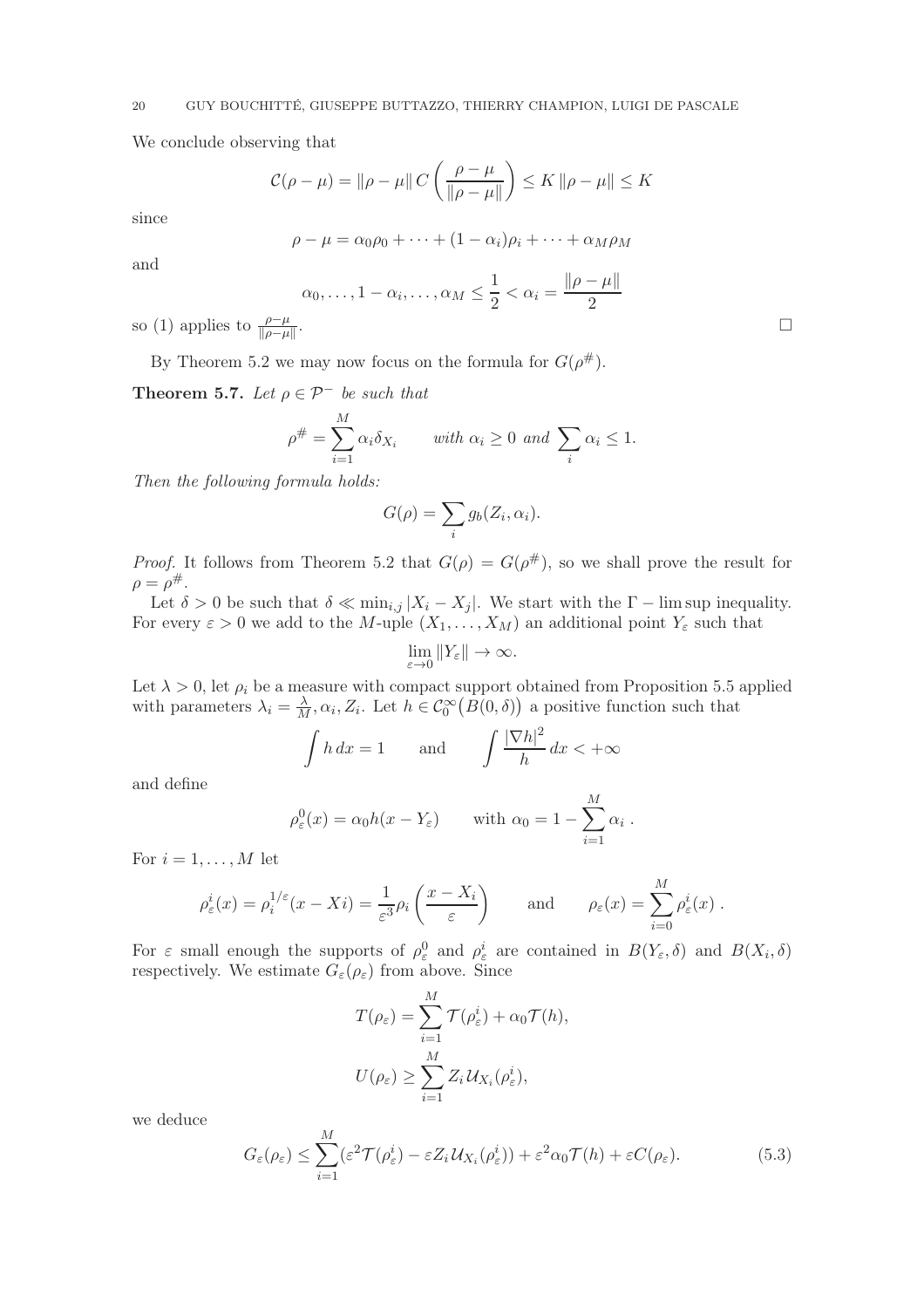We then need to decompose  $C(\rho_{\varepsilon})$ . By Lemma 5.6 if  $\alpha_i \leq 1/2$  for all i then  $C(\rho_{\varepsilon}) \leq K$ and passing to the lim sup

$$
G^+(\rho^\#) \le \limsup_{\varepsilon \to 0} G_\varepsilon(\rho_\varepsilon) \le \sum_i g_b(Z_i, \alpha_i) + \lambda
$$

because the last two terms in  $(5.3)$  go to 0, and the first term is computed by the homogeneity of the energy and the choice of  $\rho_i$ . If for one  $i \in \{1, ..., M\}$ ,  $\alpha_i > 1/2$ , we assume without loss of generality that it is  $\alpha_1$ , then by Lemma 5.6

$$
C(\rho_{\varepsilon}) \leq C(\rho_{\varepsilon}^1, 2\alpha_1 - 1) + K.
$$

Then

$$
G_{\varepsilon}(\rho_{\varepsilon}) \leq \varepsilon^{2} T(\rho_{\varepsilon}^{1}) - \varepsilon U_{Z_{i}}(\rho_{\varepsilon}^{1}) + \varepsilon C_{2}(\rho_{\varepsilon}^{1}, 2\alpha_{1} - 1)
$$
  
+ 
$$
\sum_{i=2}^{M} (\varepsilon^{2} T(\rho_{\varepsilon}^{i}) - \varepsilon U_{Z_{i}}(\rho_{\varepsilon}^{i})) + \varepsilon^{2} \alpha_{0} T(h) + \varepsilon K
$$

and again we conclude by the homogeneity of the energy and the choice of  $\rho_i$ . The case  $\alpha_0 > 1/2$  can be excluded by considering a second sequence  $\tilde{Y}_\varepsilon = -Y_\varepsilon$  and then defining

$$
\rho_{\varepsilon}^{0} = \frac{\alpha_{0}}{2}h(x - Y_{\varepsilon}) + \frac{\alpha_{0}}{2}h(x - \tilde{Y}_{\varepsilon}),
$$

which has the same properties needed in the proof but do not concentrate too much mass in a ball of radius  $\delta$ : we are then applying Lemma 5.6 with the  $M + 2$  points  $X_1,\ldots,X_M,Y_\varepsilon,\tilde Y_\varepsilon.$ 

We now deal with the  $\Gamma$ -lim inf inequality. Let  $\rho_{\varepsilon} \stackrel{*}{\rightharpoonup} \rho^{\#}$ . By Lemma 5.1 we can replace  $\rho_{\varepsilon}$  by  $\theta_{\delta}\rho_{\varepsilon}+\nu_{\varepsilon}$  with  $\nu_{\varepsilon}ps$  chosen as in Example 4.2 so that the constant K does not depend on  $\delta$ . Since

$$
\liminf_{\varepsilon \to 0} G_{\varepsilon}(\theta_{\delta} \rho_{\varepsilon} + \nu_{\varepsilon}) \le \liminf_{\varepsilon \to 0} G_{\varepsilon}(\rho_{\varepsilon}).
$$

We denote by  $\rho_{\varepsilon}^i := \theta_{\delta} \rho_{\varepsilon|B(X_i, 2\delta)}$  and we have, for some constant  $K_{\delta}$  that does not depend on  $\varepsilon$ , the inequality

$$
G_{\varepsilon}(\rho_{\varepsilon}) \geq \sum_{i=1}^{M} (\varepsilon^{2} T(\rho_{\varepsilon}^{i}) - \varepsilon U_{Z_{i}}(\rho_{\varepsilon}^{i})) + \varepsilon^{2} \alpha_{0} T(\nu_{\varepsilon}) + \varepsilon C(\rho_{\varepsilon}) - \varepsilon \frac{K}{2\delta}.
$$

Again we need to look at  $C(\rho_{\varepsilon})$ . If  $\alpha_i \leq 1/2$  for all i we just use that  $C(\rho_{\varepsilon}) \geq 0$  and get

$$
G_{\varepsilon}(\rho_{\varepsilon}) \geq -\frac{1}{4} \sum_{i=1}^{M} Z_i^2 \|\rho_{\varepsilon}^i\| + \varepsilon^2 \alpha_0 T(\nu_{\varepsilon}) - \varepsilon \frac{K}{2\delta}.
$$

When  $\varepsilon \to 0$  and then  $\delta \to 0$  we obtain

$$
\liminf_{\varepsilon \to 0} G_{\varepsilon}(\rho_{\varepsilon}) \ge -\frac{1}{4} \sum_{i=1}^{M} Z_i^2 \int_{B(X_i, 2\delta)} \rho dx \xrightarrow{\delta \to 0} -\frac{1}{4} \sum_{i=1}^{M} Z_i^2 \alpha_i = \sum_i g_b(Z_i, \alpha_i)
$$

which concludes the proof in this case.

If  $\alpha_1 > 1/2$  (or any  $\alpha_i$  up to reindexing) then for  $\varepsilon$  small enough  $\|\rho_i^{\varepsilon}\| = \rho_{\varepsilon}^1(B(X_1, 2\delta)) >$  $1/2$  and then by Lemma 5.6

$$
G_{\varepsilon}(\rho_{\varepsilon}) \geq \varepsilon^{2} T(\rho_{\varepsilon}^{1}) + \varepsilon C(\rho_{\varepsilon}^{1}, 2\|\rho_{\varepsilon}^{1}\| - 1) - \varepsilon U_{Z_{1}}(\rho_{\varepsilon}^{1}) + \sum_{i=2}^{M} (\varepsilon^{2} T(\rho_{\varepsilon}^{i}) - \varepsilon U_{Z_{i}}(\rho_{\varepsilon}^{i})) + \varepsilon^{2} \alpha_{0} T(\nu_{\varepsilon}) + \varepsilon \frac{K}{2\delta}.
$$

By the homogeneity of the three terms

$$
G_{\varepsilon}(\rho_{\varepsilon}) \ge g_b(Z_1, \|\rho_{\varepsilon}^1\|) - \frac{1}{4} \sum_{i=2}^M Z_i^2 \|\rho_{\varepsilon}^i\| + \varepsilon^2 \alpha_0 T(\nu_{\varepsilon}) + \varepsilon \frac{K}{2\delta}.
$$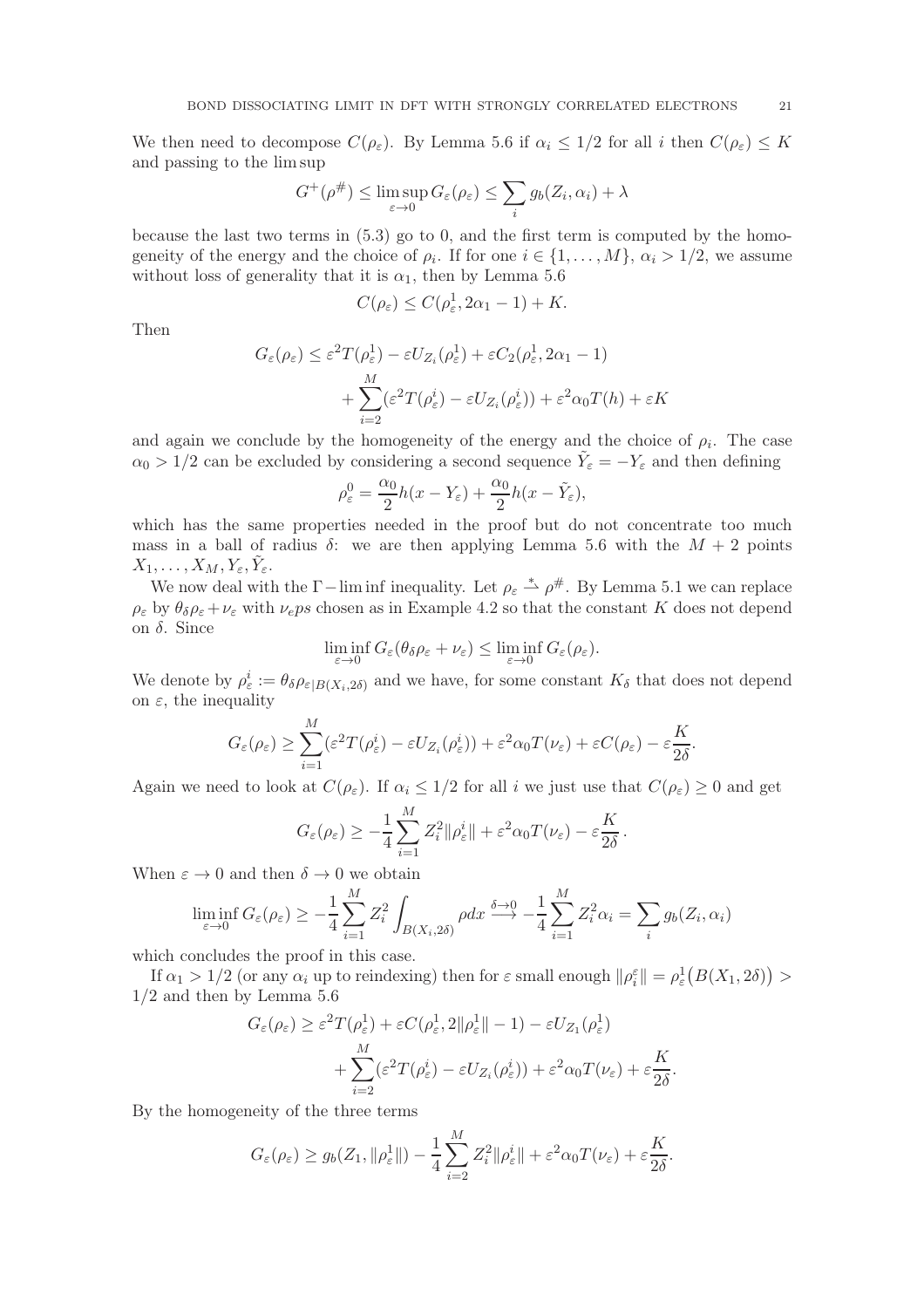Passing again to the limit for  $\varepsilon \to 0$  and then  $\delta \to 0$ , and using the lower semi-continuity of  $a_k(Z_k, \cdot)$  allows to conclude in this case. of  $g_b(Z_i, \cdot)$  allows to conclude in this case.

**Remark 5.8.** Since  $\sum_i \alpha_i \leq 1$  at most one of the  $\alpha_i$  may be greater then  $1/2$  and we will always assume that is the first  $\alpha_1$ . Then, recalling that by definition,

$$
\rho = \rho^{\#} + \rho^{\perp} = \sum_{i=1}^{M} \alpha_i \delta_{X_i} + \rho^{\perp} \qquad \forall \rho \in \mathcal{P}^-,
$$

we have two possible cases:

$$
G(\rho) = G(\rho^{\#}) = -\frac{1}{4} \sum_{i=1}^{M} \alpha_i Z_i^2, \quad \text{if } \alpha_1 \le \frac{1}{2},
$$

or

$$
G(\rho) = G(\rho^{\#}) = g_b(Z_1, \alpha_1) - \frac{1}{4} \sum_{i=2}^{M} \alpha_i Z_i^2, \quad \text{if } \alpha_1 > \frac{1}{2}.
$$

We are now in a position to study the minimization problem

$$
\min\big\{G(\rho) \ : \ \rho \in \mathcal{P}^- \big\}.
$$
\n
$$
(5.4)
$$

**Theorem 5.9.** Let us assume that  $M > 2$ . Then the minimization problem (5.4) has a solution  $\rho \in \mathcal{P}^-$ . Moreover, every such a minimizer  $\rho$  belongs to  $\mathcal P$  and is of the form

$$
\rho = \rho^{\#} = \sum_{i=1}^{M} \alpha_i \delta_{X_i} \quad \text{with } \sum_{i=1}^{M} \alpha_i = 1.
$$

Note that the case  $M = 1$  is discussed in Remark 6.6 below.

*Proof.* The existence of an optimal  $\rho$  follows from the weak<sup>\*</sup> compactness of  $\mathcal{P}^-$  and lower semicontinuity of the Γ-limit G. For such a  $\rho$ , set  $\alpha_i = \rho({X_i})$ . Then, by Theorem 5.7,  $\rho^{\#} := \sum_{i=1}^{M} \alpha_i \delta_{X_i}$  is also optimal and we claim that  $\sum_{i=1}^{M} \alpha_i = 1$ . Indeed if  $\sum_{i=1}^{M} \alpha_i < 1$ , then there exists j such that  $\alpha_j < 1/2$  and we may consider  $\bar{\rho} := \rho + \eta \delta_{X_j}$  where  $\eta$  is such that

$$
0 < \eta < \min\left\{\frac{1}{2} - \alpha_j, 1 - \sum \alpha_i\right\}.
$$

Then, by applying again Theorem 5.7, we obtain

$$
G(\bar{\rho}) = G(\rho^{\#} + \eta \delta_{X_j}) = -\frac{(\alpha_j + \eta)}{4} Z_j^2 + \sum_{i \neq j} g_b(Z_i, \alpha_i)
$$

$$
= -\frac{1}{4} \eta Z_j^2 + G(\rho^{\#}) < G(\rho^{\#})
$$

where we used the fact that  $\alpha_j + \eta < 1/2$ .

Remark 5.10. To illustrate the previous analysis, we now discuss the structure of the minimizers of problem (5.4) in the special case  $N = M = 2$ . Without loss of generality we may assume that  $Z_1 \geq Z_2$ , then it follows from Theorem 5.9 that the minimizers of (5.4) are of the form

$$
\rho = \alpha \delta_{X_1} + (1 - \alpha) \delta_{X_2}
$$

with  $\alpha \in [0, 1]$  minimizing the problem

$$
\min \{ g_b(Z_1, \alpha) + g_b(Z_2, 1 - \alpha) \; : \; \alpha \in [0, 1] \} \,. \tag{5.5}
$$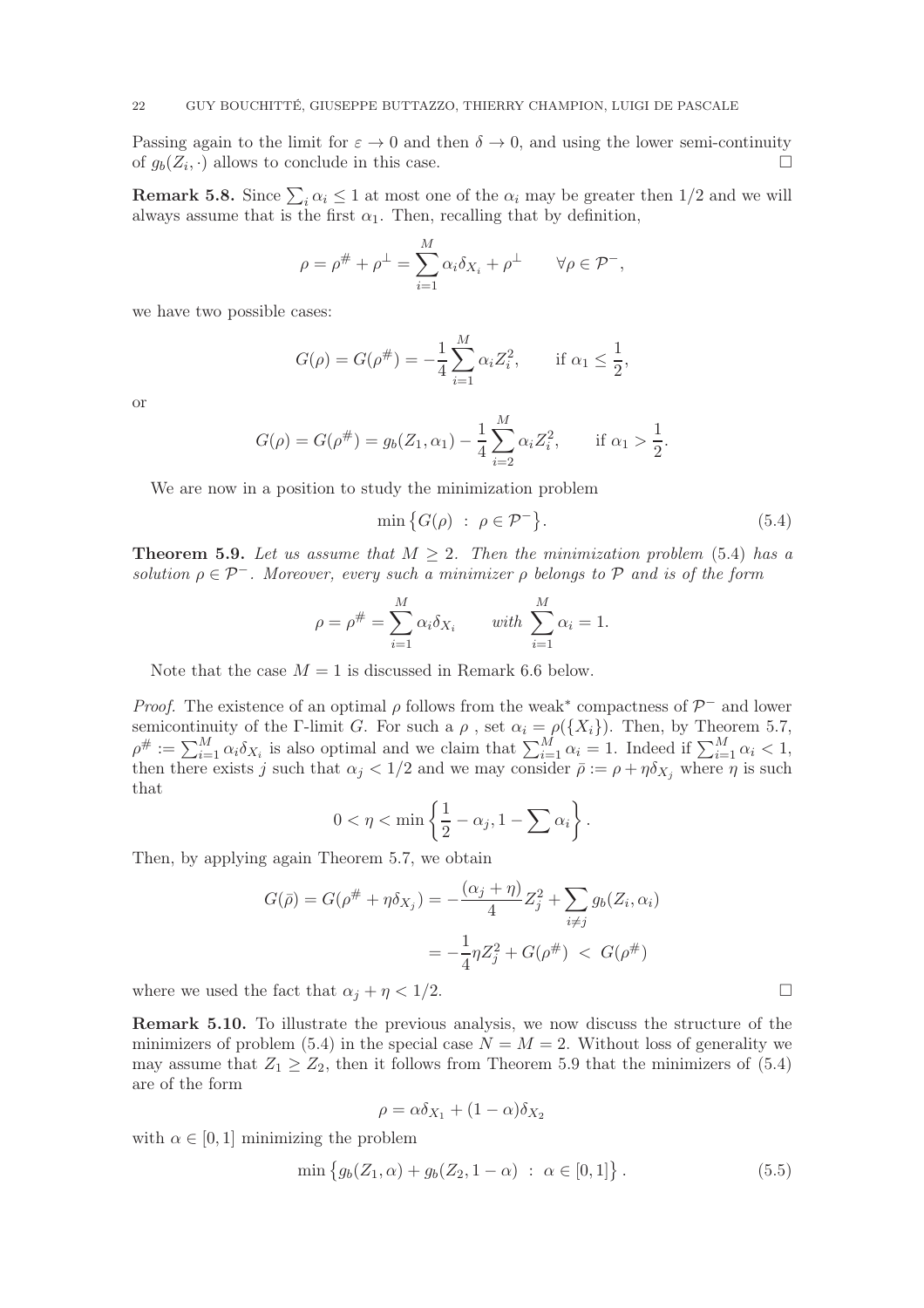From Proposition 6.7 and Remark 6.8, we know that the convex non-increasing functions  $\beta \mapsto g_b(Z_i, \beta)$  satisfy

$$
\begin{cases}\ng_b(Z_i, \beta) = -\frac{Z_i^2}{4} \beta & \text{for } \beta \in [0, \frac{1}{2}], \\
g_b(Z_i, \beta) > -\frac{Z_i^2}{4} \beta & \text{for } \beta \in ]\frac{1}{2}, 1].\n\end{cases}
$$

As a consequence for  $Z_1 = Z_2$  we obtain that the minimum is uniquely attained for  $\alpha = \frac{1}{2}$  $\frac{1}{2}$ : we thus recover a more precise result than in Remark 4.6 where in that case any  $\alpha \in [0,1]$ would lead to a solution. Here, due to the correlation term  $C$ , each nucleus gets exactly one electron (see also Remark 5.11 below).

We now turn to the case  $Z_1 > Z_2$ . In that case it holds  $g_b(Z_1, \beta) \le g_b(Z_2, \beta)$  for all  $\beta$ . Moreover from the above properties of  $g<sub>b</sub>$  it follows that the minimum in (5.5) is equal to

$$
\min\left\{g_b(Z_1,\alpha)-\frac{Z_2^2}{4}\left(1-\alpha\right):\alpha\in\left[\frac{1}{2},1\right]\right\}.
$$

Now, since  $g_b(Z_1, 1) > -\frac{Z_1^2}{4}$  we may choose  $Z_2$  close enough to  $Z_1$  (yet keeping  $Z_2 < Z_1$ ) such that

$$
g_b(Z_1, 1) > -\frac{Z_1^2 + Z_2^2}{8},
$$

in which case the minimum in (5.5) is attained for some  $\alpha < 1$ : this is quite different from what obtained in Remark 4.6 where the minimum would be only for  $\alpha = 1$ . Somehow this allows for a continuity of the solution set of  $(5.5)$  as  $Z_2$  gets closer to  $Z_1$ .

Since  $\rho$  represents the probability distribution of the N electrons, the presence of values of  $\alpha_i$  which are not of the form  $k/N$  should be interpreted as the presence of a fractional number of electrons. This fact already appeared in the literature (see for instance [17, 19]) and has a reasonable interpretation in terms of time-averaging.

**Remark 5.11.** We now discuss more extensively the  $H_2$  molecule bond dissociation, and we show how our results compare to the results of  $[5,$  Theorem 5.1. The  $H_2$  molecule corresponds to  $M = 2$  nuclei with charges  $Z_1 = Z_2 = 1$  and  $N = 2$  electrons. The physical total energy for this molecule when the nuclei are located at  $X_i/\varepsilon$  is given by

$$
\frac{2\varepsilon}{|X_1 - X_2|} + \inf \left\{ 2T(\rho) + C(\rho) - 2(U_{X_1/\varepsilon}(\rho) + U_{X_2/\varepsilon}(\rho)) \ : \ \|\rho\| = 1 \right\} \tag{5.6}
$$

where the first term in the nucleus-nucleus Coulomb interaction and is vanishing with  $\varepsilon$ . The inf part corresponds to  $2 \text{ inf } G_{\varepsilon}$  for  $b = 1/2$ . The representation of the Γ-limit of  $G_{\varepsilon}$ in this case is given by

$$
G(\rho)=g_b(1,\rho(\{X_1\}))+g_b(1,\rho(\{X_2\}))
$$

and, according to Remark 5.10 above, the minimum of G is attained for  $\rho({X_1})$  =  $\rho({X_2}) = \frac{1}{2}$ . It follows that the energy (5.6) above converges, as  $\varepsilon \to 0$  to

$$
4 g_b\left(1, \frac{1}{2}\right) = 4 \min \left\{ \mathcal{T}(\rho) - \mathcal{U}_0(\rho) \ : \ \|\rho\| = \frac{1}{2} \right\} = 2 \min \left\{ T(\rho) - U_0(\rho) \ : \ \|\rho\| = 1 \right\}
$$

which is twice the energy of an hydrogen atom as proved in [5, Theorem 5.1]. Note that with our normalization  $\|\rho\| = \frac{1}{2}$  $\frac{1}{2}$  represents the energy of one electron when  $N = 2$ .

## 6. The general interacting case

In this section we consider the general case  $b > 0$  and  $N \geq 3$ , for which the proof of existence as well as a full characterization of the  $\Gamma$ -limit G of the family of functionals  ${G_{\varepsilon}}_{\varepsilon}$  seems a hard issue. In view of the successive steps of the preceding section §5 for the case  $N = 2$ , we expect to have the following properties on G over  $\mathcal{P}^-$ :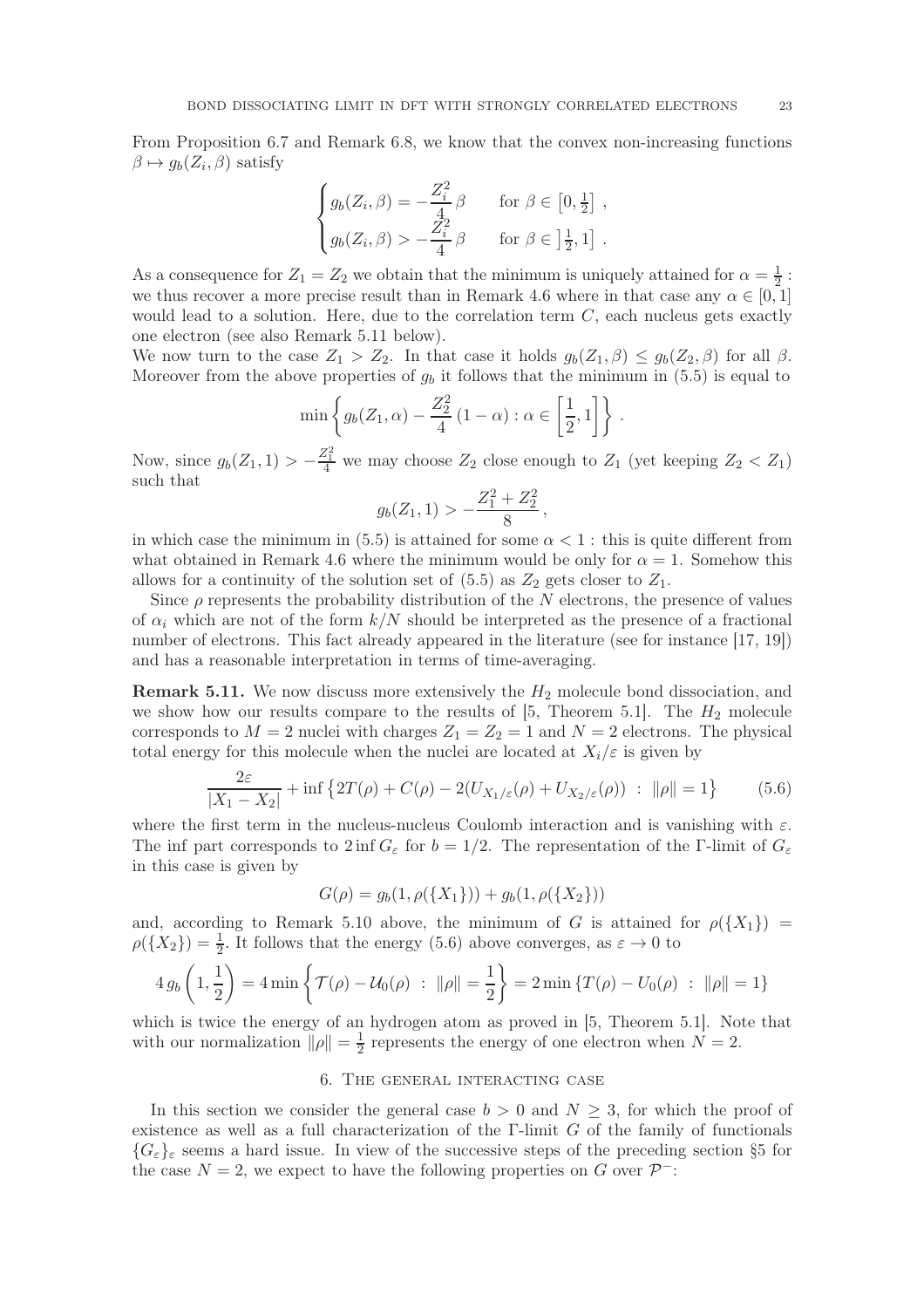#### 24 GUY BOUCHITTÉ, GIUSEPPE BUTTAZZO, THIERRY CHAMPION, LUIGI DE PASCALE

(P1)  $G(\rho)$  only depends on the restriction of  $\rho$  to the nuclei  $X_1, \ldots, X_M$  in the sense

$$
G(\rho) = G(\rho^{\#} + \rho^{\perp}) = G(\rho^{\#})
$$

where we use the decomposition  $\rho = \rho^{\#} + \rho^{\perp}$  of Section 5 with

$$
\rho^{\#} = \sum_{i=1}^{M} \rho(\{X_i\}) \delta_{X_i} ;
$$

(P2) there exists a function  $g_b$  given as a generalization to any  $N \geq 2$  of the Definition 5.2 such that

$$
G(\rho^{\#}) = \sum_{i=1}^{M} g_b(Z_i, \rho(\lbrace X_i \rbrace)).
$$

Note that in the case  $N = 2$  of Section 5, (P1) is obtained in Theorem 5.2 via the localization Lemma 5.1 which allows to control the transport term  $C$ . On the other hand, the proof of (P2) relies mainly on Lemma 5.6 which is linked to a deep understanding of the lower semicontinuous envelope  $\overline{C}$  of C, that is only fully characterized for this particular value of N.

In Subsection 6.1 below, we do obtain the properties (P1) and (P2) for the general case under some regularity assumptions on the subprobability  $\rho$ , which in particular is required to give small mass to the nuclei  $X_i$  (precisely  $\rho({X_i}) \leq 1/N$  for all i). Then in Subsection 6.2 we derive (P2) for the special case  $M = 1$ , i.e. when there is only one nucleus.

6.1. Full characterization of  $G$  for particular subprobabilities. We consider the general case  $b > 0$ ,  $M > 1$  and  $N > 2$ .

We represent every measure  $\rho \in \mathcal{P}^-$  as

$$
\rho = \sum_{i=1}^M \alpha_i \delta_{X_i} + \rho^\perp
$$

with  $\rho^{\perp}$  which does not charge the points  $X_i$ . In Proposition 3.7 we already showed that whenever  $\alpha_1 = \cdots = \alpha_M = 0$  then  $G(\rho) = 0$ . In this section we compute G in the case  $\alpha_i$  < 1/N for all i. A particular case is  $M = N$  and  $\alpha_i = 1/N$  for all i which is the expected optimal configuration for the hydrogen molecule  $H_N$ .

In the following proof, we shall need the notion of concentration of a finite measure  $\rho$ , which is denoted  $\mu(\rho)$  and defined by

$$
\mu(\rho) := \lim_{r \to 0} \ \sup_x \rho(B(x, r)).
$$

In particular  $\mu(\alpha \delta_X) = \alpha$  and, in general  $\mu(\rho) \ge \alpha$  implies that  $\rho = \alpha \delta_X + \sigma$  for some point X and a nonnegative measure  $\sigma$ . We can now state our result.

**Theorem 6.1.** Let  $\rho = \alpha_1 \delta_{X_1} + \cdots + \alpha_M \delta_{X_M} + \rho^{\perp}$  with  $\alpha_i \leq 1/N$  for all i and  $\mu(\rho^{\perp}) \leq 1/N$ , then

$$
G(\rho) = -\sum_{i=1}^{M} \alpha_i \frac{Z_i^2}{4}.
$$

*Proof.* Since for every  $\rho$ 

$$
G^{-}(\rho) \ge G^{0}(\rho) = -\sum_{i=1}^{M} \alpha_{i} \frac{Z_{i}^{2}}{4},
$$

it is enough to prove that

$$
G^+(\rho) \le -\sum_{i=1}^M \alpha_i \frac{Z_i^2}{4}.
$$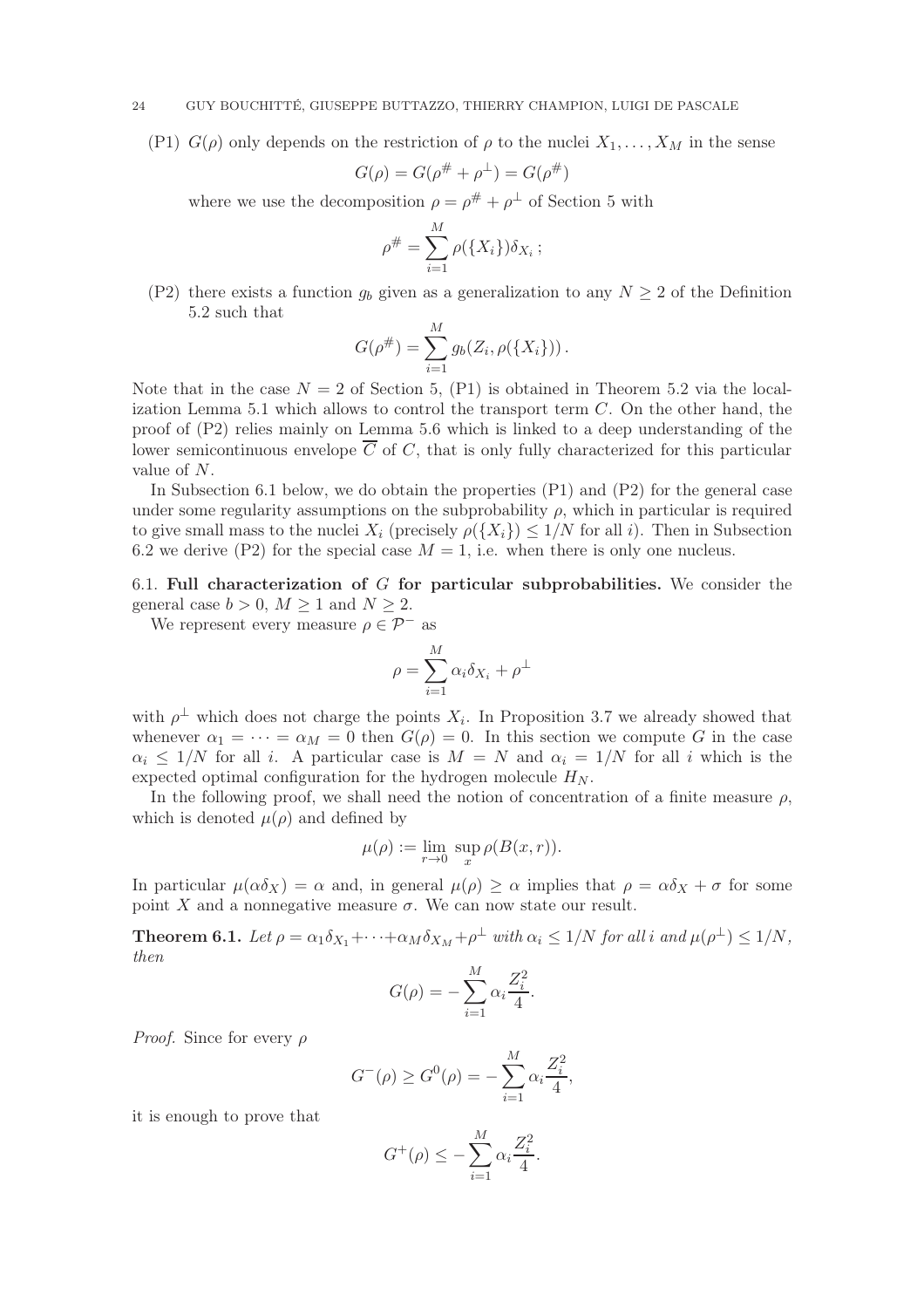We first consider the case  $\rho \in \mathcal{P}$ . By Theorem 4.4, there exists a sequence  $\rho_{\varepsilon} \stackrel{*}{\rightharpoonup} \rho$  such that

$$
G_{\varepsilon}^{0}(\rho_{\varepsilon}) = \varepsilon^{2} T(\rho_{\varepsilon}) - \varepsilon U(\rho_{\varepsilon}) \longrightarrow -\sum_{i=1}^{M} \alpha_{i} \frac{Z_{i}^{2}}{4}
$$

Note that since  $\rho \in \mathcal{P}$  the sequence  $\{\rho_{\varepsilon}\}_\varepsilon$  converges narrowly to  $\rho$  and lim sup  $\mu(\rho_{\varepsilon}) \leq \mu(\rho)$ . Assume first that  $\mu(\rho) < 1/N$ . Then by a result of [6] (a proof of this result is also available in [23] or, in Proposition 2.5 of [3] for the more restrictive case  $\mu(\rho) < \frac{1}{N(N-1)^2}$ the transport cost C is uniformly bounded on the family  $\{\rho_{\varepsilon}\}_{\varepsilon}$ , so we have

$$
\lim_{\varepsilon \to 0} \varepsilon C(\rho_{\varepsilon}) = 0.
$$

We conclude that

$$
G^+(\rho) \leq \limsup_{\varepsilon \to 0} G_{\varepsilon}(\rho_{\varepsilon}) = G^0(\rho) = -\sum_{i=1}^M \alpha_i \frac{Z_i^2}{4}.
$$

We obtain the general case by approximation since  $G^+$  is lower semicontinuous and the right hand side is upper semicontinuous with respect to weak\* convergence.

6.2. The special case  $M = 1$  and  $b > 0$ . In this case, we may assume that the position of the unique nucleus is  $X_1 = 0$ . We prove (P2) with the following definition for the function  $g<sub>b</sub>$ .

**Definition 6.2.** For  $R > 0$ ,  $Z \in \mathbb{R}_+$  and  $\alpha \in [0,1]$  we define

$$
g_b^R(Z,\alpha) := \inf \left\{ T(\rho) + bC(\rho) - Z U_0(\rho) \ : \ \rho \in \mathcal{P}, \ \int_{B(0,R)} d\rho \le \alpha \right\}
$$

and then set

$$
g_b(Z, \alpha) := \sup \{ g_b^R(Z, \alpha) : R > 0 \}.
$$
 (6.1)

.

Note that the definition above could look ambiguous because we already defined the function  $g_b$  in  $(5.2)$ . However, we shall obtain as a consequence of Theorem 6.4 that the two definitions of the function  $g_b$  given in (6.1) above and in (5.2) do coincide for the case  $N = 2$  (see Remark 6.5 below).

Let us state some properties of the fonctions  $g_b$  and  $g_b^R$  that shall be usefull below.

**Lemma 6.3.** For any  $R > 0$ , the functions  $\alpha \mapsto g_b^R(Z, \alpha)$  is convex, continuous and non-increasing on  $[0,1]$  and  $g_b^R(Z, \alpha) \geq -\frac{Z^2}{4}\alpha$ . The same holds for  $\alpha \mapsto g_b(Z, \alpha)$ .

*Proof.* First note that the functions  $g_b^R(Z, \cdot)$  and  $g_b(Z, \cdot)$  may in fact be defined through the same formulas on  $[0, +\infty]$ , then being constant and equal to  $g_b(Z, 1)$  on  $[1, +\infty]$ . Moreover, the functions  $g_b^R(Z, \cdot)$  are clearly non-increasing, so that this also holds for  $g_b(Z, \cdot)$ . Finally the convexity of  $\alpha \mapsto g_b^R(Z, \alpha)$  follows from the convexity of the map

$$
\rho \mapsto G_1(\rho) = T(\rho) + bC(\rho) - Z U_0(\rho),
$$

and taking the supremum over R yields the convexity for  $g_b(Z, \cdot)$ . It remains to show the continuity on  $[0, 1]$ . To see this we first compute

$$
\forall R > 0, \ \forall \alpha \in [0, 1], \qquad g_b^R(Z, \alpha) \ge \inf_{\rho \in \mathcal{P}} G_1^0(\rho) = \inf_{\rho \in \mathcal{P}} G^0 = -\frac{Z^2}{4},
$$

where the last equality follows from (4.1). Consider now  $R > 0$  and  $\rho \in \mathcal{P}$  smooth and such that  $\int_{B(0,R)} d\rho = 0$ , then for all  $\lambda > 1$  one has  $\int_{B(0,R)} d\rho^{1/\lambda} = 0$  and

$$
g_b^R(Z,0) \le G_1(\rho^{1/\lambda}) \le \frac{1}{\lambda^2}T(\rho) + \frac{b}{\lambda}C(\rho) - \frac{Z}{\lambda}U_0(\rho)
$$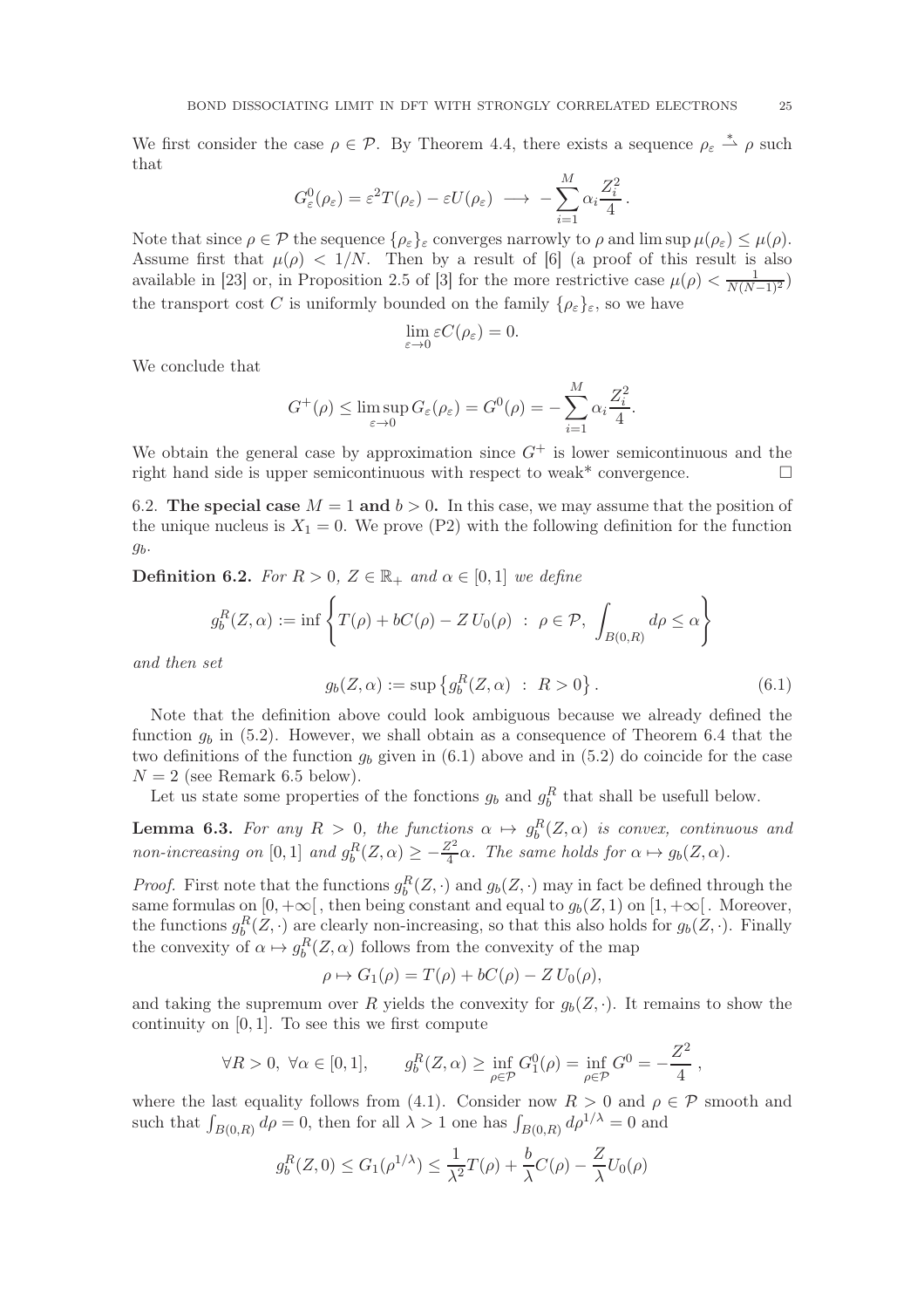and letting  $\lambda$  go to infinity yields  $g_b^R(Z,0) \leq 0$ . From the preceding we thus get the continuity of  $g_b^R(Z, \cdot)$  and  $g_b(Z, \cdot)$  at  $\alpha = 0$ . Finally these convex non-increasing functions take their values in  $\left[-\frac{Z^2}{4}\right]$  $\left[\frac{\mathbf{Z}^2}{4}, 0\right]$ , so they are bounded and thus continuous on  $]0, +\infty[$ .  $\Box$ 

We are now in position to prove our main result in this particular case.

**Theorem 6.4.** For  $M = 1$  and  $X_1 = 0$  it holds

$$
\forall \alpha \in [0, 1], \qquad G(\alpha \delta_0) = g_b(Z, \alpha) \tag{6.2}
$$

where  $g_b(Z, \alpha)$  is given by (6.1). Moreover, it holds

$$
G^{-}(\alpha \delta_0 + \rho^{\perp}) \ge g_b(Z, \alpha) \tag{6.3}
$$

for all  $\alpha \in [0,1]$  and for all  $\rho^{\perp}$  such that  $\rho^{\perp}(\{0\}) = 0$  and  $\alpha \delta_0 + \rho^{\perp} \in \mathcal{P}^-$ .

**Remark 6.5.** In view of the above result, it follows from Theorem 5.7 applied to  $\rho = \alpha \delta_0$ that the two definitions of  $g_b$  in (5.2) and (6.1) coincide in the case  $N = 2$ . Unfortunately, at the moment for  $N \geq 3$  we do not have an explicit definition for  $g_b$  that would involve a kind of general partial transport as in (5.2).

**Remark 6.6.** It follows from (6.2) and (6.3) that, in the case  $M = 1$ , the minimum of the Γ-limit G is attained for any  $ρ = αδ_0$  such that  $α$  minimizes  $g_b(Z, \cdot)$  on [0, 1] : since this function is non-increasing, we note that in particular the probability  $\delta_0$  is thus a particular solution. It would be the unique solution in case  $g_b(Z, \alpha)$  attains has unique minimum  $\alpha = 1$  on [0, 1], which seems a reasonable conjecture but still an open question.

*Proof of Theorem 6.4.* We first show (6.3). Take admissible  $\alpha$  and  $\rho^{\perp}$  and consider a family  $\{\rho_{\varepsilon}\}_{{\varepsilon}>0}$  in P weakly\* converging to  $\alpha\delta_0 + \rho^{\perp}$ . Fix  $\eta > 0$ , then for  $r > 0$  small enough we have  $\int_{B(0,r)} \rho^{\perp} \leq \eta/2$ , so that for  $\varepsilon > 0$  small enough it holds  $\int_{B(0,r)} d\rho_{\varepsilon} \leq \alpha + \eta$ . Thus denoting by  $\rho_{\varepsilon}^{\varepsilon}(x)$  the rescaled version of  $\rho_{\varepsilon}$ 

$$
\rho_{\varepsilon}^{\varepsilon}(x) = \varepsilon^3 \rho_{\varepsilon}(\varepsilon x)
$$

we have

$$
\int_{B(0,r/\varepsilon)} d\rho_{\varepsilon}^{\varepsilon} \leq \alpha + \eta \quad \text{and} \quad G_{\varepsilon}(\rho_{\varepsilon}) = G_1(\rho_{\varepsilon}^{\varepsilon}) \geq g_b^{r/\varepsilon}(Z, \alpha + \eta)
$$

where  $g_b^R(Z, \cdot)$  is extended on  $\mathbb{R}_+$  as in the proof of Lemma 6.3. This yields  $\liminf_{\varepsilon \to 0} G_{\varepsilon}(\rho_{\varepsilon}) \ge$  $g_b(Z, \alpha + \eta)$  and since this holds for any such family  $\{\rho_{\varepsilon}\}_\varepsilon$  we infer  $G^{-}(\alpha \delta_0 + \rho^{\perp}) \ge$  $g_b(Z, \alpha + \eta)$ . The claim then follows by continuity of  $\alpha \mapsto g_b(Z, \alpha)$  on [0, 1].

We now turn to  $(6.2)$ , so we have to prove the inequalities

$$
\forall \alpha \in [0,1], \qquad g_b(Z,\alpha) \le G^-(\alpha \delta_0) \le G^+(\alpha \delta_0) \le g_b(Z,\alpha).
$$

Note that  $G^{-}(\alpha \delta_0) \geq g_b(Z, \alpha)$  follows from the preceding with  $\rho^{\perp} = 0$ . It remains to show  $G^+(\alpha \delta_0) \leq g_b(Z, \alpha)$ . We first note that this holds for  $\alpha = 1$ : indeed, in that case one has

$$
g_b(Z,1) = \inf\{G_1(\rho) : \rho \in \mathcal{P}\} \ge G^+(\delta_0)
$$

where in the last inequality we again use that  $G_1(\rho) = G_{\varepsilon}(\rho^{1/\varepsilon})$  for all  $\varepsilon > 0$  and  $\rho^{1/\varepsilon} \stackrel{*}{\rightharpoonup} \delta_0$ as  $\varepsilon \to 0$ . Let now  $\alpha$  such that  $0 \leq \alpha < 1$  and consider a family  $\{\rho_R\}_{R>0}$  in  $\mathcal P$  such that

$$
\int_{B(0,R)} d\rho_R \le \alpha \quad \forall R > 0 \quad \text{and} \quad \lim_{R \to +\infty} G_1(\rho_R) = g_b(Z,\alpha) .
$$

Up to extracting a subfamily, we may assume that  $\{\rho_R\}_{R>0}$  weakly<sup>\*</sup> converges to some  $\rho \in \mathcal{P}^-$ . Then one has  $\int d\rho = \beta$  for some  $\beta \leq \alpha$ . We infer :

- for fixed  $\varepsilon > 0$ ,  $\rho_R^{1/\varepsilon}$  $R^{1/\varepsilon} \overset{*}{\rightharpoonup} \rho^{1/\varepsilon}$  as  $R \to +\infty$ ,
- $\rho^{1/\varepsilon} \stackrel{*}{\rightharpoonup} \beta \, \delta_0 \text{ as } \varepsilon \to 0,$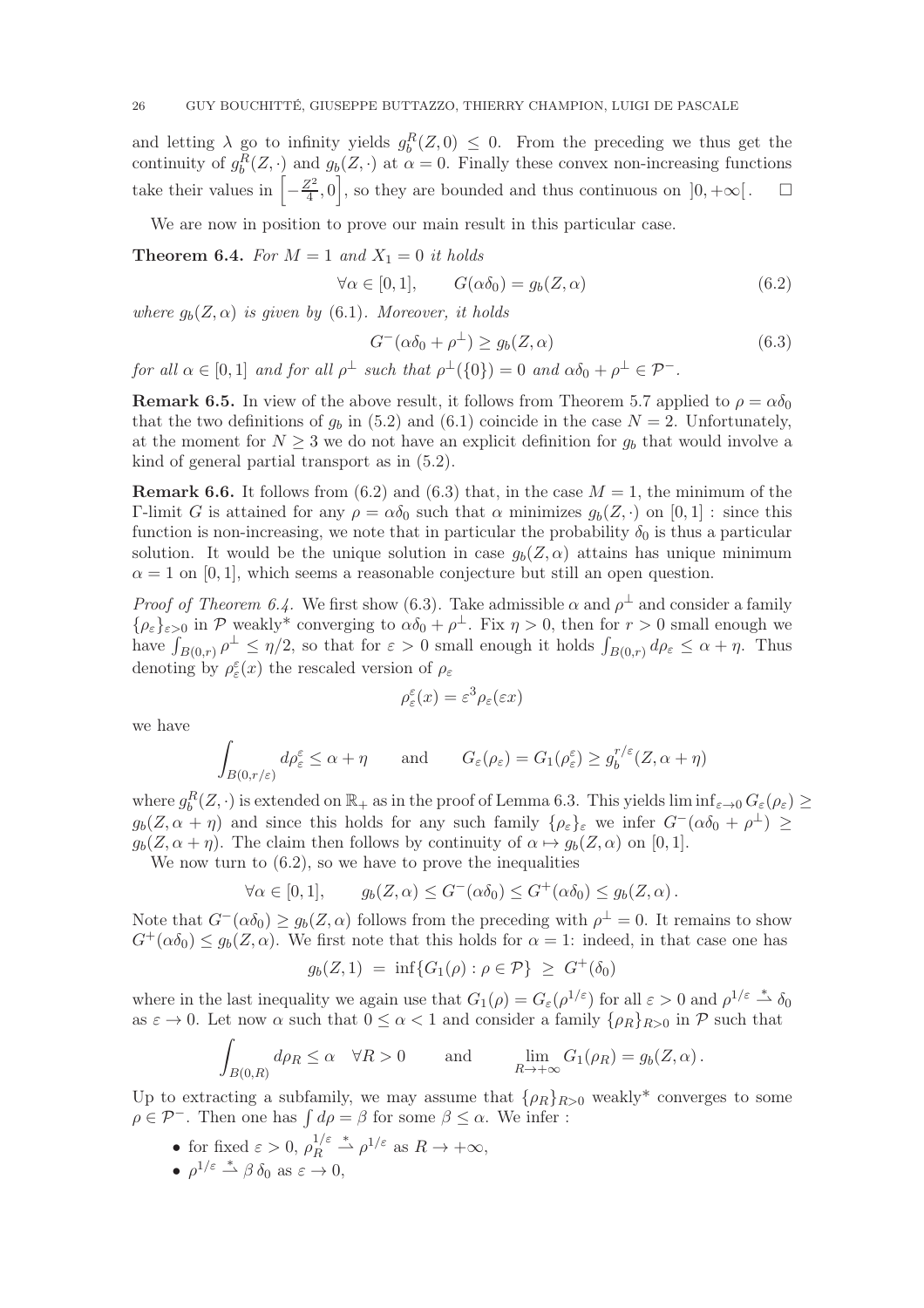and since the weak\* topology on  $\mathcal{P}^-$  is metrizable, we can extract a subfamily  $\{\rho_{R_\varepsilon}\}_{{\varepsilon}>0}$ such that  $\rho_{R_c}^{1/\varepsilon}$  $\frac{1/\varepsilon}{R_{\varepsilon}} \stackrel{*}{\rightharpoonup} \beta \, \delta_0$  with  $R_{\varepsilon} \to +\infty$ . Now we compute

$$
\limsup_{\varepsilon>0} G_{\varepsilon}\left(\rho_{R_{\varepsilon}}^{1/\varepsilon}\right) = \limsup_{\varepsilon>0} G_{1}\left(\rho_{R_{\varepsilon}}\right) = g_{b}(Z,\alpha).
$$

Since  $\rho_{R_{\varepsilon}}^{\varepsilon} \stackrel{*}{\longrightarrow} \beta \delta_0$ , this implies  $G^+(\beta \delta_0) \leq g_b(Z, \alpha)$ . If  $\beta = \alpha$ , the proof is complete. Otherwise  $\beta < \alpha$  and thanks to the first step we infer

$$
g_b(Z,\beta) \le G^-(\beta \delta_0) \le G^+(\beta \delta_0) \le g_b(Z,\alpha) .
$$

Since  $q_b(Z, \cdot)$  is convex non-increasing, this implies that this function is constant on [β, 1]. But then we have

$$
G^+(\beta \delta_0) \le g_b(Z, \alpha) = g_b(Z, 1)
$$
 and  $G^+(\delta_0) \le g_b(Z, 1) = g_b(Z, \alpha)$ 

and by convexity of  $G^+$  on  $[\beta \delta_0, \delta_0]$  we get the desired inequality  $G^+(\alpha \delta_0) \leq g_b(Z, \alpha)$ .  $\Box$ 

We conclude this subsection with some properties of the function  $g_b(Z, \cdot)$ .

### Proposition 6.7. It holds

$$
\forall \alpha \in \left[0, \frac{1}{N}\right], \qquad g_b(Z, \alpha) = -\frac{Z^2}{4} \alpha
$$

and

$$
g_b(Z, \alpha) > -\frac{Z^2}{4}\alpha
$$
 whenever  $\overline{C}(\rho) > 0$  for any  $\rho \in \mathcal{P}^-$  such that  $\int d\rho = \alpha$ .

**Remark 6.8.** In the case  $N = 2$ , it follows from Remark 2.6 that  $\overline{C}(\rho) > 0$  for any  $\rho \in \mathcal{P}^{-}$ such that  $\int \rho > \frac{1}{2}$ , so in that case  $g_b(Z, \alpha) > -\frac{Z^2}{4}$  $\frac{Z^2}{4}\alpha$  for any  $\alpha > \frac{1}{2}$ .

*Proof of Proposition 6.7.* It follows from Theorems 6.1 and 6.4 applied to  $\rho = \alpha \delta_{X_1}$  that  $g_b(Z, \alpha) = -\frac{Z^2}{4}$  $\frac{Z^2}{4}\alpha$  whenever  $\alpha \leq \frac{1}{N}$  $\frac{1}{N}$ .

We now turn to the second claim, and assume that  $\overline{C}(\rho) > 0$  for any  $\rho \in \mathcal{P}^-$  such that  $\int d\rho = \alpha$ . From Lemma 6.3 we already know that  $g_b(Z, \alpha) \geq -\frac{Z^2}{4}$  $\frac{2^2}{4}\alpha$ , we assume by contradiction that  $g_b(Z, \alpha) = -\frac{Z^2}{4}$  $\frac{\gamma^2}{4} \alpha$ . Then there exists a sequence  $(\rho_n)_n$  in  $\mathcal P$  and a sequence  $R_n \to +\infty$  such that

$$
T(\rho_n) + bC(\rho_n) - Z U_0(\rho_n) \to -\frac{Z^2}{4} \alpha
$$
 and  $\forall n, \int_{B(0,R_n)} d\rho_n \leq \alpha$ .

If we set  $u_n := \sqrt{\rho_n}$  then  $\int u_n^2 dx = 1$  for all n and since  $C(\rho_n) \geq 0$  we get

$$
\limsup_{n} \int \left[ |\nabla u_n|^2 - Z \frac{u_n^2}{|x|} \right] dx = \limsup \left[ T(\rho_n) - Z U_0(\rho_n) \right] \le -\frac{Z^2}{4} \alpha.
$$

Now up to extracting a subsequence we may assume that  $(u_n)$  weakly converges in  $L^2(\mathbb{R}^3)$ to some function  $u$  and the above limsup is a limit, so we can apply Lemma 6.9 below and get

$$
\int u^2 dx \ge \alpha \quad \text{and} \quad \int \left[ |\nabla u|^2 - Z \frac{u^2}{|x|} \right] dx \le \lim_{n} \int \left[ |\nabla u_n|^2 - Z \frac{u_n^2}{|x|} \right] dx \le -\frac{Z^2}{4} \alpha \, .
$$

From the properties of  $\rho_n$  we infer that  $\int_{B(0,R_n)} u_n^2 \leq \alpha$  for all n, so that  $\int u^2 dx \leq \alpha$ . This implies that  $\int u^2 dx = \alpha$ , and from (4.1) we get

$$
\int \left[ |\nabla u|^2 - Z \frac{u^2}{|x|} \right] dx \ge -\frac{Z^2}{4} \alpha.
$$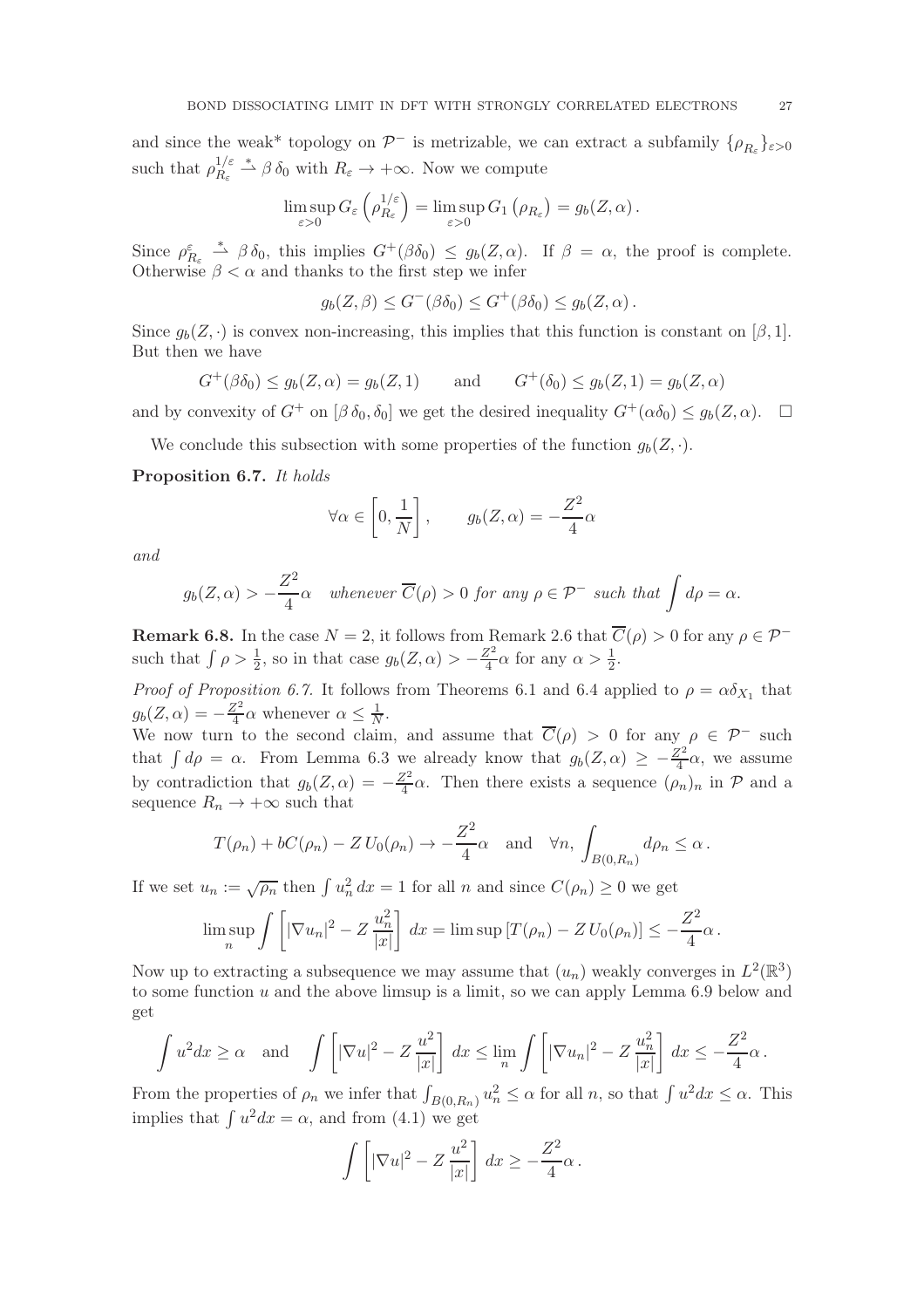Summarizing we obtain

$$
\lim_{n} \left[ T(\rho_n) - Z U_0(\rho_n) \right] = \lim_{n} \int \left[ |\nabla u_n|^2 - Z \frac{u_n^2}{|x|} \right] dx = -\frac{Z^2}{4} \alpha
$$

and then  $\lim C(\rho_n) = 0$ . On the other hand,  $\liminf C(\rho_n) \geq \overline{C}(u^2) > 0$  since  $\int u^2 = \alpha$ , which is the desired contradiction.

**Lemma 6.9.** Let  $(u_n)$  be a sequence in  $H^1(\mathbb{R}^3)$  that weakly converges in  $L^2(\mathbb{R}^3)$  to some function u, and such that

$$
\forall n, \quad \int u_n^2 \, dx = 1, \qquad \text{and} \qquad \lim_{n} \int \left[ |\nabla u_n|^2 - Z \frac{u_n^2}{|x|} \right] \, dx \le -\frac{Z^2}{4} \alpha
$$

for some  $\alpha \in ]0,1]$ . Then  $(u_n)_n$  weakly converges in  $H^1(\mathbb{R}^3)$  to u and

$$
\int u^2 dx \ge \alpha \quad \text{and} \quad \int \left[ |\nabla u|^2 - Z \frac{u^2}{|x|} \right] dx \le \lim_{n} \int \left[ |\nabla u_n|^2 - Z \frac{u_n^2}{|x|} \right] dx \le -\frac{Z^2}{4} \alpha \, .
$$

Note that in the above result when  $\alpha = 1$  it follows that  $(u_n)_n$  strongly converges in  $L^2(\mathbb{R}^3)$  to u and the function  $u^2$  is a solution of the problem (4.1).

*Proof.* We first note that for  $n$  large enough one has

$$
\int |\nabla u_n|^2 \le Z \int \frac{u_n^2}{|x|} dx
$$

which together with Lemma 3.6 yields that  $(\nabla u_n)_n$  is bounded in  $L^2(\mathbb{R}^3, \mathbb{R}^3)$ . Since  $(u_n)_n$ is also bounded in  $L^2(\mathbb{R}^3)$ , we infer that it is bounded in  $H^1(\mathbb{R}^3)$ , so it converges weakly in  $H^1(\mathbb{R}^3)$  to u. By the weak lower semicontinuity of the  $H^1$  seminorm we obtain

$$
\int |\nabla u|^2 dx \le \liminf_n \int |\nabla u_n|^2 dx.
$$

Moreover, for every  $R > 0$  we have

$$
\limsup_{n} \int \frac{u_n^2}{|x|} dx \le \limsup_{n} \left[ \int_{B_R} \frac{u_n^2}{|x|} dx + \frac{1}{R} \right] = \int_{B_R} \frac{u^2}{|x|} dx + \frac{1}{R}
$$

where  $B_R$  denotes the ball in  $\mathbb{R}^3$  of radius R centered at the origin. Since R is arbitrary, we get

$$
\limsup_{n} \int \frac{u_n^2}{|x|} dx \le \int \frac{u^2}{|x|} dx.
$$

Then we deduce

$$
\int \left[ |\nabla u|^2 - Z \frac{u^2}{|x|} \right] dx \le \lim_{n} \int \left[ |\nabla u_n|^2 - Z \frac{u_n^2}{|x|} \right] dx \le -\frac{Z^2}{4} \alpha. \tag{6.4}
$$

It remains to prove that  $\int u^2 dx = \beta \ge \alpha$ . Assume by contradiction that  $\beta < \alpha$ . We first note that  $\beta > 0$  otherwise  $u = 0$  which contradicts the inequalities in (6.4). Then the probability  $\rho = \frac{1}{\beta}$  $\frac{1}{\beta}u^2$  satisfies

$$
\int \left[ \frac{|\nabla \rho|^2}{4\rho} - Z \frac{\rho}{|x|} \right] dx \le -\frac{Z^2}{4} \frac{\alpha}{\beta}
$$

which contradicts (4.1) since  $\frac{\alpha}{\beta} > 1$ .  $\frac{\alpha}{\beta} > 1.$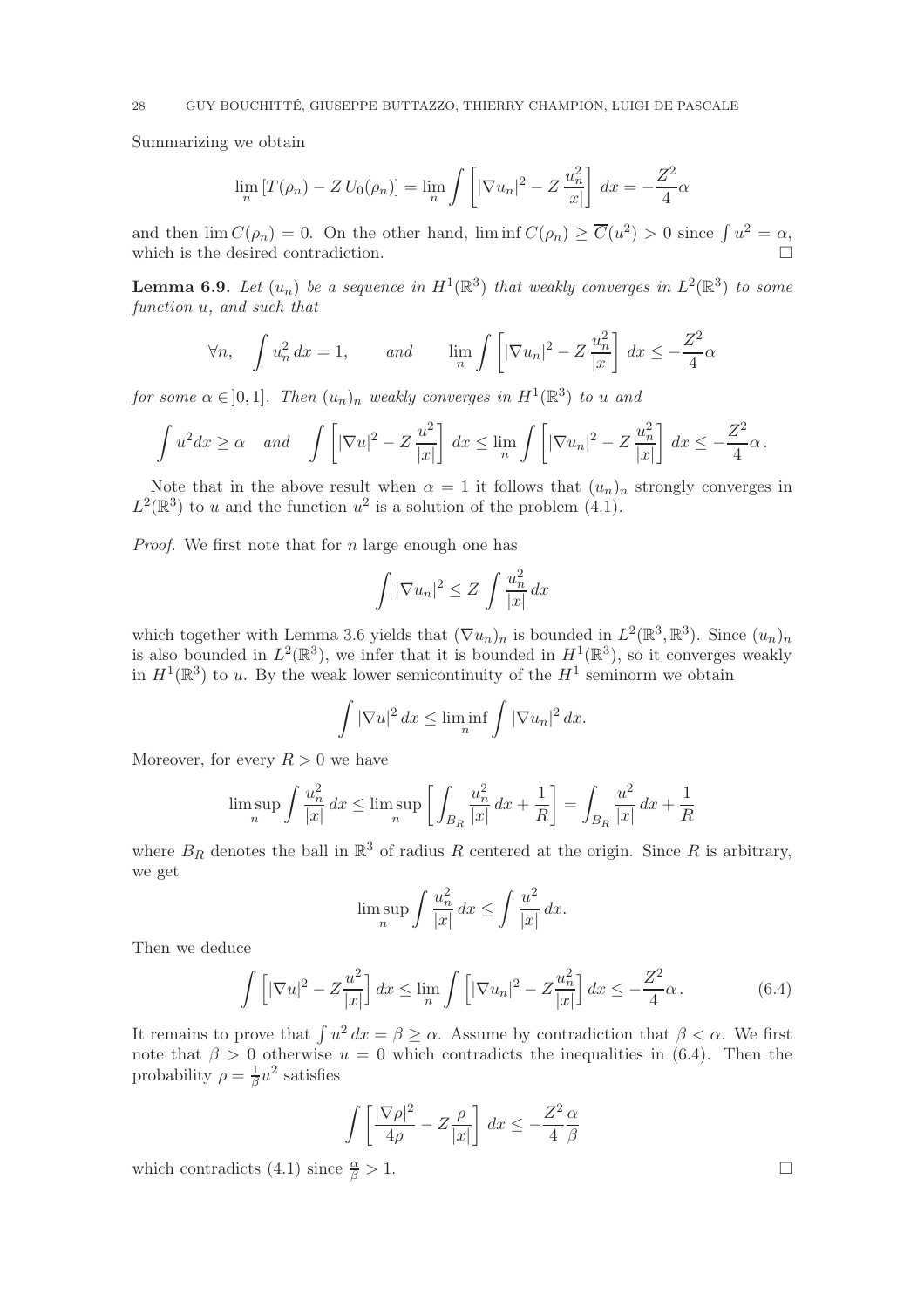6.3. Perspectives and future work. A general proof (for any N and M) of  $(P1)$  and (P2) would give a full characterization of the Γ-limit functional G. It would then be even more interesting if the function  $g_b$  introduced in Definition 6.2 could be interpreted as the ground state energy of a molecule with one nucleus. This is precisely what we obtained in Section 5 in the case  $N = 2$ . It seems that a necessary tool for this program is an expression for the relaxation  $\overline{C}$  of the transport cost C with respect to the weak<sup>\*</sup> convergence of measures. It would be also interesting to carry out a study (numerical and theoretical) of the minimizers of the  $\Gamma$ -limit functional G which could explain how the bond dissociation happens (i.e. how the electrons are divided among the resulting molecules). A numerical study could also help to understand if the function  $\alpha \mapsto g_b(Z, \alpha)$ , which is non increasing in [0, 1], attains its minimum uniquely for  $\alpha = 1$  (see Remark 6.6).

Another interesting issue is the existence, for a fixed  $\varepsilon > 0$ , of minimizers  $\rho_{\varepsilon} \in \mathcal{P}$  for the functional  $F_{\varepsilon}$  defined in (1.2). The existence of a solution  $\bar{\rho}_{\varepsilon} \in \mathcal{P}^-$  for the relaxed functional  $\bar{F}_{\varepsilon}$  (with respect to the weak\* convergence of measures) follows straightforwardly from the direct methods of the calculus of variations; the question if  $\int d\bar{\rho}_{\varepsilon} = 1$  is sometimes called *ionization conjecture* and is part of our future work, together with a complete characterization of the relaxed correlation functional C.

### Acknowledgements

This paper has been written during some visits of the authors at the Department of Mathematics of University of Firenze, University of Pisa, and at the Laboratoire IMATH of University of Toulon. The authors gratefully acknowledge the warm hospitality of these institutions.

During the work, several conversations with Simone Di Marino, Paola Gori-Giorgi, Mathieu Lewin, and Michael Seidl helped to understand the physical problem and to better frame it in the literature; they are all warmly acknowledged.

The research of the second and fourth authors is part of the project 2010A2TFX2 Calcolo delle Variazioni funded by the Italian Ministry of Research and is partially financed by the "Fondi di ricerca di ateneo" of the University of Firenze.

#### **REFERENCES**

- [1] H. Attouch: Variational convergence for functions and operators. Applicable Mathematics Series, Pitman (Advanced Publishing Program), Boston (1984).
- [2] U. Bindini, L. De Pascale: Optimal transport with Coulomb cost and the semiclassical limit of density functional theory. J. Éc. Polytech. Math., 4 (2017), 909–934.
- [3] G. BUTTAZZO, T. CHAMPION, L. DE PASCALE: Continuity and estimates for multimarginal optimal transportation problems with singular costs. Appl. Math. Optim., 78 (1) (2018), 185–200.
- [4] G. Buttazzo, L. De Pascale, P. Gori-Giorgi: Optimal-transport formulation of electronic density-functional theory. Phys. Rev. A,  $85$  (2012), 062502 1–11.
- [5] H. CHEN, G. FRIESECKE, C.B. MENDL: Numerical methods for a Kohn-Sham density functional model based on optimal transport. J. Chem. Theory Comput., 10 (2014), 4360–4368.
- [6] M. Colombo, S. Di Marino, F. Stra: Continuity of multi-marginal optimal transport with repulsive cost. Paper in preparation.
- [7] C. COTAR, G. FRIESECKE, C. KLÜPPELBERG: Density functional theory and optimal transportation with *Coulomb cost.* Comm. Pure Appl. Math., **66** (4) (2013), 548–599.
- [8] C. COTAR, G. FRIESECKE, C. KLÜPPELBERG: Smoothing of transport plans with fixed marginals and rigorous semiclassical limit of the Hohenberg-Kohn functional. Arch. Ration. Mech. Anal., 228 (3) (2018), 891–922.
- [9] G. Dal Maso: An introduction to Γ-convergence. Progress in Nonlinear Differential Equations and their Applications (PNLDE) 8, Birkhäuser-Verlag, Basel (1993).
- [10] E. Fermi: Un metodo statistico per la determinazione di alcune proprietà dellâĂŹatomo. Rend. Accad. Naz. Lincei, 6 (1927), 602–607.
- [11] P. Hohenberg, W. Kohn: Inhomogeneous electron gas. Phys. Rev. B, 136 (1964), 864–871.
- [12] W. Kohn, L.J. Sham: Self-consistent equations including exchange and correlation effects. Phys. Rev. A, 140 (1965), 1133–1138.